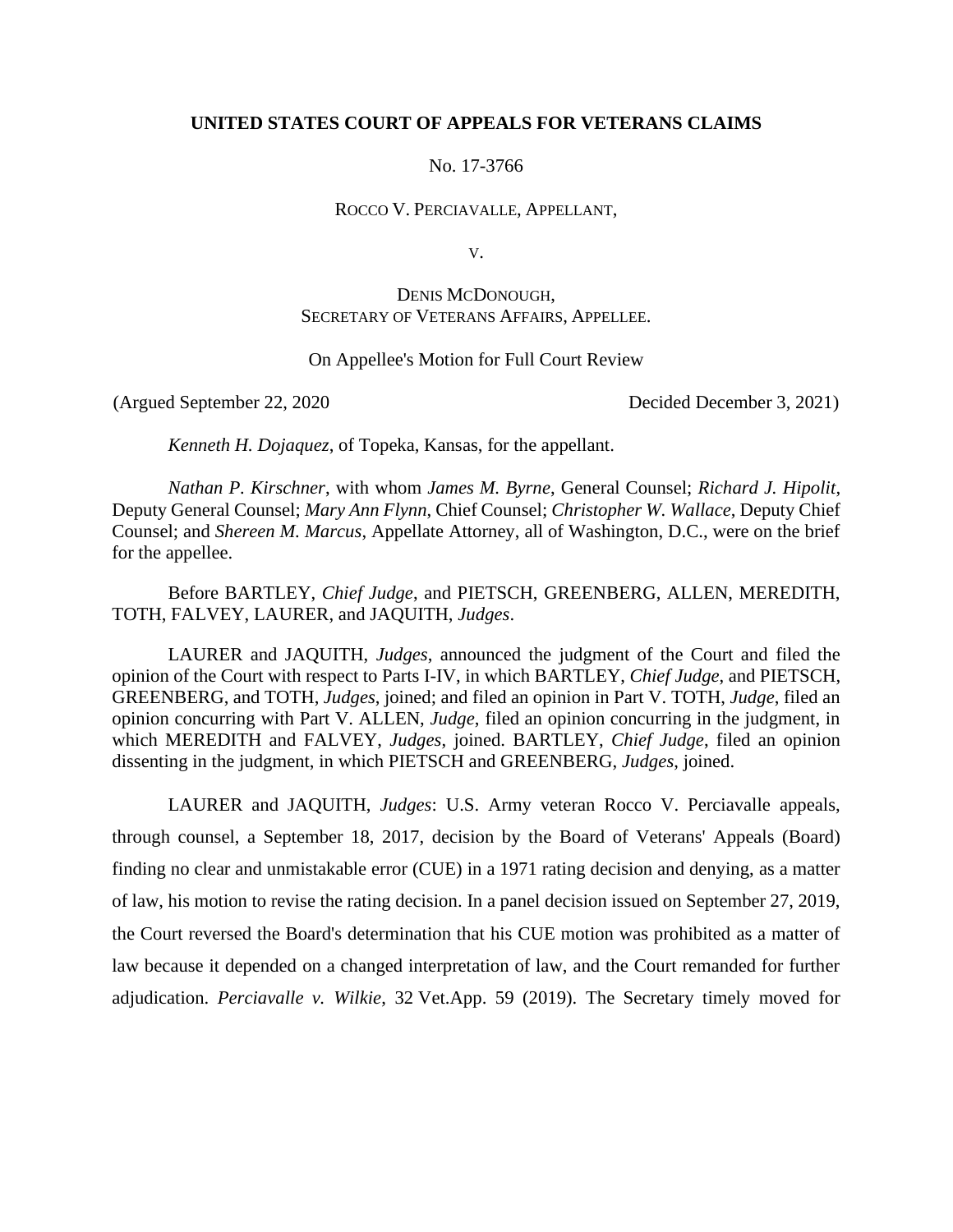reconsideration or, in the alternative, full court review. Based on this motion, the case was submitted to the Court for en banc consideration.<sup>1</sup>

The dispute centers on whether the appellant's CUE motion was based on a change in the interpretation of law and on whether any Board error in deciding that question was prejudicial. A majority of the Court agrees that the Board was wrong in denying Mr. Perciavalle's appeal as a matter of law. However, a different majority concludes that the proper remedy here is to still affirm the Board decision.<sup>2</sup> In our view, despite Board error in characterizing a later interpretation of an existing regulation as the only basis on which appellant asserted CUE and denying his CUE assertion as a matter of law, the only possible outcome was the Board's ultimate conclusion that VA did not commit CUE in the 1971 rating decision. So we would affirm the September 2017 Board decision for lack of prejudicial error.

#### **I. BACKGROUND**

Mr. Perciavalle served honorably in the Army from 1962 to 1964 as a field artillery unit commander. R. at 525. He injured his left knee during service playing football at Fort Sill, Oklahoma. Record (R.) at 514, 535. In May 1966, the veteran submitted a claim for disability compensation based on his knee injury, which had required surgery. R. at 534-37. He described the nature of the injury as "removed cartilage anterior cruciate ligament & removed bone chip." R. at 535. In August 1966, a physician conducted an orthopedic examination as part of the veteran's disability evaluation. The veteran said that his left knee was "not back to normal," had a "tendency to give away at times," and bothered him going up and down stairs. R. at 512. The physician described the original diagnosis as "a torn left medial meniscus and injury to the left anterior cruciate ligament and stellate fragmentation of cartilage of [the] left femoral medial condyle," and the surgery as a "left medial meniscectomy." R. at 514. The physician diagnosed postoperative residuals and moderate anteroposterior (AP) relaxation. *Id.* He found that Mr. Perciavalle's left knee did not present "lateral relaxation, tenderness, crepitus, swelling, effusion, or limitation of

<sup>&</sup>lt;sup>1</sup> The panel decision of September 27, 2019, is vacated, and the appeal is reinstated and resolved by this opinion.

<sup>&</sup>lt;sup>2</sup> Judges Laurer and Jaquith file this opinion. Chief Judge Bartley and Judges Pietsch and Greenberg join Parts I-IV only. Judge Toth joins Parts I-IV and concurs with Part V. Accordingly, this opinion states the view of the Court with respect to Parts I-IV, and it states the nonplurality view of two judges with respect to Part V. Judges Allen, Meredith, and Falvey concur in the result.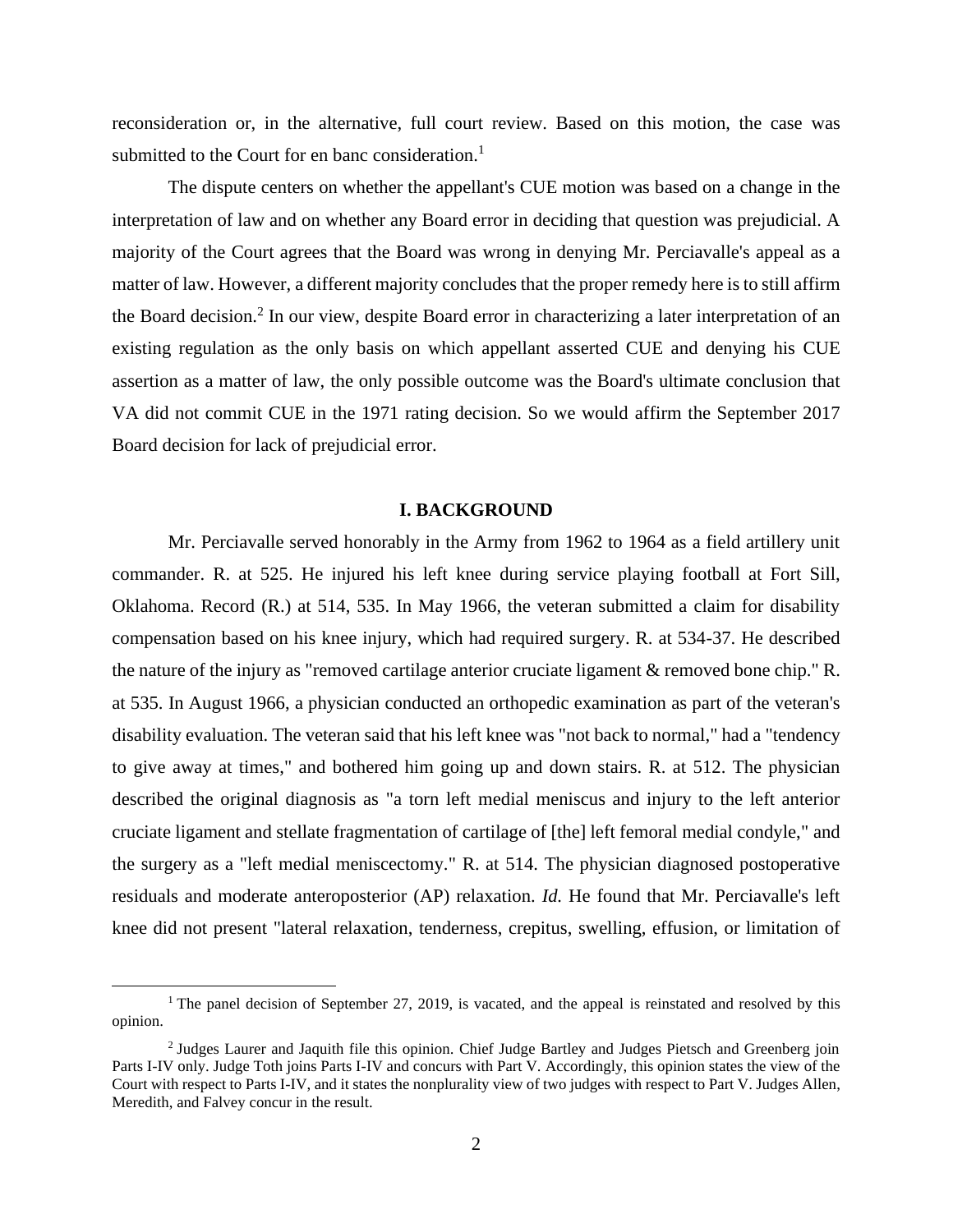motion," and noted that his leg had normal power and reflexes, he could squat fully, he walked without a limp, and his left thigh had improved from 1 inch smaller in circumference than the right to ¼ inch smaller. *Id.*

In September 1966, VA awarded service connection for the residuals of the veteran's left knee injury. R. at 509. The rating decision stated: "Current VA exam shows weakness and feeling of [instability] of left knee. The operative scar is asymptomatic. There is moderate AP relaxation. There is slight fullness of the infrapatellar fat pad. No other functional impairment is shown." *Id*. Mr. Perciavalle's disability was given a 10% rating for a medial meniscectomy under Diagnostic Code (DC) 5259. *Id*.

The veteran had another disability examination in July 1971. He reported some discomfort and weakness ascending and descending steps. R. at 496. An x-ray report reflected: "Left Knee: The joint space is questionably narrowed medially and there does appear to be some slight blunting of the tibial spines. On one view there is a question of nodular irregularity of the medial condyle of the femur." R. at 492. The physician found that the veteran's left knee had normal extension, flexion to 135 degrees, and no swelling or functional deficit, and that he had no quadriceps atrophy or weakness. R. at 495. However, the physician noted "very slight instability of [the] joint laterally." *Id.* He diagnosed minimal residual effects of the veteran's injury. R. at 496.

The evaluation report was referred to a rating board, which promptly determined and advised Mr. Perciavalle that: "The evidence does not warrant any change in the previous determination. Your knee condition remains 10% disabling and you will continue to receive compensation for this disability." R. at 490. The veteran did not appeal this decision, and it became final.

In February 1994, the Court decided *Esteban v. Brown*, holding that separate ratings were warranted for disfiguring facial scars, painful facial scars, and facial muscle damage resulting in mastication problems because "none of the symptomatology for any one of these three conditions is duplicative of or overlapping with the symptomatology of the other two conditions." 6 Vet.App. 259, 262 (1994).

In July 1997, VA's General Counsel (GC) issued a precedent opinion holding that "[a] claimant who has arthritis and instability of the knee may be rated separately under diagnostic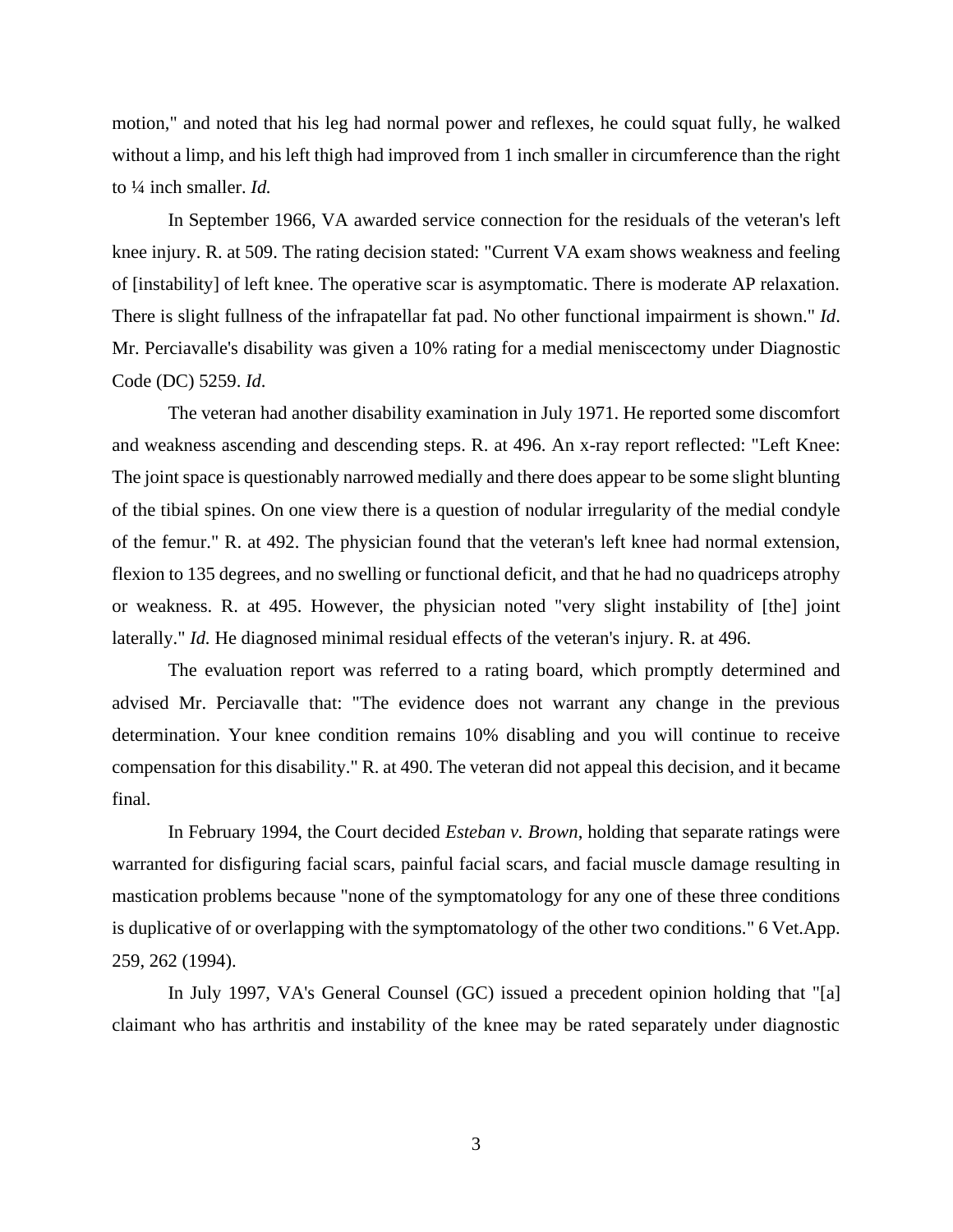codes 5003 and 5257." VA Gen. Couns. Prec. 23-97 (July 1, 1997), https://www.va.gov/ogc /opinions/1997precedentopinions.asp; *see* R. at 55-56.

In March 2015, the veteran asked the VA regional office (RO) to revise the July 1971 decision, asserting that it contained CUE. R. at 101-102. He contended that he should have received two separate 10% ratings for his knee disability, one "for slight instability of his left knee under Diagnostic Code (DC) 5257 and a separate 10% for limitation of motion of flexion and discomfort (pain) secondary to arthritis under DC 5003-5260." R. at 101-02.

In September 2015, the RO denied the CUE motion, determining that no revision of the July 1971 decision was warranted "because the decision was properly based on the available evidence of record and the rules in effect at the time the issue was considered." R. at 94. The appellant filed his Notice of Disagreement that same month. R. at 76-77. A May 2017 Statement of the Case (SOC) continued the denial of the CUE motion because the 1971 rating decision predated the VA GC opinion that allowed VA "to assign separate evaluations for instability and limitation of motion." R. at 58. Mr. Perciavalle appealed to the Board 3 days later. R. at 25.

In August 2017, the veteran submitted a letter brief to the Board, reiterating his position that he should have been awarded separate ratings in 1971 for his left knee. R. at 13-15. He emphasized that his theory of CUE was not based on a change of law during the 1990s; it was based on the incorrect application of the law as it existed when the rating decision was made in 1971. *Id*.

In September 2017, the Board relied on 38 C.F.R. § 20.1403(e) to deny Mr. Perciavalle's CUE motion, saying:

The Veteran has not provided any evidence that, in July 1971, VA interpreted the rating schedule to allow for separate ratings for limitation of motion and instability of the same knee. Instead, the Veteran contends that a more recent interpretation of VA regulations should have retroactive effect. . . . Because a later interpretation of an existing regulation cannot constitute CUE and that is the only basis on which the Veteran asserts CUE, the Veteran's motion must be denied as a matter of law.

R. at 5-6. This appeal followed.

On September 27, 2019, a panel of this Court reversed and vacated the Board decision, remanding the matter for further adjudication. *Perciavalle*, 32 Vet.App. at 59. The panel determined that neither *Esteban* nor the VA GC opinion was a change in interpretation because a changed interpretation necessarily requires the existence of an antecedent interpretation from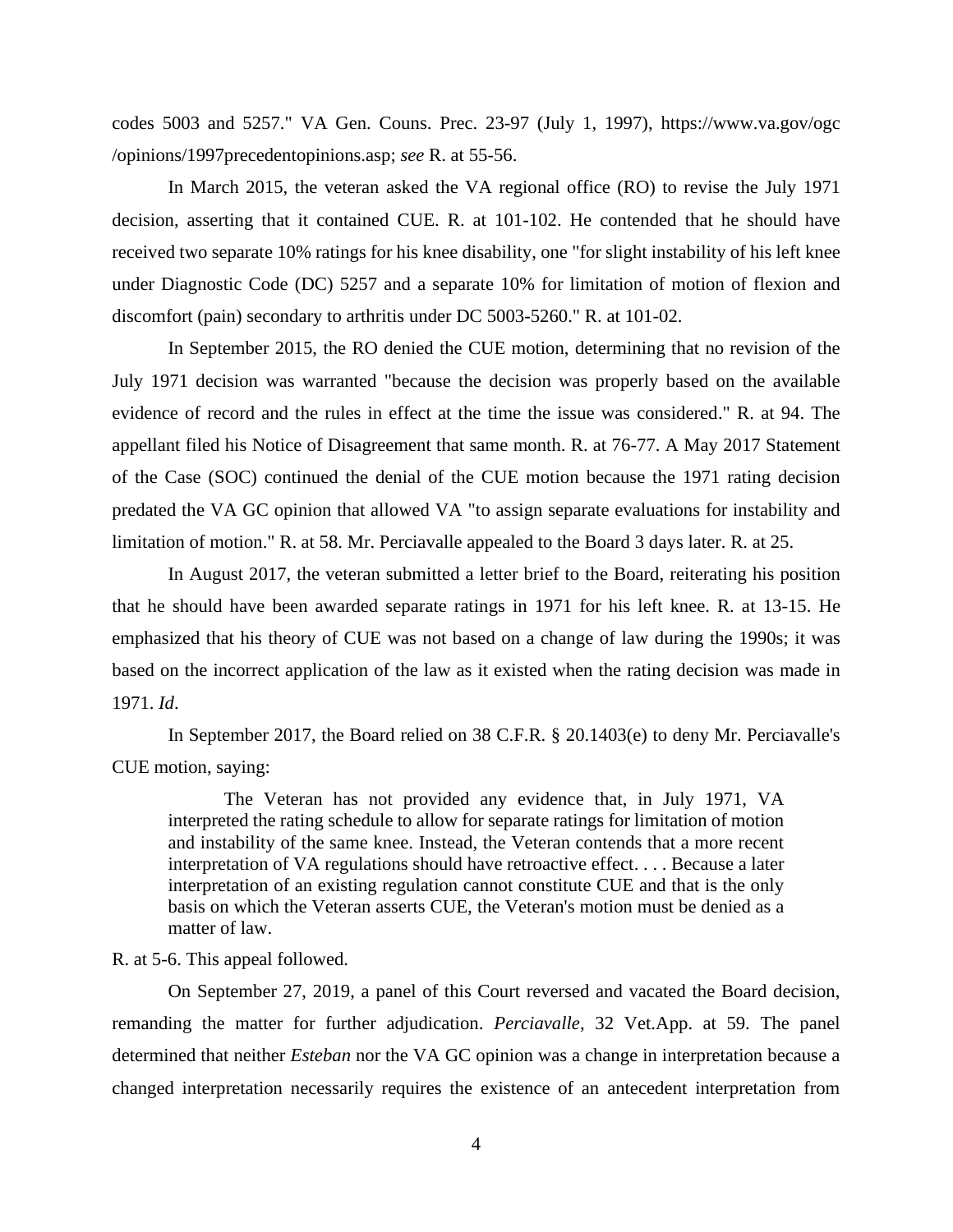which a later interpretation departs, and no such prior interpretation existed. The panel also found the Board's error prejudicial because it prevented Mr. Perciavalle from receiving a meaningful opportunity to participate in the adjudicative process.

On October 18, 2019, the Secretary filed a motion for reconsideration or, in the alternative, full court review. The panel denied reconsideration, and on May 11, 2020, the case was submitted to the Court for en banc consideration.

#### **II. PARTIES' ARGUMENTS**

Mr. Perciavalle argues that there was CUE in the 1971 RO decision and the Board's contrary conclusion was "arbitrary, capricious, and not in accordance with the law." Appellant's Brief (Br.) at 2. He contends that the Board erred in finding that *Esteban* and the VA GC opinion changed the law because the law in 1971 already mandated a second separate rating for his arthritis or limitation of motion. Appellant's Br. at 2-5. In his responsive briefing, he asserts that his CUE challenge accords with the plain meaning of the CUE regulation, which rejects CUE motions based on changes in the interpretation of the law, not new or novel interpretations. And he maintains that his CUE motion based on the law in existence when the rating decision was made is distinct from and comports with the relevant caselaw implementing the regulation in cases where there was a change from one formal interpretation of the law—in a regulation, court decision, or VA manual to another. *Id*.

The Secretary argues that the veteran's claim is precluded as a matter of law because he is seeking "to re-litigate and re-weigh the facts at the time of the prior final rating decision anew and hold the 1971 rating decision to a later change in regulatory interpretation," both of which are impermissible in the context of a CUE motion. Secretary's Br. at 10, 15. He adds that "novelty does not require a change, and a 'change' is not necessary in the context of a CUE motion" to defeat it because the new interpretation cannot be applied retroactively. Secretary's Motion at 5. The Secretary also argues that any error in the Board decision was not prejudicial because even if it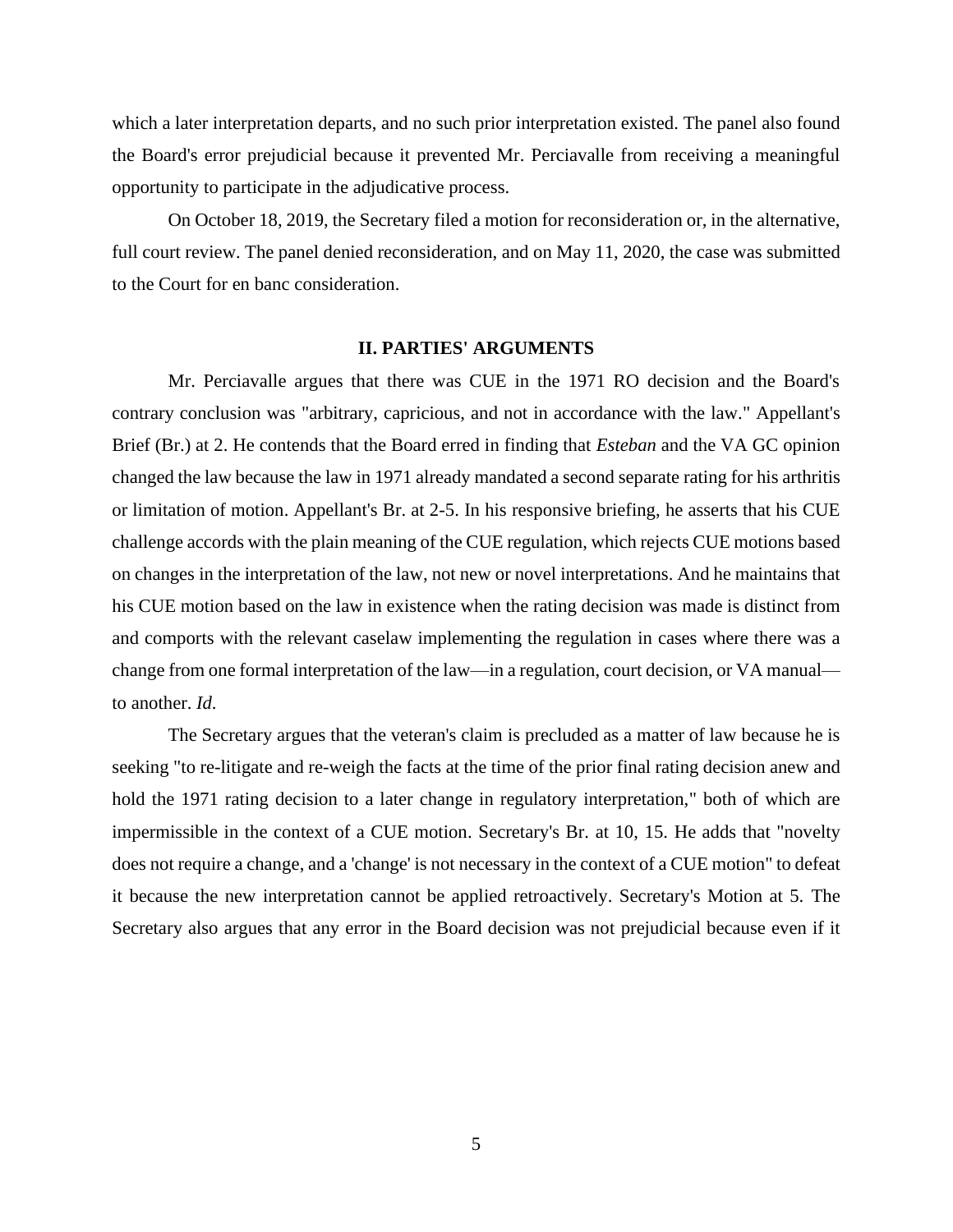was possible that the RO could have granted separate ratings in 1971, the evidence of record at the time cannot show an undebatable outcome-determinative error. *Id.* at 6-10.

### **III. LEGAL LANDSCAPE**

#### A. Clear and Unmistakable Error

By statute and regulation, final decisions by both VA and the Board are subject to reversal or revision on the grounds of CUE.<sup>3</sup> 38 U.S.C. §§ 5109A, 7111; 38 C.F.R. §§ 3.105 (2020), 20.1403 (2020). Because Mr. Perciavalle asserts that there is CUE in a VA rating decision, his motion falls under 38 U.S.C. § 5109A and 38 C.F.R. § 3.105. By statute, a veteran may seek to revise or reverse a final decision for CUE at any time and, if successful, receive retroactive benefits as if VA granted the claimed benefit in the prior decision. *See George v. McDonough (George II)*, 991 F.3d 1227, 1233 (Fed. Cir. 2021), *aff'g George v. Wilkie (George I)*, 30 Vet.App. 364 (2019), *petition for cert. filed*, No. 21-234 (U.S. Aug. 13, 2021). To do so, a claimant must allege with specificity the error VA committed in its rating decision. *Lang v. Wilkie*, 971 F.3d 1348, 1352 (Fed. Cir. 2020); *see, e.g.*, *Andre v. Principi*, 301 F.3d 1354, 1361 (Fed. Cir. 2002) ("[E]ach

<sup>&</sup>lt;sup>3</sup> The term "clear and unmistakable error" first appeared in veterans regulations in 1928 that subjected only the decisions of rating boards to review for CUE. *Smith v. Brown*, 35 F.3d 1516, 1524-25 (Fed. Cir. 1994). In 1955, the regulation was amended to apply to rating boards and other agencies of original jurisdiction (AOJs). *Id.* at 1525. The CUE regulation was recast as § 3.105 in 1959 and amended and published in the new Part 3 of Title 38 of the C.F.R. in 1961. *Id.*; 26 Fed. Reg. 1561, 1569 (Feb. 24, 1961). Section 3.105 continued to apply to decisions by AOJs— VA ROs—but not to decisions by the Board. *Smith*, 35 F.3d at 1526-27.

In 1997, § 3.105 was codified at 38 U.S.C. § 5109A, and 38 U.S.C. § 7111 was enacted so that Board decisions could be reviewed for CUE. *Disabled Am. Veterans (DAV) v. Gober*, 234 F.3d 682, 687 (Fed. Cir. 2000), *overruled on other grounds by Nat'l Org. of Veterans' Advocs., Inc. v. Sec'y of Veterans Affs.*, 981 F.3d 1360 (Fed. Cir. 2020). In 1999, 38 C.F.R. § 20.1403 was adopted as one of the regulations implementing section 7111. 64 Fed. Reg. 2134, 2135-36 (Jan. 13, 1999). The content of § 20.1403 was derived from rulings by the Court because Congress intended that "VA adopt the [Court's] interpretation of the term 'clear and unmistakable error'" and "not alter the standard for evaluation of claims of clear and unmistakable error." 64 Fed. Reg. at 2136. *See DAV*, 234 F.3d at 693 ("Congress intended to extend the principles underlying 38 C.F.R. § 3.105(a) to [section] 7111, which governs CUE review of Board decisions."). In *DAV*, the Federal Circuit noted that § 20.1403 was a reasonable implementation of section 7111 and the Court's decisions regarding CUE, and it found § 20.1403 to be valid. *Id.* at 697-98.

In 2019, § 3.105(a) was updated to mirror the language in § 20.1403(e). 84 Fed. Reg. 138, 142, 167-68 (Jan. 18, 2019). Based on this history of the development of the two regulations, their coincident principles and provisions, and the subsumption that occurs when decisions on issues by an RO have been decided by the Board on appeal, *see* 38 C.F.R. § 3.105(a)(5) and *Manning v. Principi*, 16 Vet.App. 534, 540-41 (2002), *aff'd*, 85 F. App'x. 216 (Fed. Cir. 2004), the Court often cites both. Neither party has suggested that §§ 3.105 and 20.1403(e) have been or should be interpreted differently, or that either the Board's citation to § 20.1403 or the 2019 modification of § 3.105(a) impacts our analysis today.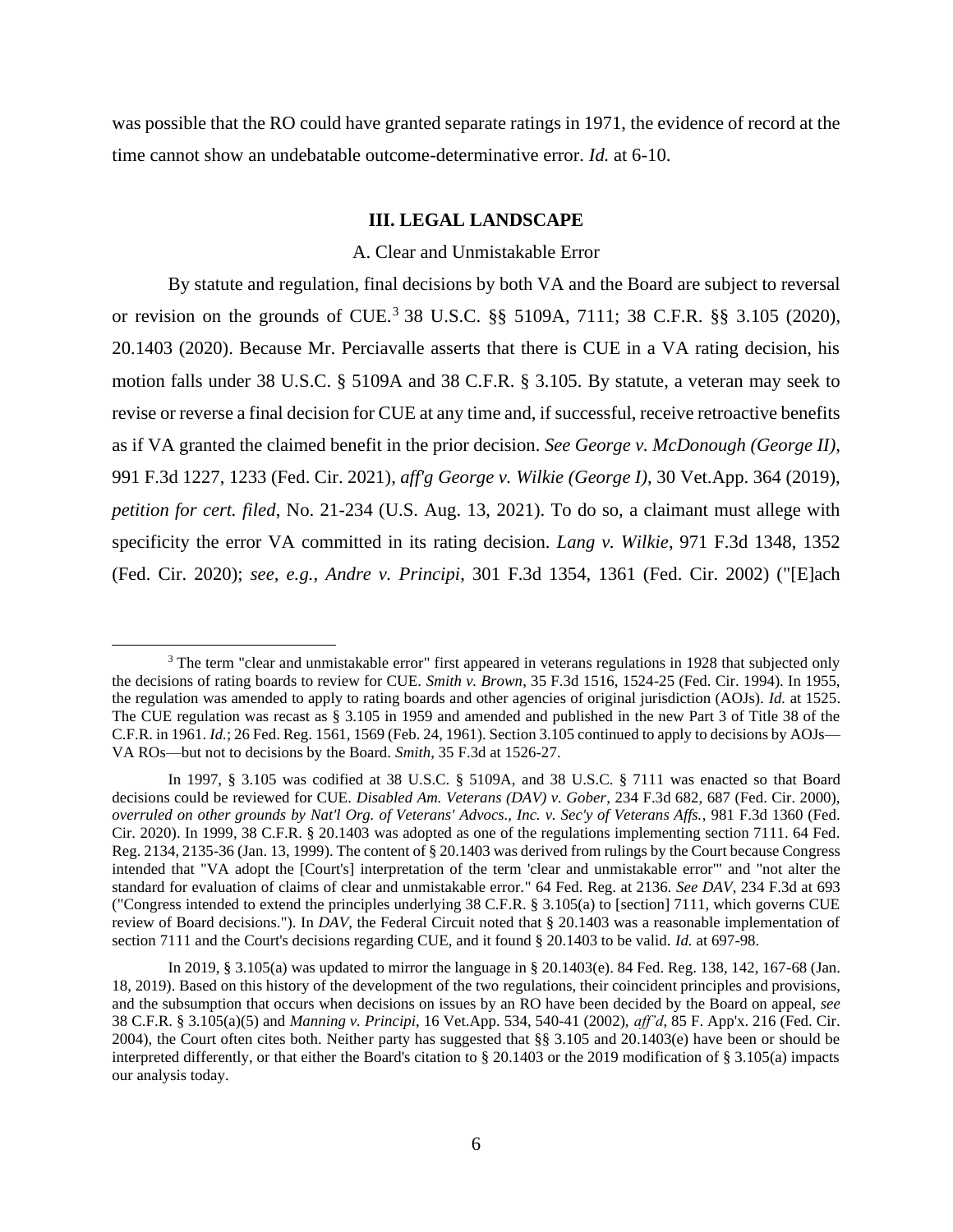'specific' assertion of CUE constitutes a claim that must be the subject of a decision by the [Board] before the Veterans Court can exercise jurisdiction over it.").

However, "CUE proceedings are fundamentally different from direct appeals," as they are a limited statutory exception to the rule of finality. *Robinson v. Shinseki*, 557 F.3d 1355, 1360 (Fed. Cir. 2009). A CUE motion is a collateral attack of an adjudicated claim that was not appealed and became final and binding. *Bustos v. West*, 179 F.3d 1378, 1380 (Fed. Cir. 1999). When challenged, the final decision benefits from a strong presumption of validity. *See Fugo v. Brown*, 6 Vet.App. 40, 44 (1993). And the challenger bears an "extra-heavy" burden of persuasion in showing error in the final decision. *Berger v. Brown*, 10 Vet.App. 166, 169 (1997).

The elements of CUE are well established: (1) "[e]ither the correct facts, as they were known at the time, were not before the adjudicator or the statutory or regulatory provisions extant at the time were incorrectly applied"; (2) the asserted error must be "undebatable, so that it can be said that reasonable minds could only conclude that the original decision was fatally flawed at the time it was made," and not merely "a disagreement as to how the facts were weighed or evaluated"; and, (3) to give rise to the need to revise the prior decision, the error must have been one that "manifestly changed the outcome at the time it was made." *Russell v. Principi*, 3 Vet.App. 310, 313-14 (1992) (en banc); *see Abbott v. O'Rourke*, 30 Vet.App. 42, 46–47 (2018). "CUE is a very specific and rare kind of 'error'" of fact or law that makes it "absolutely clear that a different result would have ensued" without the error. *Fugo*, 6 Vet.App. at 43-44.

Review for CUE in a prior final decision "must be based on the evidentiary record and the law that existed when that decision was made." 38 C.F.R.  $\S$  3.105(a)(1)(iii); 38 C.F.R. § 20.1403(b)(1). The corollary to that requirement is that CUE "does not include the otherwise correct application of a statute or regulation where, subsequent to the decision being challenged, there has been a change in the interpretation of the statute or regulation." 38 C.F.R. § 3.105(a)(1)(iv); *see* 38 C.F.R. § 20.1403(d)(e). Though finality is important to promoting the efficient resolution of veterans' claims, it yields to correcting CUE by collateral attack because such corrections conform the result "to the 'true' state of the facts or the law that existed at the time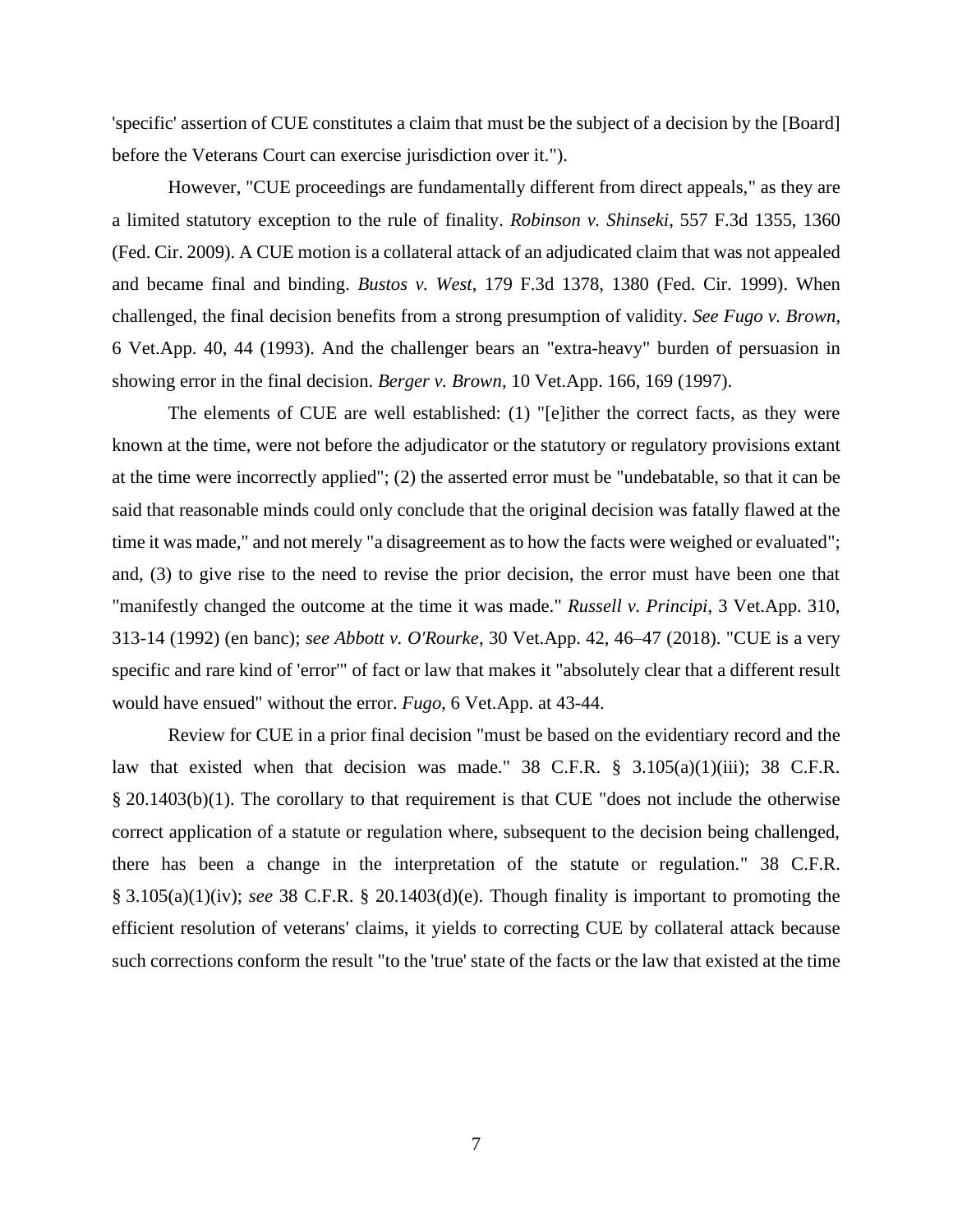of the original adjudication." *Russell*, 3 Vet.App. at 313. So, the focal point of the CUE landscape is the state of the facts and the law when the rating decision was made.

## B. Standard of Review

"When the Court reviews a Board determination that there was no CUE in a prior final decision, the Court 'cannot conduct a plenary review of the merits of the original decision'" by VA. *Stallworth v. Nicholson*, 20 Vet.App. 482, 487 (2006) (quoting *Archer v. Principi*, 3 Vet.App. 433, 437 (1992)). Rather, the Court reviews the Board's decision on CUE to determine whether it was "'arbitrary, capricious, an abuse of discretion, or otherwise not in accordance with the law'" or unsupported by adequate reasons or bases. *Abbott*, 30 Vet.App. at 47 (quoting 38 U.S.C. § 7261(a)(3)). That standard of review "contemplates de novo review of questions of law." *Kent v. Principi*, 389 F.3d 1380, 1384 (Fed. Cir. 2004). Legal questions reviewed anew include whether there was a failure to apply pertinent statutes and regulations or a failure to apply them correctly. *Id.*; *see Simon v. Wilkie*, 30 Vet.App. 403, 408 (2018); *Joyce v. Nicholson*, 19 Vet.App. 36, 43 (2005). The Court also reviews de novo a Board determination of whether a veteran presented a valid CUE allegation as a matter of law. *Andrews v. Principi*, 18 Vet.App. 177, 182 (2004), *aff'd sub nom. Andrews v. Nicholson*, 421 F.3d 1278 (Fed. Cir. 2005); *Phillips v. Brown*, 10 Vet.App. 25, 30 (1997). So we review the Board's denial of Mr. Perciavalle's motion "as a matter of law" under the nondeferential de novo standard. *See Phillips*, 10 Vet.App. at 30.

### C. Rating Separate Disabilities

Since its inception in 1921, the rating schedule has included separate provisions for evaluating knee instability, limitation of leg extension, and meniscal problems [and] . . . no portion of the rating schedule pertaining to the knees [has] included an express prohibition on separate evaluation of those manifestations of disability, despite numerous amendments.

Lyles v. Shulkin, 29 Vet.App. 107, 115 (2017).<sup>4</sup> In contrast, "[t]he rating schedule is replete with rules that prohibit separate evaluation of other disabilities." *Id.* at 114. Four of the six examples of such prohibitions cited in *Lyles* have been in effect since 1964. *See* 38 C.F.R. §§ 4.96 (respiratory conditions), 4.113 (abdominal conditions), 4.114 (digestive conditions), and 4.115 (heart diseases

<sup>4</sup> *Lyles* illustrates the superficiality of the judgment concurrence's claim that citation to post-1971 authority taints, corrupts, or is unfaithful to proper plain meaning circa-1971 analysis. *See post* at 39-40; *cf. id.* at 41 ("Such citations could certainly provide context."). Later opinions obviously were not available to rating officials in 1971, but it does not follow that we must discard the opinions' historical surveys or replicate them without citation as if they are uniquely ours. The information surveyed was there for rating officials in 1971—and for 50 years beforehand—as well as for the Board in 2017, though the latter plainly ignored it.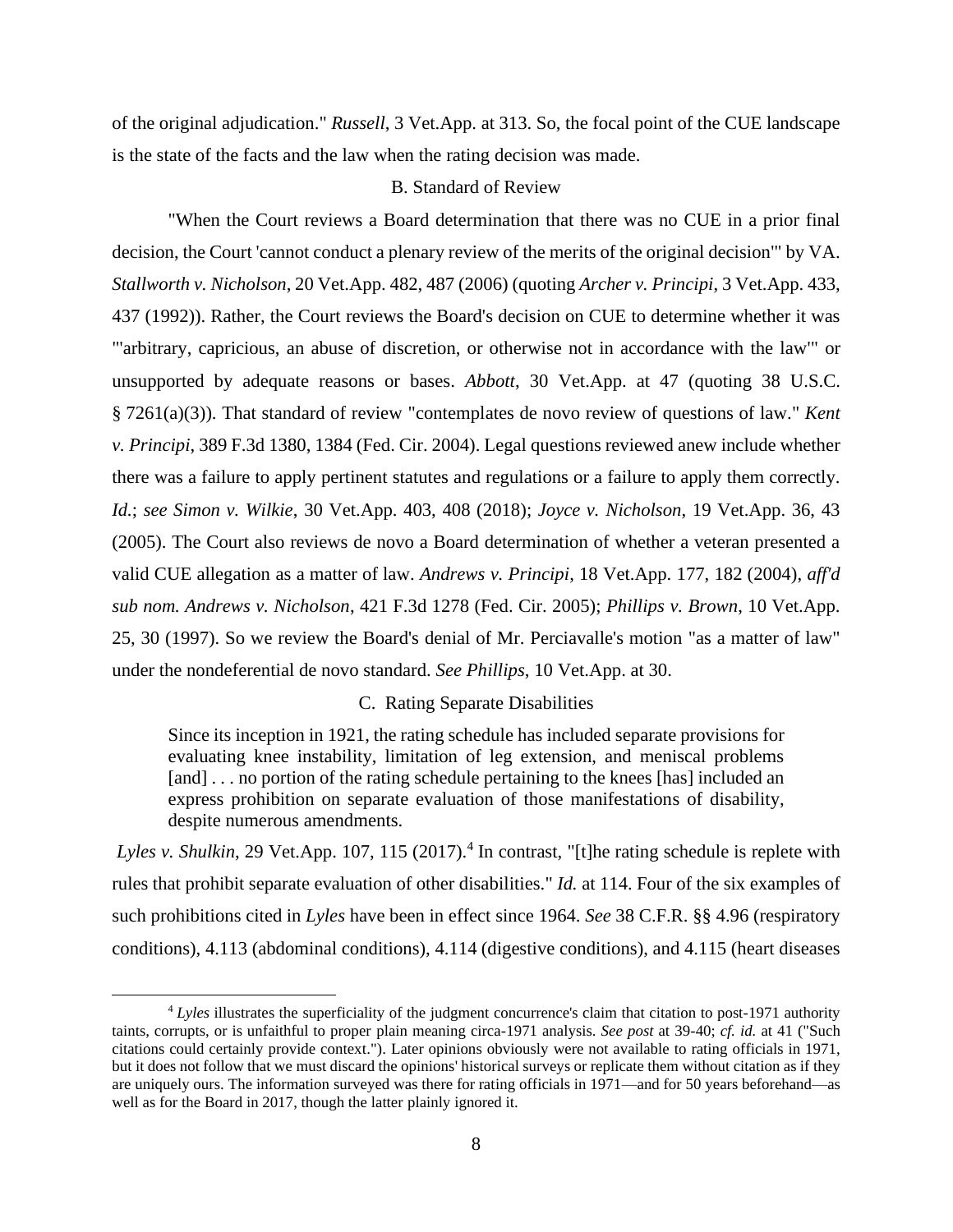and nephritis) (1964). Given this history of expressly forbidding separate evaluation of other disabilities, "the lack of an express bar to separate evaluation of knee disabilities in [38 C.F.R.] § 4.71a must be read as a deliberate decision to permit separate evaluation." *Lyles*, 29 Vet.App. at 115; *see Buczynski v. Shinseki*, 24 Vet.App. 221, 227 (2011) (explaining that including limitations in one DC but not in a related DC indicates that their omission was intentional).

"[I]f an injury or disease manifests with two different disabilities, then two separate ratings should be awarded." *Tropf v. Nicholson*, 20 Vet.App. 317, 321 (2006); *see* 38 C.F.R. § 4.25(b) (2020). Section 4.25(b) provides: "Except as otherwise provided in [the rating] schedule, the disabilities arising from a single disease entity . . . are to be rated separately as are all other disabling conditions, if any." Subsection (b) was added to § 4.25 in 1989, 54 Fed. Reg. 27,161, 27,162 (June 28, 1989), but § 4.25 has contemplated combining separate ratings for different disabling conditions since its inception. 29 Fed. Reg. 6718, 6720-21 (May 22, 1964). Another general policy in rating disabilities—also present since 1964—prescribes "avoidance of pyramiding." 38 C.F.R. § 4.14 (1964). Section 4.14 begins: "The evaluation of the same disability under various diagnoses is to be avoided," and ends: "[T]he evaluation of the same manifestation under different diagnoses [is] to be avoided." 5 *Id.* Properly read, § 4.14 and § 4.25 are complementary provisions instructing VA to rate only distinct manifestations separately. *See Fanning v. Brown*, 4 Vet.App. 225, 230 (1993). "Of course, it is possible for a veteran to have separate and distinct manifestations attributable to two different disability ratings, and, in such a case, the veteran should be compensated under different diagnoses." *Id.* The anti-pyramiding rule means "that the rating schedule may not be employed as a vehicle for compensating a claimant twice (or more) for the same symptomatology[ because] such a result would overcompensate the claimant for the actual impairment of his [or her] earning capacity." *Brady v. Brown*, 4 Vet.App. 203, 206 (1993).

### D. *Esteban* and the VA General Counsel's Opinion

The Court's 1994 *Esteban* decision synthesized *Brady* and *Fanning* in holding that distinct and separate symptomology arising from the same injury should be rated separately.<sup>6</sup> *Esteban*,

<sup>&</sup>lt;sup>5</sup> Section 4.14 also provides: "Disability from injuries to the muscles, nerves, and joints of an extremity may overlap to a great extent, so that special rules are included in the appropriate bodily system for their evaluation." There is no argument that a special rule applies here.

<sup>&</sup>lt;sup>6</sup> In *Esteban*, the veteran's injuries to his face in a motor vehicle accident resulted in disfigurement, painful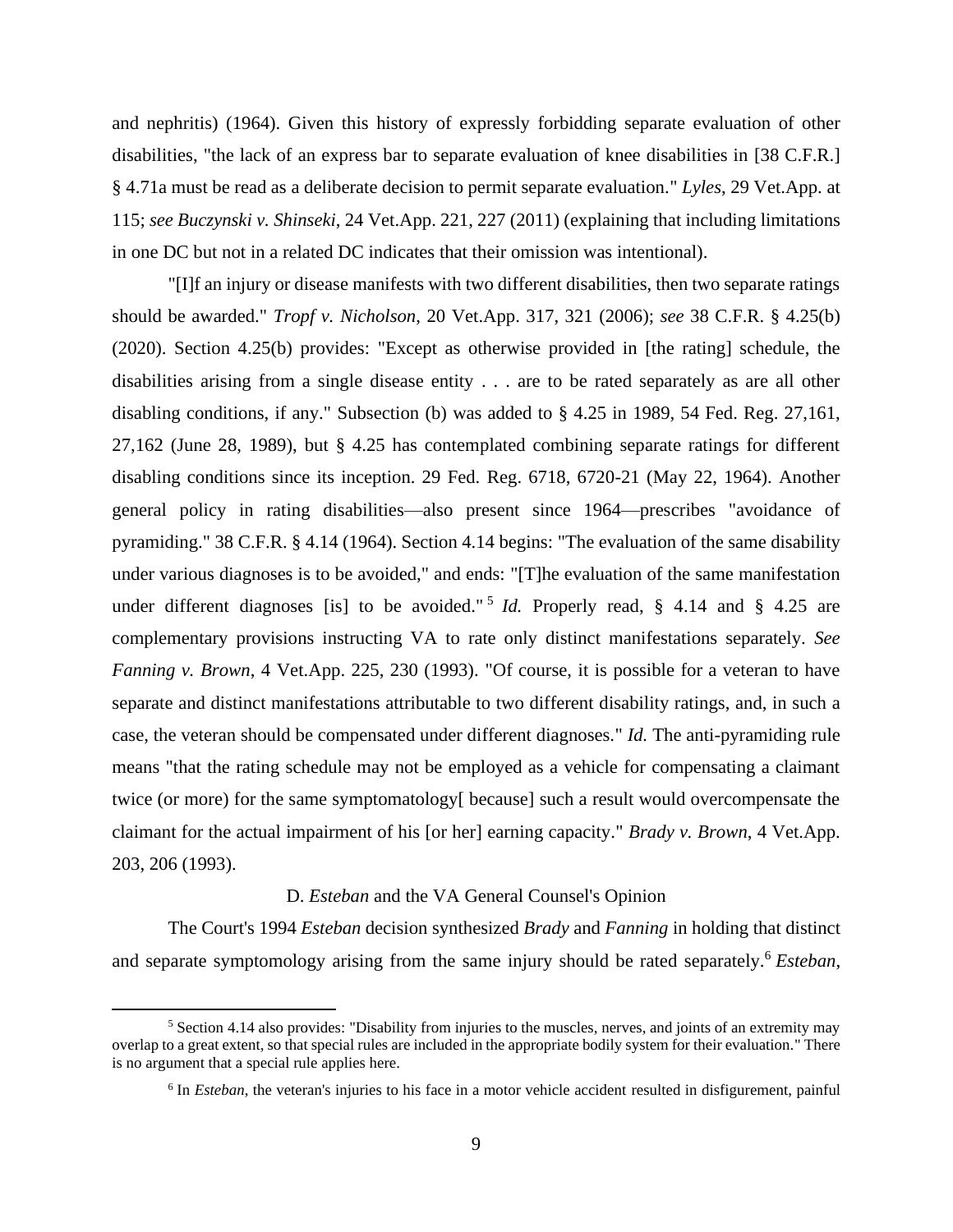6 Vet.App at 261-62. Nearly 3 decades before *Esteban*—and before this Court and the U.S. Court of Appeals for the Federal Circuit were created—the U.S. Court of Claims<sup>7</sup> considered VA's Schedule for Rating Disabilities and its pyramiding prohibition in the context of an Air Force colonel's claim for disability retirement pay at a higher rating. In *Wolf v. United States*, the Court of Claims held that separate ratings for resections of the large and small intestines did not constitute improper pyramiding because the manifestations of the resections—the symptoms produced by them—were separate and distinct. 168 Ct. Cl. 24, 31 (1964).

In 1997, the VA GC issued the precedent opinion to address the question whether a claimant could receive separate ratings for arthritis and instability of the knee under Diagnostic Codes 5003 and 5257, respectively. <sup>8</sup> G.C. Prec. 23-97; *see* R. at 55-56. After advising that she knew of "no formal position taken by the Veterans Benefits Administration on this issue," the GC answered the question affirmatively. G.C. Prec. 23-97, at 1. She observed that "DC 5257 provides for evaluation of instability of the knee without reference to limitation of motion," and conversely, DC 5003 provides for rating arthritis on the basis of limitation of motion without reference to knee instability. *Id.* Noting that the pyramiding prohibition in § 4.14 applied to the evaluation of the same disability or manifestation under different diagnoses, the GC concluded: "[s]ince the plain terms of DC 5257 and 5003 suggest that those codes apply either to different disabilities or to

scars, and facial muscle damage resulting in problems with mastication—symptomatology the Court found separate and distinct rather than duplicative or overlapping, and thus warranting separate ratings. 6 Vet.App. at 259-62.

<sup>&</sup>lt;sup>7</sup> When the Federal Circuit was created in 1982, the judges of the Court of Claims continued in office as judges for the Federal Circuit. Federal Courts Improvement Act of 1982, Pub. L. No. 97-164, § 165, 96 Stat. 25, 50.

<sup>8</sup> That question was before the Board on remand from the Court in the nonprecedential case *McAdory v. Brown*, 15 Vet.App. 387 (table), 1997 WL 288699 (May 2, 1997), and other unspecified cases. In *McAdory*, the Court held that the Board "erred in not addressing whether, under *Esteban*, . . . symptomatology for a rating under DC 5257 is duplicative or overlapping with the symptomatology for a rating under DC 5010 and DC 5003." 1997 WL 288699, at \*2. The Board had considered "all possible diagnostic codes which [might] be applicable," found that rating the veteran's knee disability under DC 5257 was "most appropriate," and concluded that an "increased rating [was] not supported by the evidence of record." *Id.*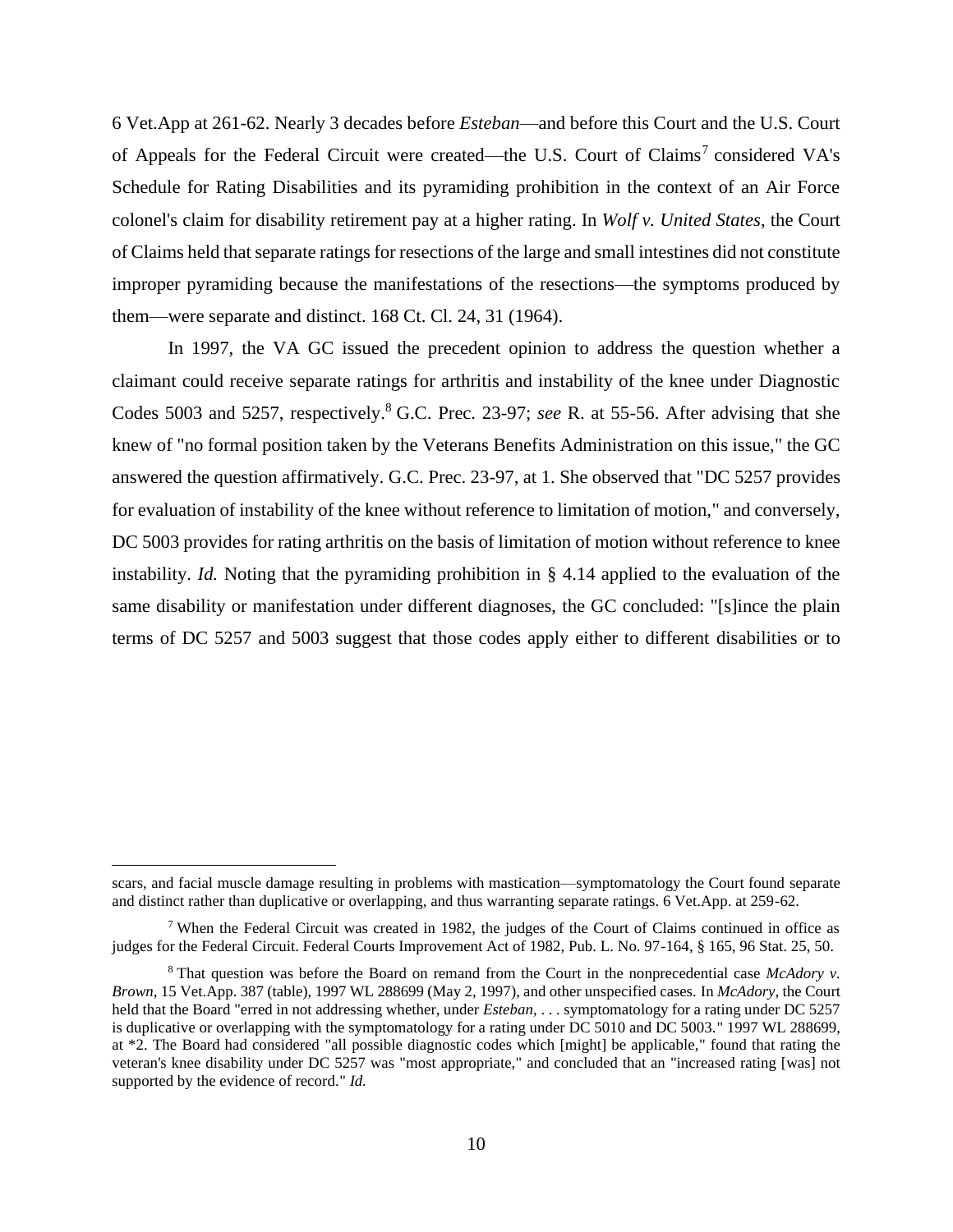different manifestations of the same disability, the evaluation of knee dysfunction under both codes would not amount to pyramiding under section 4.14." G.C. Prec. 23-97, at 2.

#### **IV. THE BOARD'S ERRORS**

#### A. Misstating the Veteran's CUE Motion

As previously noted, the VA GC opinion confirmed: "A claimant who has arthritis and instability of the knee may be rated separately under diagnostic codes 5003 and 5257." R. at 56. In the case before us, the Board considered that holding a change in interpretation that could not be the basis for a CUE challenge, per  $\S 20.1403(e)^9$  R. at 6. There are several problems with that determination. The most obvious error is that the Board, in its penultimate sentence, mischaracterized the veteran's argument. The Board wrote: "Because a later interpretation of an existing regulation cannot constitute CUE and that is the only basis on which the Veteran asserts CUE, the Veteran's motion must be denied as a matter of law." R. at 6. The veteran's actual argument was that the law had always permitted separate evaluations and that the CUE was incorrectly applying the law that existed at the time of the July 1971 rating decision. R. at 13-14.

The veteran's March 2015 CUE motion, submitted on his behalf by a non-attorney representative, contended that the rating specialist committed CUE in 1971 by failing to assign, in addition to the veteran's existing 10% disability rating, a separate 10% rating under DC 5003-5260 for limitation of motion secondary to "degenerative changes (arthritis)" in his left knee. R. at 101- 02. He also argued that the DC for his original 10% rating should have been changed from 5259 (for symptomatic cartilage removal) to 5257 based on instability, but specifically sought corrective action based on CUE only to add the separate 10% rating under DC 5003-5260. *Id.* The motion specifically cited 38 C.F.R. § 3.105, Court cases setting forth the test for determining whether there was CUE in a rating decision, and the evidence he contended entitled him to the additional rating: "X-ray evidence dated July 8, 1971, compared to the X-ray evidence dated August 5, 1966, clearly show[ed] degenerative changes in the veteran's left knee." R. at 102. In May 2017, the RO denied Mr. Perciavalle's motion based upon the RO's assertion that VA was not allowed to assign separate

<sup>9</sup> As previously indicated, *supra* note 3, 38 C.F.R. § 3.105, rather than 38 C.F.R. § 20.1403, is the governing regulation for the veteran's claim of CUE in a VA rating decision, but the distinction is not significant in this appeal.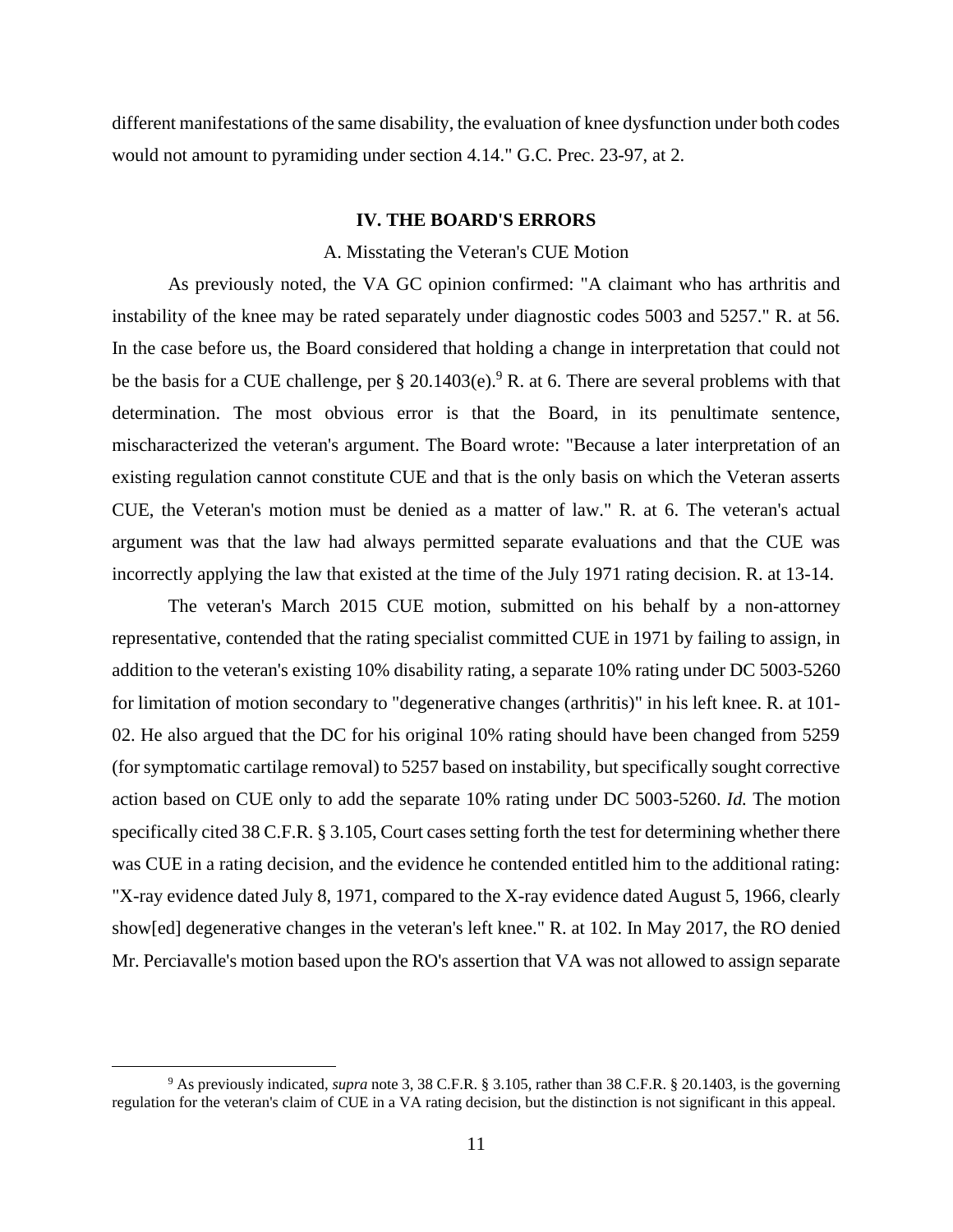evaluations for instability and limitation of motion until the VA GC opinion was issued.<sup>10</sup> R. at 58.

In August 2017 the same non-attorney representative submitted a letter to the Board that said:

We are not arguing the 1997 General Counsel opinion or any VA rules after the 1971 rating decision. We contend that the law has always permitted that a separate evaluation can be applied for DC 5257 based on instability and a separate evaluation can be applied for loss of range of motion under DC 5003-5260 or due to pain/functional loss under 38 CFR §§ 4.40, 4.59. All regulations that applied to this claim have not materially changed since 1971. . . . [W]e contend that corrective action should be taken under the provisions of 38 CFR § 3.105(a) to correctly apply the law that was in existence at the time of the July 22, 1971 rating decision.

R. at 13-14 (emphasis in original). The Board's assertion that "a later interpretation of an existing regulation" was "the only basis on which the Veteran assert[ed] CUE" was plainly wrong.

The letter by the veteran's representative also stated that "there [was] no bar to the retroactive effect of *Esteban*" because it did not change the law or lead to any change in the rating schedule or regulations. R. at 14. The judgment concurrence uses that statement to overwrite the veteran's specific contention that the 1971 law required corrective action. Then it assesses the veteran's CUE motion as otherwise inadequately pled. Neither position is supported by our caselaw or consonant with the veteran-friendly system Congress created. *See Henderson v. Shinseki*, 562 U.S. 428, 440-41 (2011); *Cacciola v. Gibson*, 27 Vet.App. 45, 58 (2014).

B. Failing to Sympathetically Construe the Veteran's Motion

The Government's interest in veterans cases is that justice be done, and the systemic fairness essential for securing justice includes a duty to construe veterans' submissions sympathetically, especially when the veteran is self-represented or represented by someone who is not a licensed attorney. *See Comer v. Peake*, 552 F.3d 1362, 1367-69 (Fed. Cir. 2009). This principle of sympathetic construction applies to CUE motions. *Roberson v. Principi*, 251 F.3d 1378, 1384 (Fed. Cir. 2001). *Roberson* requires the RO and the Board to fully and sympathetically develop a veteran's CUE motion to its optimum before deciding it. *Andrews*, 421 F.3d at 1282-83. That task requires a high degree of care in the context of the requirement that CUE motions be

 $10$  The RO noted that the VA GC opinion stemmed from an unnamed Court of Appeals for Veterans Claims decision from 1997. R. at 58. It is unclear whether the RO was mistakenly referring to *Esteban* (which was decided in 1994), or to *McAdory*, the 1997 nonprecedential decision remanding for the Board to address the impact of *Esteban* on knee symptomatology.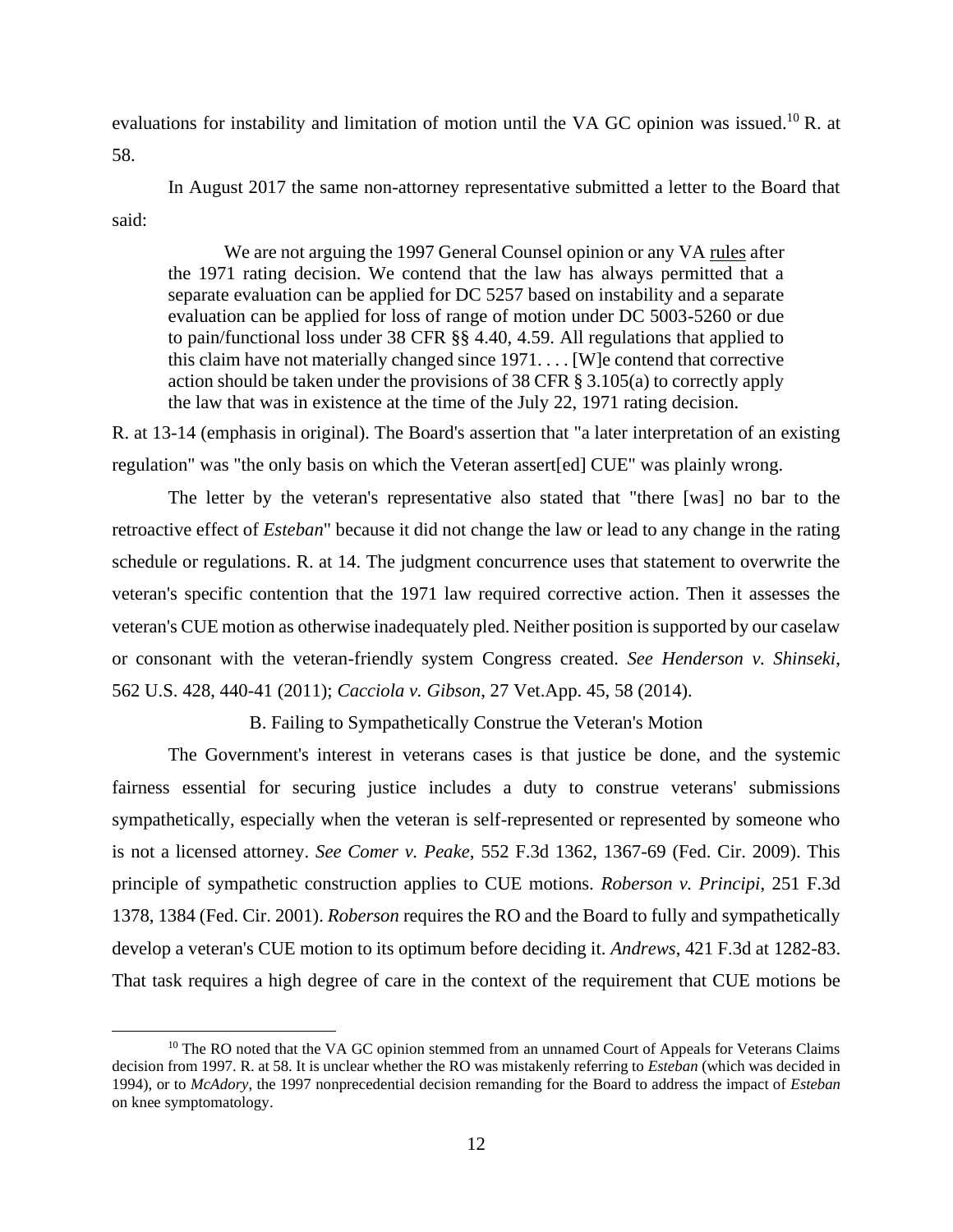pled with specificity because denial of a CUE motion may foreclose any further attempt at revision. *Acciola v. Peake*, 22 Vet.App. 320, 326 (2008). In this case, the Board completely failed to fulfill its requirement to sympathetically construe the CUE motion submitted on Mr. Perciavalle's behalf by his non-attorney representative.

By recasting the veteran's motion as based solely on the retroactive application of a change in the law, the Board turned the sympathetic construction requirement upside down. And the judgment concurrence endorses the Board's maneuver by purporting to divine the veteran's true intention and attempting to fill gaps in the Board's decision, and the Secretary's defense of it, to prop the decision up. As the partial concurrence explains, a threshold problem is that the veteran's sole reference to retroactivity was in his representative's letter to the Board, responding to the RO's decision; it was not presented to the RO and thus not properly before the Board. *See Jarrell v. Nicholson*, 20 Vet.App. 326, 332 (2006) (en banc). Moreover, even if the Board could reach the retroactivity issue, it was not free to liberally construe the veteran's pleadings *un*sympathetically by subsuming a valid CUE theory in one it finds invalid. Such subsumption violates the basic requirement to decide all CUE issues specifically raised. *See Comer*, 552 F.3d at 1367 (finding that VA is obligated to determine claims raised by the evidence).

Sympathetically construed as written (rather than as reimagined), the veteran's CUE motion was not subject to denial "as a matter of law." That determination is reserved for allegations that could not possibly constitute CUE, such as a CUE motion based on a breach of the duty to assist, *see Robertson v. Shinseki*, 26 Vet.App. 169, 176 (2013); a second CUE challenge for a single claim, *see Hillyard v. Shinseki*, 24 Vet.App. 343, 354 (2011), *aff'd*, 695 F.3d 1257 (Fed. Cir. 2012); a CUE allegation that relies on a later change in the law, *see Lamb v. Peake*, 22 Vet.App. 227, 235 (2008); and a motion challenging an RO decision subsumed by a Board decision. *See Jones v West*, 250 F.3d 753 (Fed. Cir. 2000); *Manning*, 16 Vet.App. at 541.

The judgment concurrence finds no fumble by the Board because it believes that the veteran's CUE allegations are so completely deficient as to be "non-existent." *See post* at 42. It notes that 38 C.F.R. § 20.1404(b) provides for dismissal of deficient CUE motions "without prejudice to refiling."<sup>11</sup> And it faults the Court for precluding a related future CUE motion. But its targeting is off, for it is the Board that accomplished what the judgment concurrence decries. The

 $11$  Since the veteran alleged CUE in the rating decision, the governing regulation actually is 38 C.F.R. § 3.105(a)(1)(vii)(B), which sets forth pleading requirements that correspond with those in 38 C.F.R. § 20.1404(b).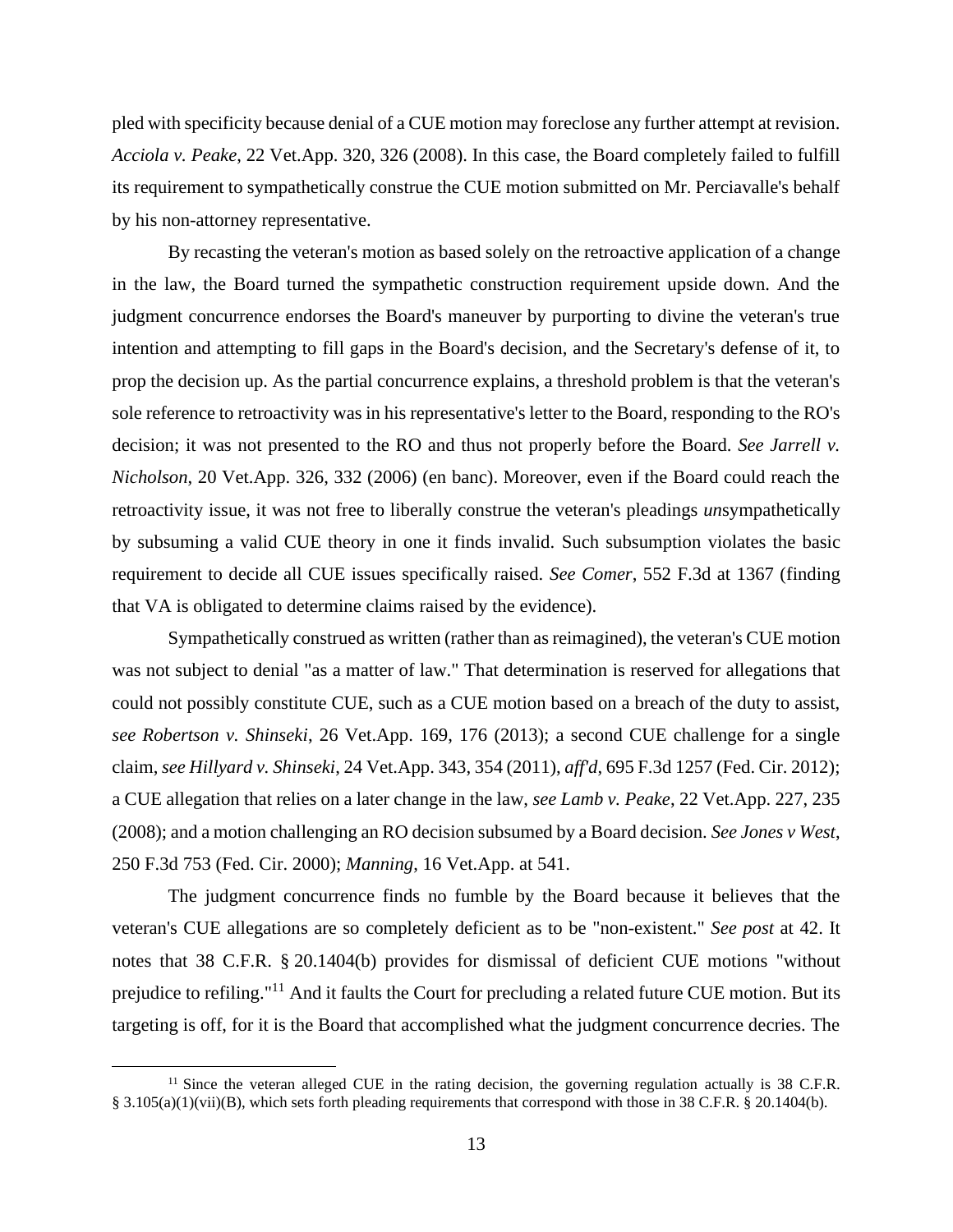Board preclusively denied Mr. Perciavalle's CUE motion, it did not dismiss the motion without prejudice. The Federal Circuit has made clear that "CUE assertions that fail to satisfy pleading requirements must be *dismissed without prejudice* to refiling, and may not be denied." *Simmons v. Principi*, 17 Vet.App. 104, 114 (2003) (citing *DAV*, 234 F.3d at 699). The Court went on to specify the Board's responsibility, holding that "the proper remedy for the Board, when confronted with an inadequately [pled] CUE claim, . . . is to dismiss that challenge without prejudice." *Simmons*, 17 Vet.App. at 114. By neither dismissing the veteran's motion without prejudice nor adjudicating it on its merits, the Board improperly imposed the worst of all possible outcomes for the veteran a preclusive denial "as a matter of law."

C. Failing To Adjudicate the Veteran's Challenge to the Application of the 1971 Law

The Board's words and deed show that it did not find that the veteran's CUE motion failed the specific pleading requirement, so the judgment concurrence's addition of this alternative explanation is misplaced. Moreover, a sympathetic reading of the actual CUE motion shows that it asserts a cognizable challenge that was due a decision on its merits.

The judgment concurrence's contrary contention flows from its conflation of the pleading requirements and the appellant's burden of persuasion. *See post* at 38-42. Our colleagues want claimants to develop and supply "esoteric legal arguments" citing cases, using terms of art like "implausible," and analyzing regulations and contemporaneous interpretations of them to explain how the CUE elements are satisfied. These points are excellent as suggestions, but they do not reflect the lower threshold veterans must clear to get their motions adjudicated and would set too stingy a standard for pleadings by veterans and their non-attorney representatives.

"[A] sympathetic reading of a CUE motion requires the Secretary to fill in omissions and gaps that an unsophisticated claimant may leave in describing his or her specific dispute of error with the underlying decision." *Acciola*, 22 Vet.App. at 326–27. Put another way, "a sympathetic reading of the CUE theory may result in clarifying modifications." *Canady v. Nicholson*, 20 Vet.App. 393, 402 (2006). And CUE allegations that are "rough but recognizable" must be adjudicated. *Acciola*, 22 Vet.App. at 326.

The discussion of *Berger* in the judgment concurrence illustrates the conflation problem. *See post* at 38-42. In *Berger*, neither the Board nor the Court sanctioned the sort of summary action imposed on Mr. Perciavalle. Both the Board and the Court went beyond their determination that a case that invalidated a portion of a regulation could not be applied retroactively to demonstrate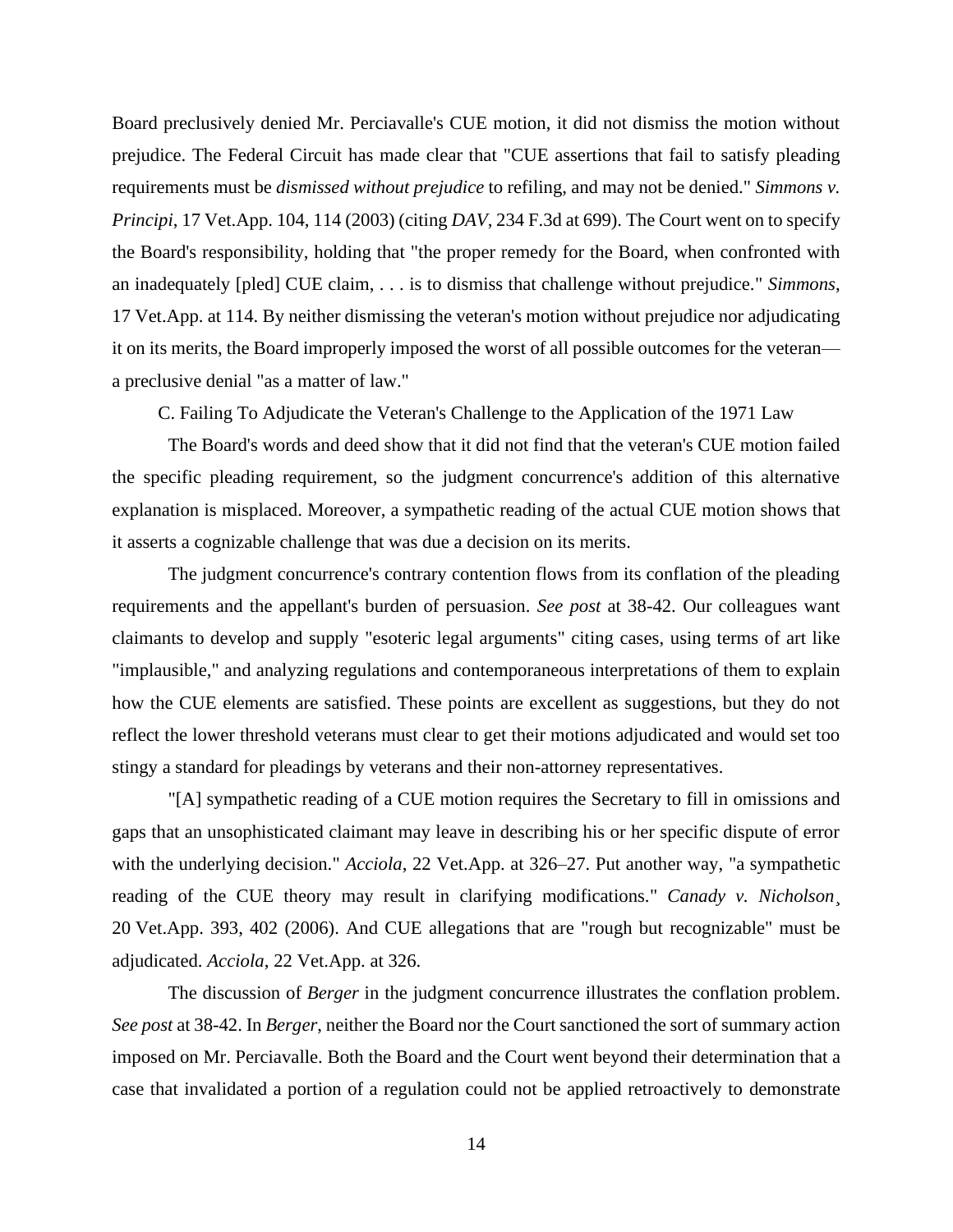CUE. The *Berger* Board and then the Court each analyzed both the facts of the case and the law that applied when the benefits decision was made by the RO and determined, on the facts presented, that the adjudicator's actions accorded with the plain meaning of the statute, regulations, and manual in effect at that time. 10 Vet.App. at 167-70. Mr. Perciavalle was not afforded the same consideration of his motion. But Mr. Perciavalle's CUE motion did echo the CUE theory *Berger* endorsed—alleging that "the RO's interpretation of the plain meaning of the law was clearly and unmistakably erroneous," 10 Vet.App. at 170—when his motion is read sympathetically, as required.

*Lamb* makes the distinction between pleading and persuasion even clearer. In *Lamb*, the veteran's CUE motion—prepared by his attorney—rested, in part, on *Hyson v. Brown*, 5 Vet.App. 262, 265 (1993), which imposed a duty on VA under 38 C.F.R. § 3.655 to show, before suspending benefits, that the veteran lacked good cause to miss a physical examination scheduled in conjunction with a compensation claim. *Lamb*, 22 Vet.App. at 233. The regulation in effect in 1957, when Mr. Lamb's benefits were suspended, did not expressly impose such a burden on VA. *Id.* The CUE motion also alleged that the veteran had good cause for missing the examination, so VA suspended his benefits "without observance of applicable law and regulation." *Id.* at 234. The Court observed: "Charitably interpreted, appellant's allegations of CUE are twofold and are stated in slightly different terms," so they "must be addressed separately." *Id.* The Board had dismissed Mr. Lamb's CUE motion for insufficiency of pleading, but the Court held that the Board erred by not addressing the two aspects of the motion on their merits. *Id.* However, the Court found that the error in dismissing the challenge based on *Hyson* was not prejudicial because the "correct application of a statute or regulation as it was understood at the time does not retroactively become CUE where, subsequent to the decision challenged, there has been a change in the interpretation of the statute or regulation." *Id.* at 235. But the Court reversed "the Board's decision dismissing a claim of CUE based on a failure to correctly apply regulations in effect" at the time of the decision, and the Court remanded for adjudication of that CUE contention on its merits. *Id.* at 237. In doing so, the Court observed:

The appellant also alleges that VA failed to properly apply regulations . . . . The Court notes that he does not support his argument about the meaning of "good cause" with any authority that existed in 1957 that demonstrates that the regulation was understood as he suggests. Nor has the appellant even cited any current authority supporting his interpretation of "good cause." However, at this juncture,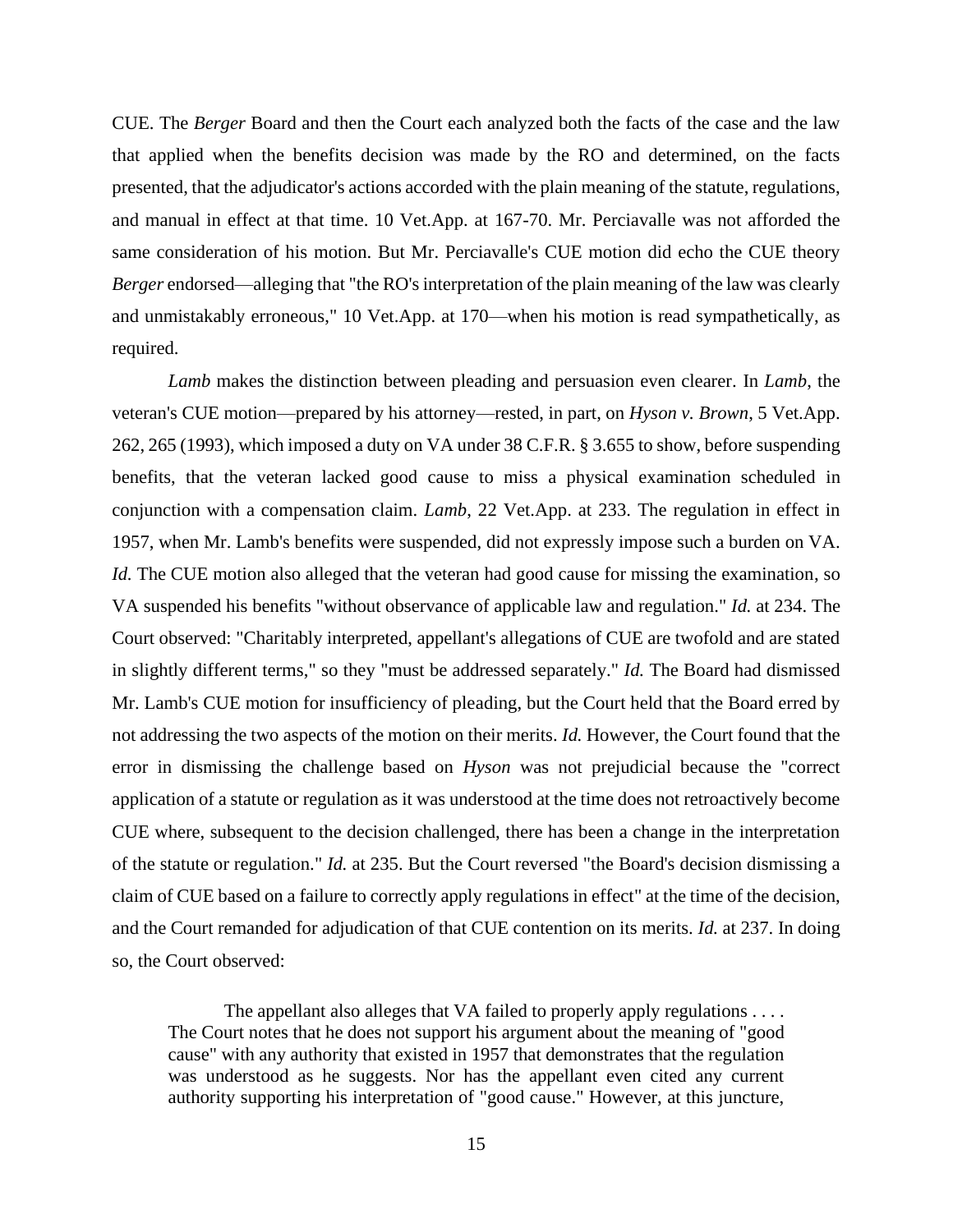that is not the Court's concern. The issue before the Court is whether the allegation of CUE was pled with sufficient specificity so that, assuming its truth and legal viability, it would satisfy the three elements required to find that the challenged final decision was clearly and unmistakably erroneous. Unlike appellant's reliance on *Hyson* discussed above, there is no legal impediment to revising the 1957 RO decision if VA were to find that the RO had failed to properly apply the applicable regulations that were in effect at that time. Such a decision, however, is not for the Court in the first instance but for VA.

*Id.* at 235-36. The Board cited *Lamb*, R. at 6, but obviously did not follow it. That was clear error. And the judgment concurrence also missed *Lamb*'s requirement that the Board decide, on their merits, allegations of CUE based on a failure to correctly apply extant regulations.

Without addressing the application of *Lamb* to Mr. Perciavalle's more detailed contention that the RO committed CUE in the application of the regulations to his knee condition, the judgment concurrence complains that the appellant's allegation that the knee regulations permitted separate ratings in 1971 was inadequate. But the appellant's argument was accurately responsive to the error that the RO made (and the Board endorsed) in asserting that separate ratings were not *allowed* for instability and limitation of motion of the same knee. R. at 5. The appellant went further, contending that the RO's failure to assign separate ratings was CUE that required corrective action R. at 14, 101-02. And he argued that "VA regulations in 1971 mandated that separate ratings be assigned for limitation of motion and instability." Appellant's Br. at 2.

In short, *Lamb* and *Berger* emphasize that Mr. Perciavalle was entitled to a merits decision on his contention that the rating specialist committed CUE in 1971 by incorrectly applying the regulatory diagnostic codes in effect at that time to specified medical evidence and failing to assign a separate 10% disability rating for degenerative changes and limitation of motion in his left knee.

D. Incorrectly Barring the Veteran's Motion Because of a Later Change in Interpretation

"[C]hanges in the law subsequent to the original adjudication . . . do not provide a basis for revising a finally decided case." *Russell*, 3 Vet.App. at 313. However, as the panel decision detailed,<sup>12</sup> the VA GC opinion did not constitute a "change in the interpretation" of the rating regulations (within the meaning of  $\S$  3.105(a)(1)(iv) and  $\S$  20.1403(e)). The statutes and regulations governing CUE do not define "change in the interpretation." Without such a definition, we employ the fundamental canon of textual construction, giving words "'their ordinary,

<sup>12</sup> *Perciavalle*, 32 Vet.App. at 64-66.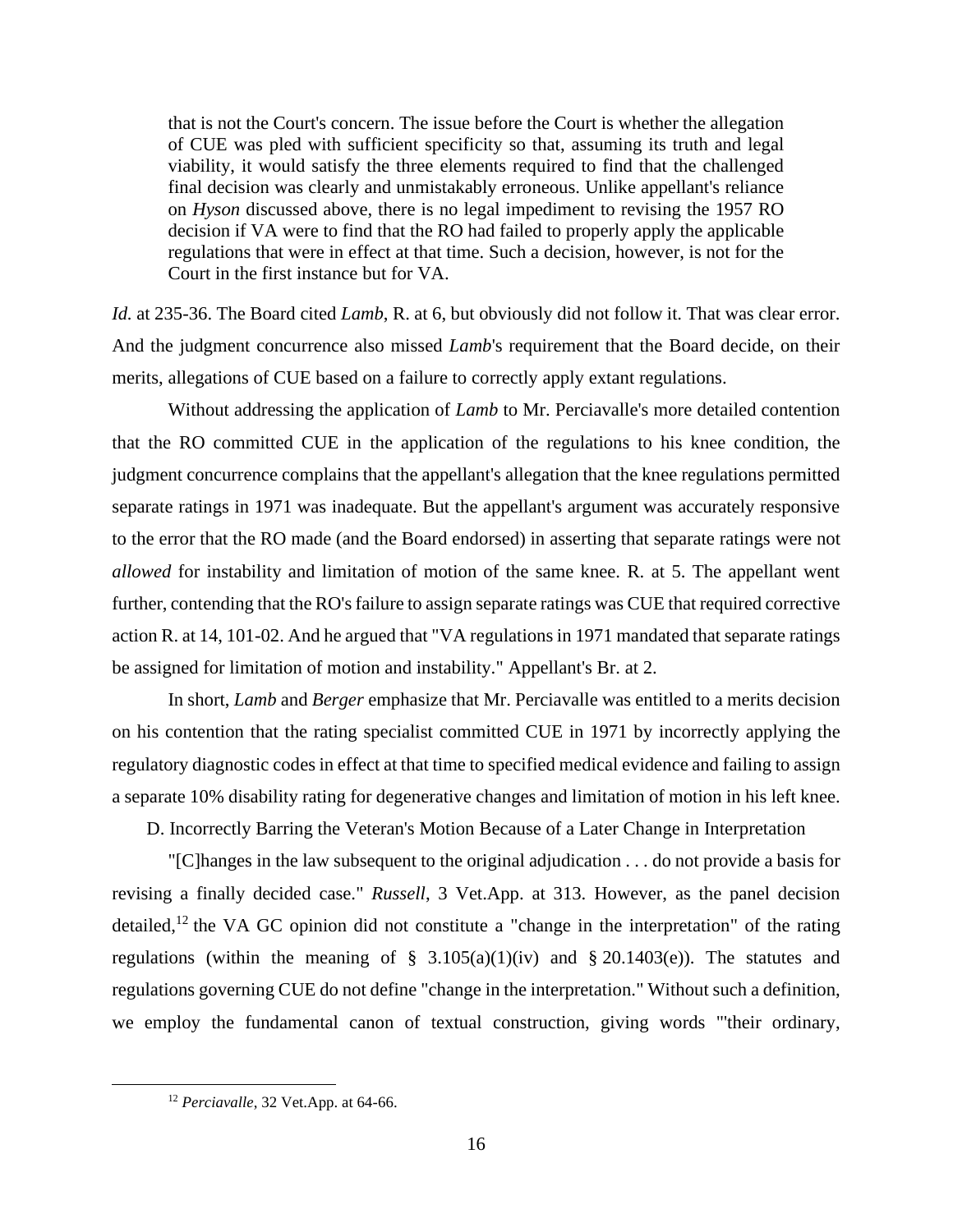contemporary, common meaning,'" which we may ascertain from general dictionaries. *Sandifer v. U.S. Steel Corp.*, 571 U.S. 220, 227 (2014) (quoting *Perrin v. United States*, 444 U.S. 37, 42 (1979)). In its basic definition, "change" means "to make different in some particular; alter; transform; to give a different position, course, or direction to; to replace with another; to make a shift from one to another; switch . . . ." MERRIAM-WEBSTER'S COLLEGIATE DICTIONARY 206 (11th ed. 2014). Another dictionary provides an even simpler formulation, defining "change" as "make or become different," and presents an example of the term used with a direct object: "*a proposal to change the law*." NEW OXFORD AMERICAN DICTIONARY 289 (3d ed. 2010) (emphasis in original). As a third dictionary describes it, "**change** denotes a making or becoming distinctly different and implies either a radical transmutation of character or replacement with something else." WEBSTER'S NEW WORLD DICTIONARY, COLLEGE EDITION 244 (1968) (emphasis in original).

It follows that a "change in the interpretation" necessarily requires the existence of a prior interpretation that is made different, whether modified or replaced in whole; it cannot be the "first commentary" on a regulation or statute, as there exists no prior interpretation that the latter modifies, alters, or replaces. *See Jordan v. Nicholson*, 401 F.3d 1296, 1298 (Fed. Cir. 2005) (noting that VA's regulation interpreting 38 U.S.C. § 1111 constituted its "initial interpretation" of that statute). Although an initial interpretation constitutes a change from having none at all, this is obviously not the same as changing a preexisting interpretation.

Before analyzing the question presented—whether the rating schedule authorized separate ratings for arthritis and instability of the knee—the VA GC opinion readily acknowledged that this was the first Agency interpretation, noting that: "We know of no formal position taken by the Veterans Benefits Administration on this issue." G.C. Prec. 23-97, at 1. This point is dispositive: there can be no "change" in interpretation absent an existing interpretation from which a later interpretation deviates. In glossing over this admission, the Board erred in finding that the VA GC opinion constituted a change in interpretation when the opinion was rendered based on the premise that no antecedent interpretation existed.

Moreover, the text of the VA GC opinion makes clear that it arises from and reflects the plain terms of the applicable diagnostic codes and § 4.14. The VA GC opinion addresses each diagnostic code in detail, highlights the operative language of § 4.14, and then declares: "Since the plain terms of DC 5257 and 5003 suggest that those codes apply either to different disabilities or to different manifestations of the same disability, the evaluation of knee dysfunction under both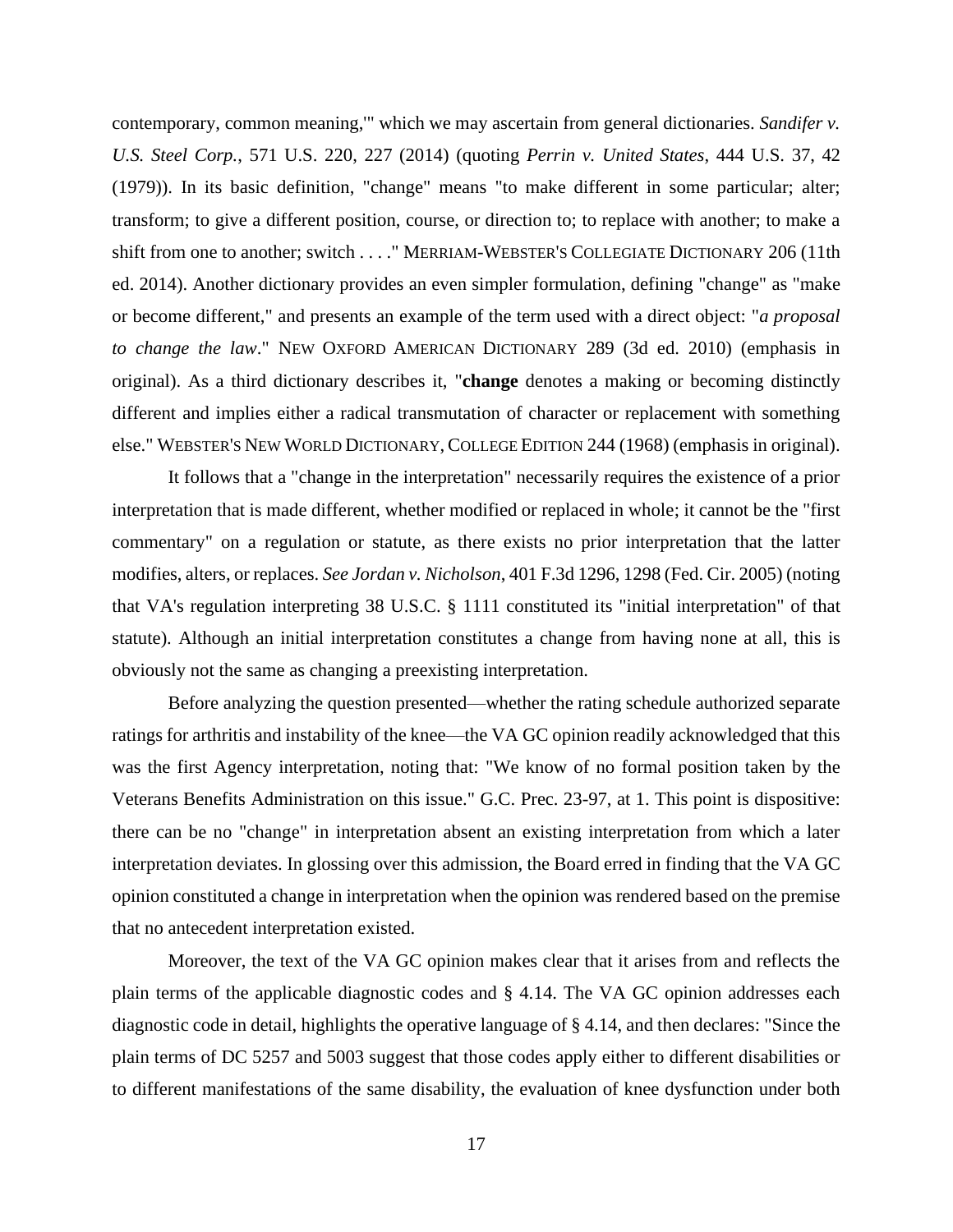codes would not amount to pyramiding under section 4.14." G.C. Prec. 23-97, at 2. The VA GC opinion notes that *Esteban* also "supports the availability of separate ratings." *Id.*

As that notation suggests, our holding in *Esteban* likewise cannot be deemed a change in interpretation. On its own terms, *Esteban* did not purport to introduce a definitive interpretation of § 4.14 but merely held that the Board's denial of a higher rating did not square with its concession that the veteran had three different disabling conditions—which meant that separate ratings did not constitute pyramiding under the plain language of the regulation. 6 Vet.App. at 260-61. *Esteban* did not cite any formal interpretation by VA, only the factual findings that showed the veteran's disabilities had no duplicative or overlapping symptomatology, the regulatory language, and earlier cases from this Court that read the regulation the same way when applied to similar facts, discussing *Fanning*, 4 Vet.App. at 231, and to dissimilar ones, discussing *Brady*, 4 Vet.App. at 206-07. *Esteban*, 6 Vet.App. at 261-62. In short, *Esteban* neither proposed an interpretation of a regulation nor cited any existing interpretation; it merely applied the express provisions of §§ 4.14 and 4.25 to the facts presented.

*Esteban* thus presents a marked contrast to our rulings in *Lamb* and *Berger*. In *Lamb*, *benefits* were suspended based on a regulation, and a later court decision imposed a burden of proof not contained in the regulation's terms. The Court rejected a portion of Mr. Lamb's CUE motion because the requirement imposed by the later case did not reflect the law at the time of the benefits decision. 22 Vet.App. at 234-35. *Berger* likewise involved a CUE motion that could not succeed to the extent it was based on a later case that changed the law by invalidating a portion of a regulation. 10 Vet.App. at 169-70 (citing *Gregory v. Brown*, 5 Vet.App. 108, 112 (1993)). *Esteban* was critically different in that it neither added a new burden of proof or other requirement to a regulation nor subtracted or invalidated a portion of one.

The other cases cited by the Secretary likewise involve clear evidence of a change in the interpretation of the law. In *George I*, there were three changes in how the presumption of soundness regulation was interpreted between the 1977 Board decision claimed to have been beset by CUE and the 2016 Board decision denying that CUE motion: a 2003 VA GC precedent opinion invalidating the regulation,<sup>13</sup> a 2004 decision by the Federal Circuit finding that the regulation did

<sup>13</sup> *See* VA Gen. Couns. Prec. 3-2003 (July 16, 2003), https://www.va.gov/ogc/opinions/2003precedent opinions.asp.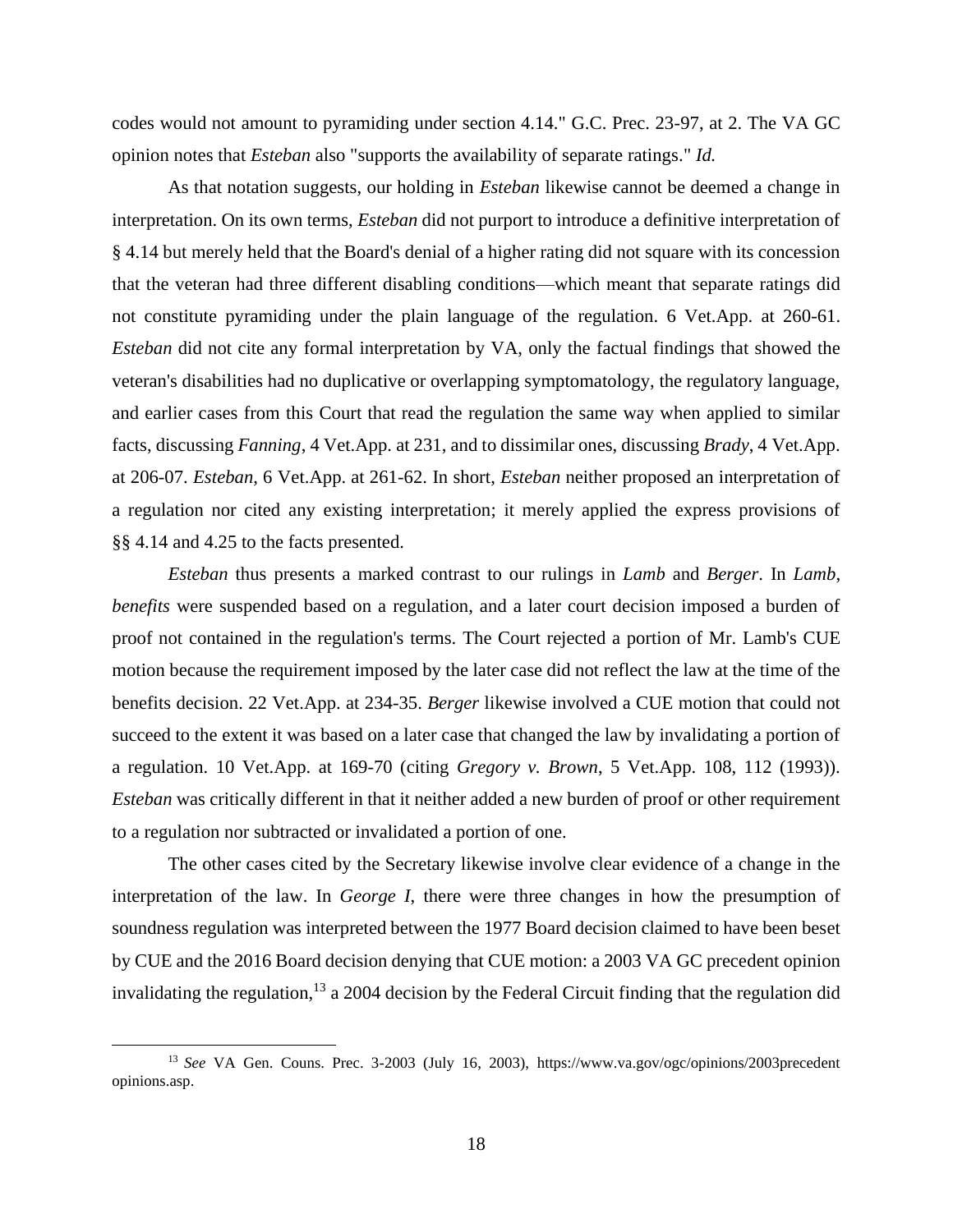not fulfill statutory requirements, <sup>14</sup> and the promulgation of an amended regulation in 2005. *George I*, 30 Vet.App. at 367-69. Though the Federal Circuit's 2004 interpretation in *Wagner* set forth what the statute had always meant, both this Court and the Federal Circuit later held that a first judicial interpretation of the statute could not be the basis for finding CUE where the regulation in existence at the time of the original decision imposed a different rule that VA adjudicators were bound to follow. *George I*, 30 Vet.App. at 375; *George II*, 991 F.3d at 1234-35; *see also Joyce v. Nicholson*, 443 F.3d 845, 848 (Fed. Cir. 2006) ("Where the regulations in existence at the time of the original decision imposed a different rule, *Wagner* cannot be the basis for a CUE claim."). The *George II* court echoed *Jordan* <sup>15</sup> in declaring that the appellants' argument—that their CUE motions were not premised on a change in the law—failed to appreciate that the regulation provided the initial interpretation of the statute, regardless of any inaccuracies in that interpretation subsequently identified in the later case. *George II*, 991 F.3d at 1235.

A recent nonprecedential decision by the Federal Circuit, *Steele v. McDonough*, 856 F. App'x 878 (Fed. Cir. 2021), followed *George* in concluding that a veteran could not rely on its holding in *Saunders v. Wilkie*, 886 F.3d 1356 (Fed. Cir. 2018)—that pain alone may constitute functional impairment, and thus a compensable disability—to demonstrate CUE in contrary prior Board and RO decisions. The *Steele* court explained that "[w]e expressly noted in *George* that our precedent does not support the view that a new judicial pronouncement can retroactively apply to final decisions of the VA." 856 F. App'x. at 881.<sup>16</sup> Though *Steele* declined to decide whether

<sup>14</sup> *Wagner v. Principi*, 370 F.3d 1089 (Fed. Cir. 2004).

<sup>&</sup>lt;sup>15</sup> *Jordan* involved the same presumption of soundness regulation—an initial interpretation of the statute the same change in interpretation via the 2003 VA GC opinion, and the same result: the Federal Circuit likewise held that applying the regulation in effect at the time of the Board decision could not be CUE. 401 F.3d at 1297-99. The *Jordan* court declared that, notwithstanding the later conclusions about the statutory requirements by VA's GC and *Wagner*, "the accuracy of the regulation as an interpretation of the governing legal standard does not negate the fact that the regulation did provide the first commentary on [the statute], and was therefore the initial interpretation of [that statute]." *Id.* at 1298.

<sup>16</sup> The panel in *Steele* also said: "We recently clarified in *George v. McDonough* that whether an interpretation is a first interpretation or a change in existing interpretation, it cannot serve as a basis for CUE." *Steele*, 856 F. App'x at 881. That statement must be read in context. *George* was talking about the first judicial interpretation of a statute that resulted in the court invalidating a regulation that constituted the initial interpretation of the statute and the one that was in effect when the rating decision was made. *George*, 991 F.3d at 1235. *George* was not referring to the initial interpretation of the statute, but a new interpretation that changed the initial one—whether the new interpretation was by the Agency or a court. *Id.* ("*Jordan* does not differentiate between new agency interpretations and new judicial interpretations."). Moreover, *George* illustrated that we should exercise caution in applying the Federal Circuit's nonprecedential decisions, completely rejecting the holding by a panel in *Patrick v. Nicholson*, 242 F. App'x 695 (Fed. Cir. 2007), that *Wagner* could be the basis for CUE in an earlier decision. *George*, 991 F.3d at 1231.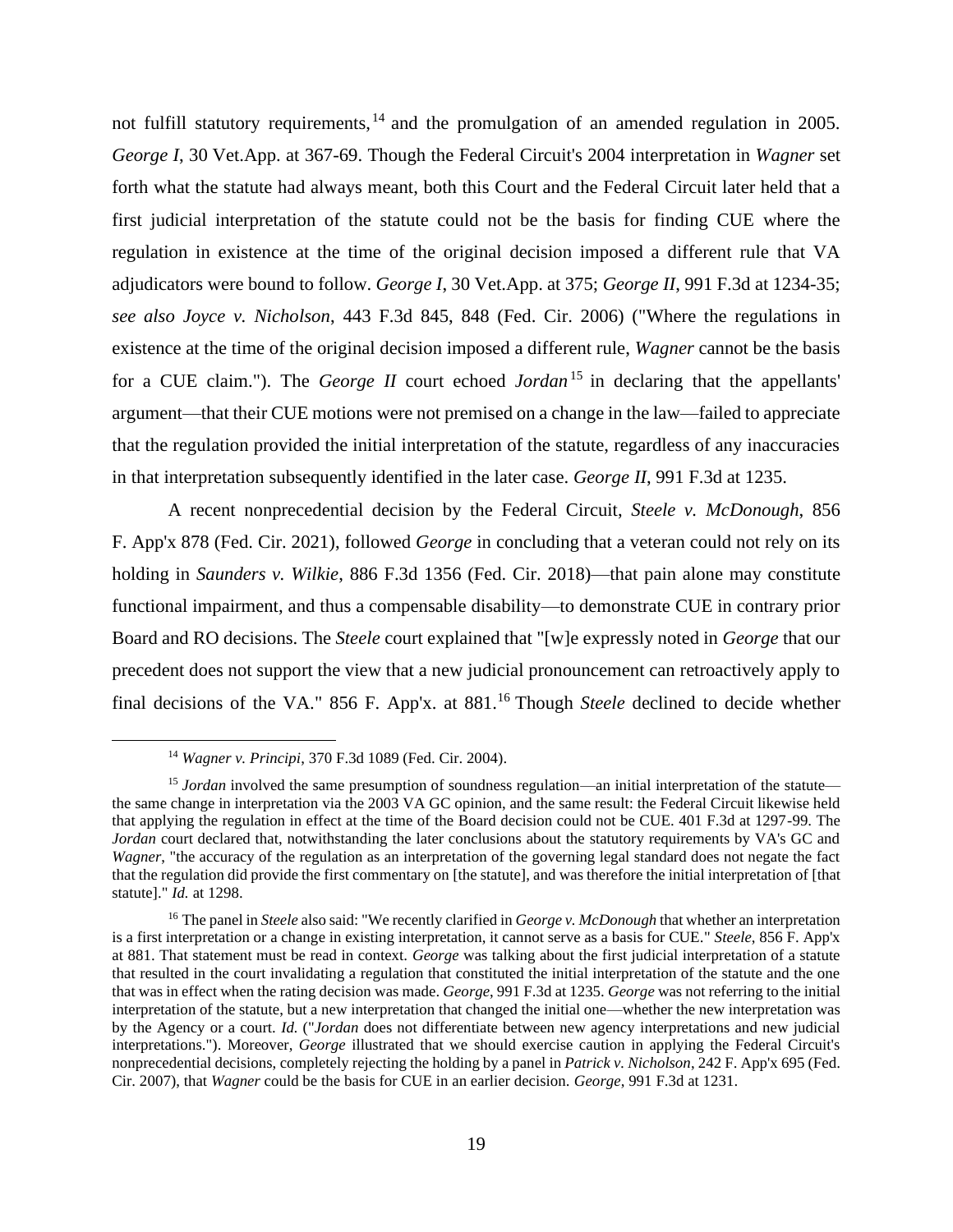*Saunders* was a change in interpretation, *Saunders* expressly rejected the holding in *Sanchez-Benitez v. West (Sanchez-Benitez I)*, 13 Vet.App. 282, 285 (1999), *vacated in part, appeal dismissed in part sub nom. Sanchez-Benitez v. Principi (Sanchez-Benitez II)*, 259 F.3d 1356 (Fed. Cir. 2001), that pain alone could not qualify as a disability. *Saunders*, 886 F.3d at 1365-66.<sup>17</sup> Nothing like that happened in connection with the knee regulations at issue here.

Most importantly, Mr. Perciavalle's CUE motion does not depend on the retroactive application of *Esteban* or the VA GC opinion. His case is the flip side of *George II*, *Jordan*, and *Steele*, as well as *Lamb* and *Berger*. "VA does not commit clear and unmistakable error in a benefits claim decision when it faithfully applies a regulation as it existed at the time of decision, even if that regulation is later revised or invalidated." *George II*, 991 F.3d 1227. But it *does* commit CUE if fidelity to the regulation is lacking and the error is both undebatable and outcome determinative, even if that regulation is later validated and affirmed. In addition, however a subsequent interpretation of the law is characterized—as new, a change, or an authoritative statement—a motion alleging that VA's interpretation of the plain meaning of the law at the time of the rating decision was clearly and unmistakably erroneous states a valid CUE challenge. *See Berger*, 10 Vet.App. at 170. The CUE statutes and regulations protect and promote the faithful application of the rules as they existed at the time of the rating decision and the systemic reliance on the blend of fairness and finality. *See Russell*, 3 Vet.App. at 313. It would be nonsensical—and antithetical to the CUE regulations—for the later validation of the rating rules to foreclose accountability for undebatable error in previously applying them.<sup>18</sup>

E. Misunderstanding Separate Disabilities or Manifestations from a Single Injury

The Board decision and the Secretary's brief evince a misunderstanding that may explain how we got here. The Board declared: "The evaluation of the same disability or manifestation

<sup>&</sup>lt;sup>17</sup> "In *Saunders*, the Federal Circuit overruled nearly 20 years of precedent when it held that 'pain in the absence of a presently-diagnosed condition can cause functional impairment,' which may qualify as a 'disability' under section 1110. 886 F.3d at 1368 (overruling *Sanchez-Benitez* [*I*, 13 Vet.App. at 285])." *Wait v. Wilkie*, 33 Vet.App. 8, 14 (2020); *see Saunders*, 886 F.3d at 1359 (In the decision being reversed, "The Veterans Court noted that it has applied the legal holding of *Sanchez–Benitez I* more than 100 times since that opinion issued, and that it has relied upon or affirmed the Board's application of this legal principle at least 83 times."). In 1999, our Court had interpreted the statutory use of the word "disability" and the consideration of pain in disability ratings and declared "that pain alone, without a diagnosed or identifiable underlying malady or condition, does not in and of itself constitute a disability." *Sanchez-Benitez I*, 13 Vet.App. at 285; *see Spurgeon v. Brown*, 10 Vet.App. 194, 196 (1997) (noting that the rating schedule does not provide for a separate rating for pain).

<sup>18</sup> There is no call to turn and face the strange when there are no changes. *Cf.* DAVID BOWIE, *Changes*, on HUNKY DORY (RCA 1971).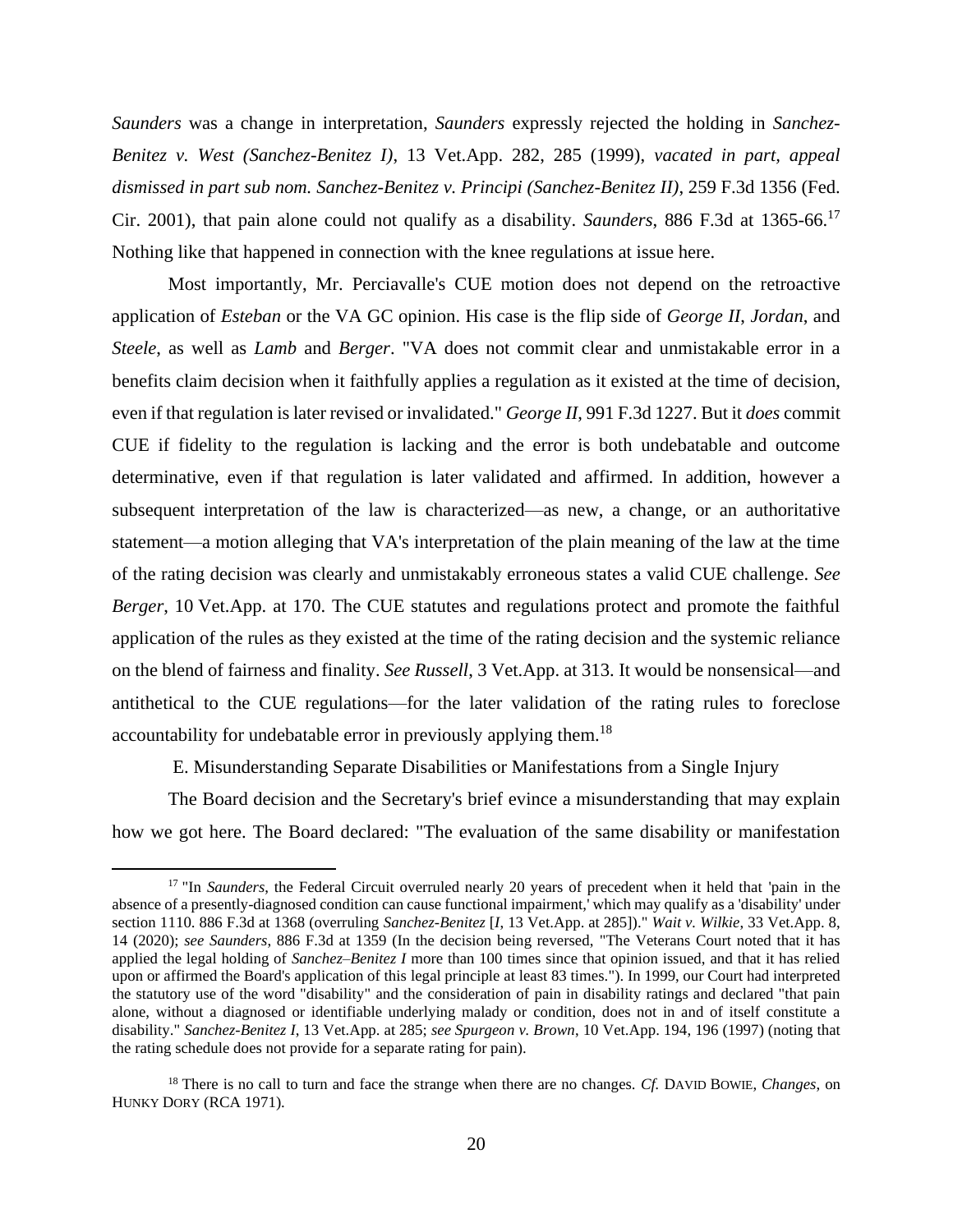under different diagnoses constitutes pyramiding and must be avoided," citing § 4.14, and then suggests that *Esteban* and the VA GC opinion changed the interpretation of that regulation. R. at 5-6. The Secretary argues, in support of his conclusion that the veteran's appeal "is precluded as a matter of law," Secretary's Br. at 15, that: "at the time of the 1971 decision, any evaluation of the same disability or manifestation under different diagnoses constituted pyramiding," Secretary's Br. at 4; "38 C.F.R. § 4.14, as it was understood in 1971, precluded the ability to award separate evaluations of the same disability or the same manifestation under various diagnoses," Secretary's Br. at 13; and, "prior to the 1994 decision in *Esteban* and the 1997 GC opinion, 38 C.F.R. § 4.14 was interpreted as a bar to separate ratings for the same disability." Secretary's Br. at 15.

The Secretary's assertions regarding § 4.14's definition of pyramiding are accurate for both 1971 and the present day, but they do not address Mr. Perciavalle's contention that it was CUE not to rate distinct disabilities separately. As outlined above, the corollary to § 4.14 is that separate ratings for different disabilities or different manifestations are contemplated by § 4.25, and that principle is the basis for the veteran's motion. The distinction between disabilities and injuries and the diseases that cause them is part of the foundation of the system for compensation. *See* 38 U.S.C. §§ 1110, 1131 (declaring that the United States will pay compensation to veterans "[f]or disability resulting from personal injury or disease contracted in line of duty, or for aggravation of a preexisting injury suffered or disease contracted in line of duty."). As used in these statutes, "disability" refers to the veteran's functional impairment, not the injury or disease that causes the disability. *Saunders*, 886 F.3d at 1363. That distinction is also an essential underpinning for the rating schedule. *See* 38 C.F.R. § 4.1 ("This rating schedule is primarily a guide in the evaluation of disability resulting from all types of diseases and injuries encountered as a result of or incident to military service.").

The Board also found: "The Veteran has not provided any evidence that, in July 1971, VA interpreted the rating schedule to allow for separate ratings for limitation of motion and instability of the same knee." R. at 5. However, we know that the rating schedule did in fact allow for separate ratings in 1971 (and 50 years earlier), *see Lyles*, 29 Vet.App. at 115, and that VA's GC found no prior "formal position taken by the Veterans Benefits Administration on this issue" in 1997. VA G.C. Prec. 23-97, at 1; R. at 55. Moreover, VA demonstrated no understanding or interpretation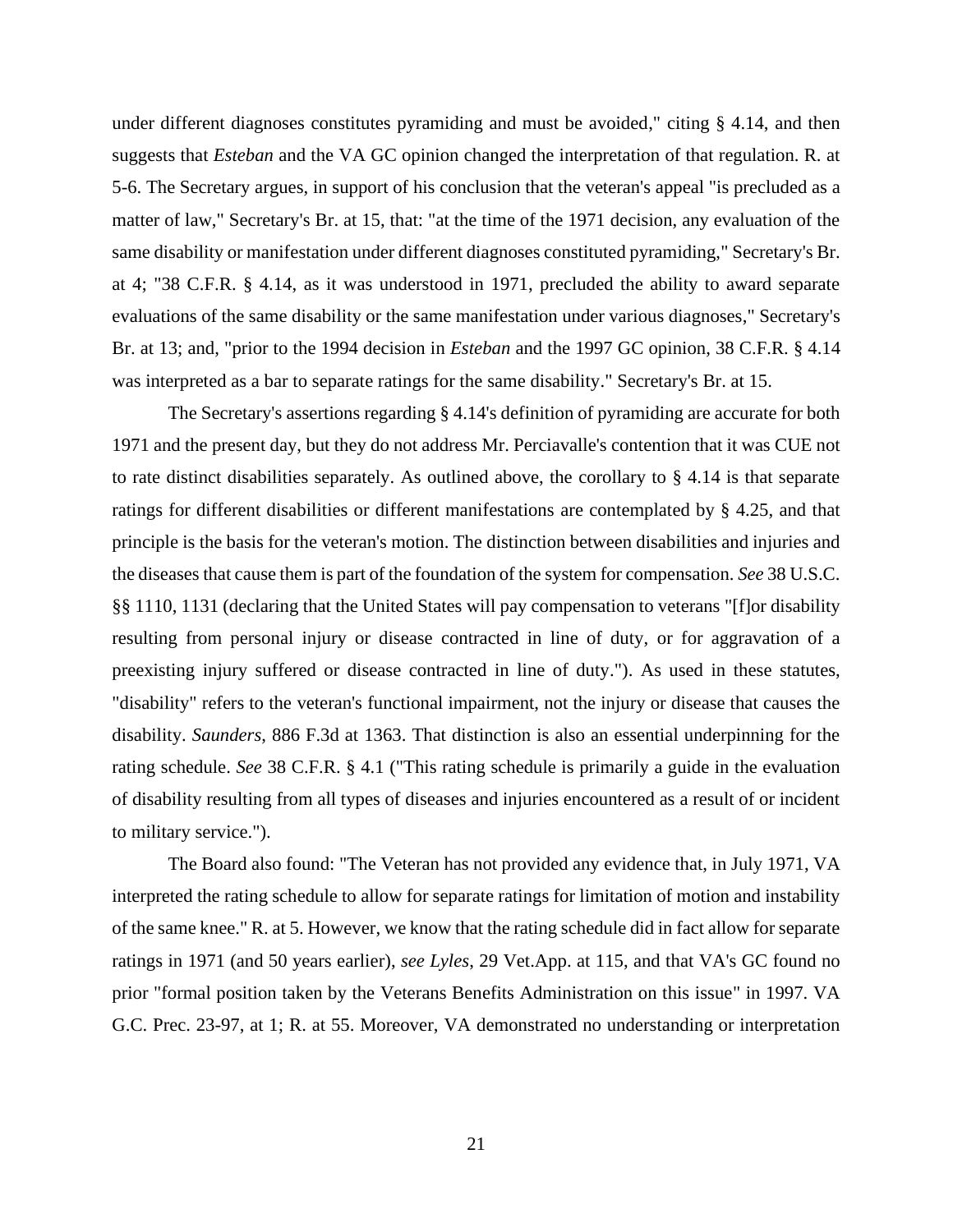different from the regulatory language—not even in the rating decision at issue, much less in any official pronouncement.

The judgment concurrence faults the search for a prior formal interpretation, asserting that later variance from any interpretation in effect at the time of the disputed rating is sufficient to stop a CUE motion pursuant to § 20.1403(e) (and presumably § 3.105(a)(4)). *See post* at 46-47. As previously noted, the statutes and regulations governing CUE do not define "change in the interpretation." Interpretation has been defined as "the ascertainment of a text's meaning," and "'the art or process of discovering and expounding the intended signification of the language used.'" BLACK'S LAW DICTIONARY 978 (11th ed. 2019) (quoting Henry Campbell Black, HANDBOOK ON THE CONSTRUCTION AND INTERPRETATION OF THE LAWS 1 (1896)). In *George I & II*, *Jordan*, *Berger*, and *Lamb*, the Federal Circuit and our Court have looked to interpretations that might be called formal—statutes, regulations, and manuals, and VA GC opinions, and judicial pronouncements that have precedential effect. And the VA GC precedent opinion at issue, 23-97, specifically looked for a "formal position" by VA on the issue of whether the diagnostic codes authorized separate ratings for arthritis and instability and found none.

The judgment concurrence does what the Board and the Secretary did not; it says it "can point to evidence of an initial interpretation." *See post* at 45-46. But it doesn't actually deliver. Instead, it cites three cases. The first, *Fanning*, notes that the Board "properly raised the issue of pyramiding," but sets out the rule Mr. Perciavalle relies on: "it is possible for a veteran to have separate and distinct manifestations attributable to two different disability ratings, and, in such a case, the veteran should be compensated under different diagnoses." 4 Vet.App. at 230-31. In the second, an unpublished order in *Sweeney*, VA pointed to the VA GC opinion—which VA incorrectly said changed regulations—to concede remand. *Sweeney v. West*, 16 Vet.App. 403 (1999) (table) (order), 1999 WL 184869, at \*1. However, the underlying decision does not mention pyramiding as a possible reason for limiting the veteran's rating but merely notes that he was diagnosed with arthritis and knee instability and not yet rated for them. *Sweeney v. West*, 16 Vet.App. 47 (1998) (table) (mem. dec.), 1998 WL 223192, at \*2. The third case, a nonprecedential memorandum decision, cites the antipyramiding regulation but says only:

The Board noted that the veteran suffered from pain in the left knee, but noted also that the recent examinations showed only moderate arthritis and slight instability and did not show significant atrophy or motion restriction. The Board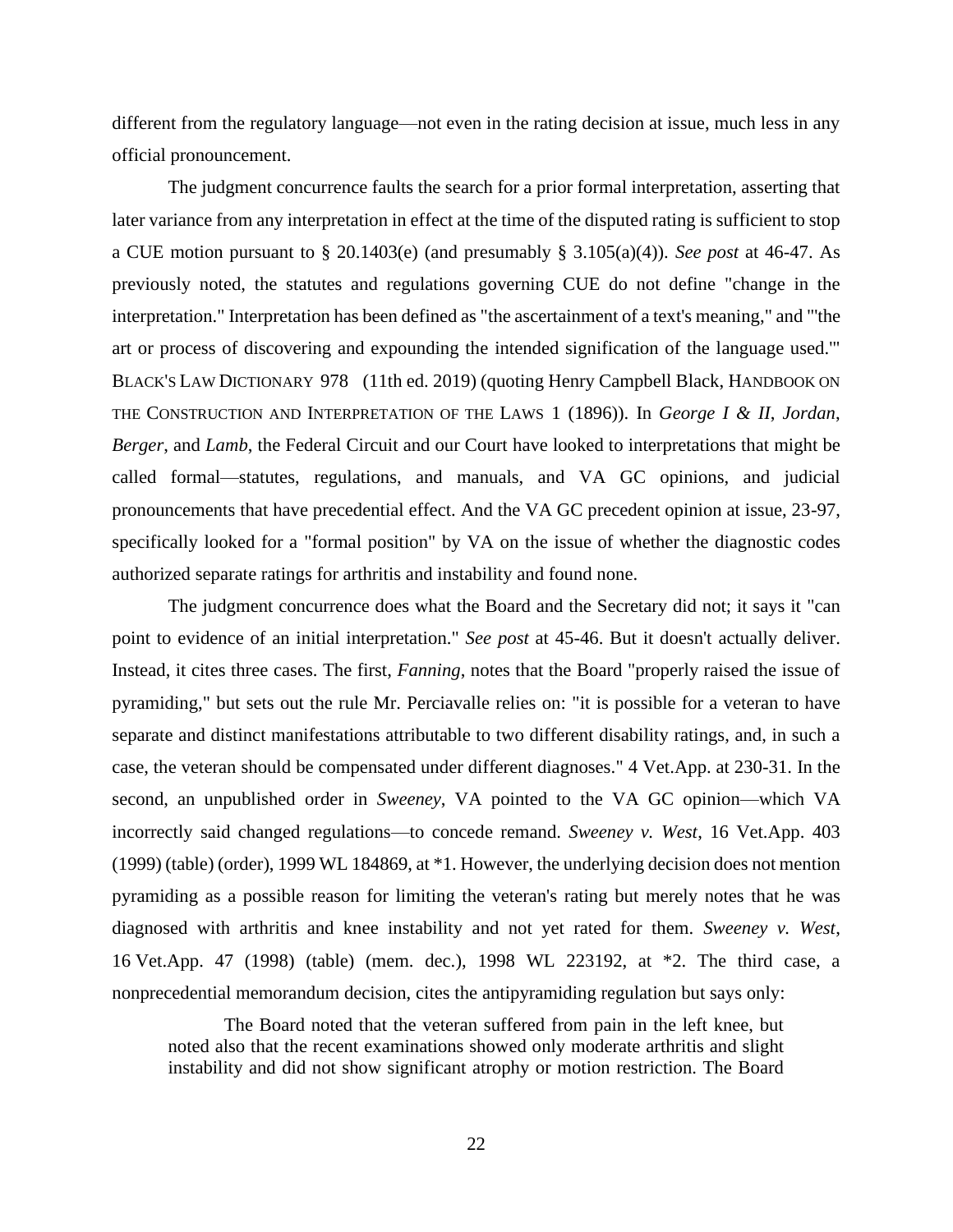then rejected a rating higher than the current 30% schedular rating, which comprehends "severe" subluxation or lateral instability of the knee.

*Sanders v. Principi*, 3 Vet.App. 334, 336 (1992) (mem. dec.) (affirming the Board's determinations of the veteran's levels of impairment as findings of fact that were not clearly erroneous).

Even if the cited decisions had interpreted the relevant regulations, invoking them is not "faithful to the nature of CUE"—to use the judgment concurrence's words and logic, *see post* at 39-40—because they were rendered more than 20 years after the 1971 rating decision. Crucially, unlike *Lyles*, not one of them says anything about the law that applied in 1971. And only *Fanning* discusses the law at all, with a conclusion that supports Mr. Perciavalle's CUE motion. At this juncture, the 1964 decision of the U.S. Court of Claims in *Wolf* stands as the only identified interpretation *before* the 1971 rating decision, and it also called for separate ratings for separate symptomatology, 168 Ct. Cl. at 31, as Mr. Perciavalle contends were required in his case.

Considering *Fanning*, *Wolf*, and the other salient cases, it seems doubtful that the CUE regulations contemplate insulating rating decisions that violate the plain meaning of the law from CUE review if they are consistent with a prior rogue decision or two later authoritatively held to be wrong. Though the context is different, the conditions for deference to an Agency interpretation spelled out in *Kisor v. Wilkie* seem instructive, such as the requirement that the interpretation be the Agency's official position. 139 S. Ct. 2400, 2415-17 (2019). And the prior and subsequent interpretations the Federal Circuit and our Court have pointed to, in affirming the denial of CUE challenges to decisions in between, fulfill that test or are precedential judicial decisions. But what is most important is that we are not called upon in this case to decide what counts as a prior interpretation. The veteran's CUE motion specifically contended that his rating decision violated the plain meaning of the regulation in 1971. And when asked at oral argument whether there is evidence of VA's interpretation of the knee rating regulations in 1971, the Secretary said the plain meaning of the regulation is the only guidance we have for how the law was interpreted at that time. *See* Oral Argument (OA) at 1:13:00-1:13:10, 1:15:18-1:15:28, http://www.uscourts.cavc.gov/oral\_arguments\_audio.php. The Secretary did mention that there were a few Board decisions through the years invoking the antipyramiding rule to deny separate ratings, but the Secretary did not cite or provide any specific examples.<sup>19</sup> "[T]he RO is presumed

<sup>19</sup> Of course, "'statements and arguments of counsel are not evidence.'" *United States v. Valois*, 915 F.3d 717,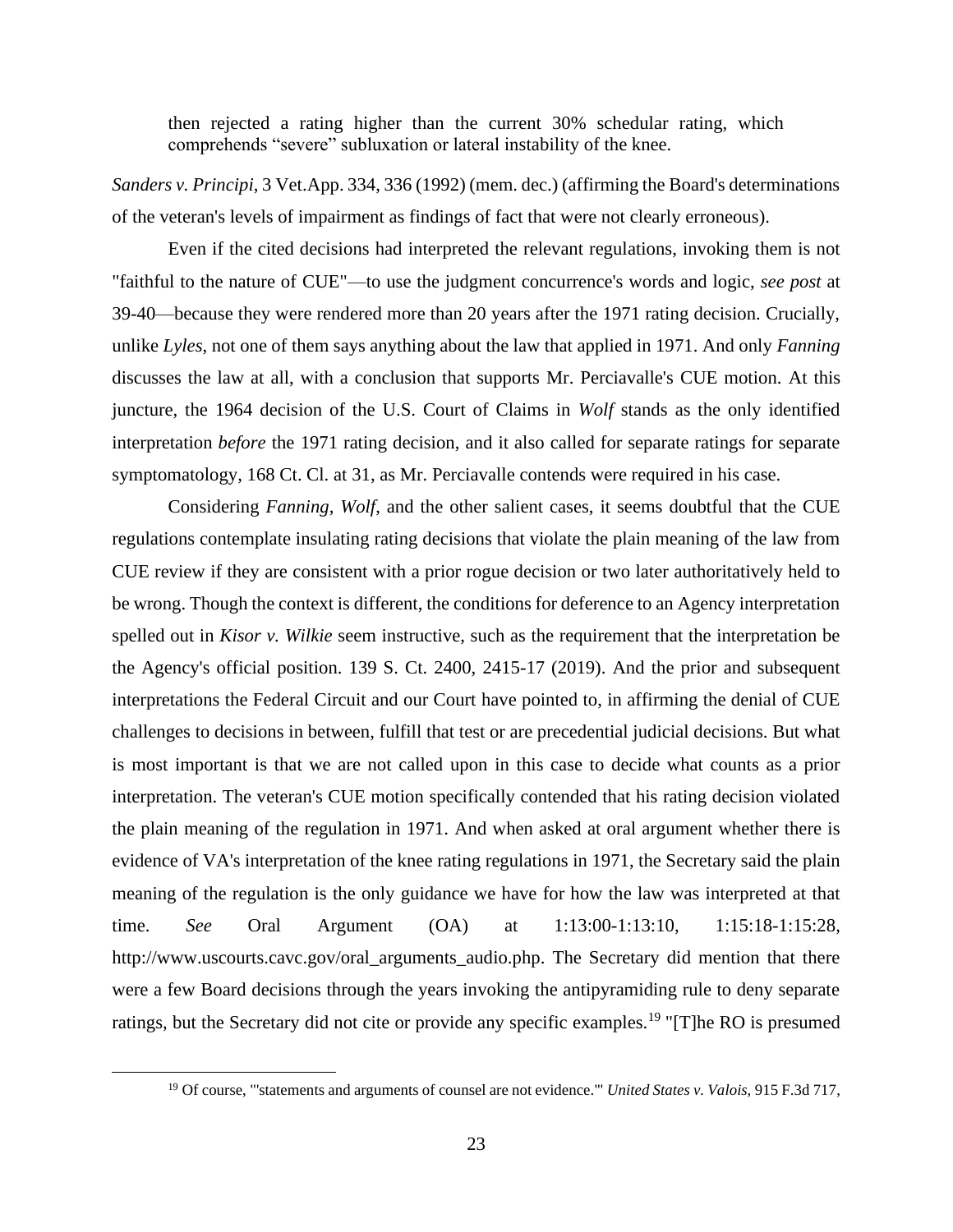to have considered all applicable law, absent some showing that it did not." *Hickson v. Shinseki*, 23 Vet.App. 394, 401 (2010). That presumption stands unrebutted, and any implication by the Board and the Secretary that the VA adjudicator in 1971 concluded that separate ratings would be pyramiding is completely unsupported.

In sum, separate ratings for different knee disabilities were permissible in 1971, and the Board erred in suggesting otherwise. The Board also erred in characterizing "a later interpretation of an existing regulation" as "the only basis on which the Veteran asserts CUE," and erred in concluding that the veteran's CUE assertion "must be denied as a matter of law." R. at 6. The veteran's motion alleged CUE in how the RO applied the regulations in 1971, and the parties agreed that the measure of whether there was CUE was those regulations' plain language. In that context, the veteran was entitled to a decision on the merits of his motion.

The judgment concurrence's prediction of dire consequences from finding error in the Board's decision is belied by its "food for thought" explaining that adjudicating the veteran's CUE motion on its merits would not have been burdensome or complicated. *See post* at 48-49. The unbearable burden is restrictive gatekeeping achieved by rewriting cognizable CUE challenges to reflexively reject them. That is not doing the right thing in the right way for the right reason. Turning Mr. Perciavalle away without consideration of all of his actual CUE motion was patently an error.

### **V. PREJUDICIAL ERROR AND CUE**

Having found that the Board erred in foreclosing appellant's CUE allegation about the July 1971 rating decision as a matter of law, the Court turns to whether that error prejudiced appellant. And more specifically, whether the Board's failure to consider the "manifestly changed outcome" prong of a CUE analysis was prejudicial to appellant.

In our view, the Board's error is harmless. Because the Board's denial of appellant's motion to revise the 1971 rating decision would *not* have been different even if the Board committed no error in its application of the CUE regulation, the Board's error did not affect the ultimate outcome of the decision. The appellant has not shown how he might meet the extra heavy burden to establish

<sup>726 (11</sup>th Cir. 2019) (quoting *United States v. Lopez*, 590 F.3d 1238, 1256 (11th Cir. 2009)). And it is doubtful that such examples could establish an Agency interpretation as its authoritative or official position, *see Kisor*, 139 S. Ct. at 2416-17, but that determination need not and could not be made without examples to consider.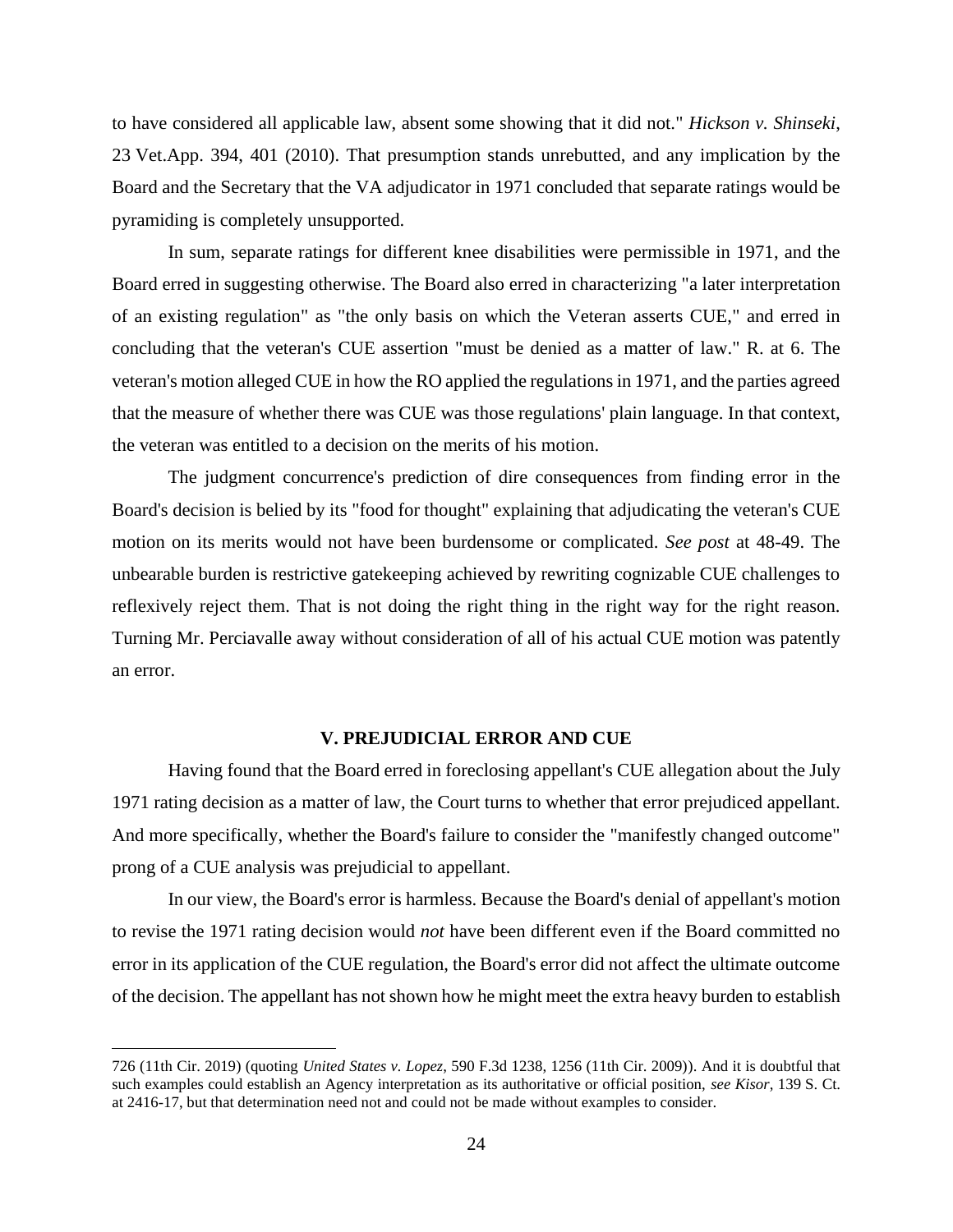undebatable outcome-determinative error in the 1971 rating decision, or how the Board's legal error impacted its conclusion that there was no CUE in that decision. We would also find that the Board's missing manifest-change-in-outcome analysis did not prejudice appellant's substantial rights. Nor was appellant deprived a chance to participate in VA's processing of his CUE allegation. What's more, on appeal, appellant fails to explain how the Board's legal error impacted its ultimate determination that the 1971 rating decision contained no CUE. And so, we would affirm the September 2017 Board decision.

#### A. Taking Due Account of Prejudicial Error

Merely finding error in a Board decision or in VA's processing of a claim is not enough for the Court to remand. In exercising our appellate jurisdiction, the Court must review the record of prior proceedings and "take due account of the rule of prejudicial error." 38 U.S.C. § 7261(b)(2). For remand to be the appropriate remedy, an error must prejudice the claimant. *Shinseki v. Sanders*, 556 U.S. 396, 411-12 (2009).

Although the "matter is somewhat more complicated in the context of CUE," this standard remains the same. *Simmons v. Wilkie*, 30 Vet.App. 267, 277-79 (2018) *aff'd*, 964 F.3d 1381 (Fed. Cir. 2020). "[W]hen the Court is determining whether any Board error is prejudicial to the appellant, the Court is considering prejudice as an original matter. . . .[and] the only way to assess any prejudice in a Board error is to consider the decision that is the subject of the CUE motion." *Id.* at 284 n.7; *see also George I*, 30 Vet.App. at 377-78 (holding in the alternative that affirmance was warranted because appellant failed to show that any error in the challenged decision would have manifestly changed the outcome). As the Court explained in *Simmons*, that consideration does not defy *Archer*'s prohibition of plenary review of the facts of the RO decision, 3 Vet.App. at 437, because *Archer* applies when the Court is determining whether the Board decision was an abuse of discretion, but harmless error analysis arises when the Court has already concluded that the Board erred and the Court is assessing whether that error was prejudicial or affected the essential fairness of the adjudication. *Simmons*, 30 Vet.App. at 284.

How does the Court conduct a prejudicial error analysis? In *Sanders,* the Supreme Court addressed this Court's statutory prejudicial error mandate and concluded that it requires us "to apply the same kind of 'harmless-error' rule that courts ordinarily apply in civil cases." 556 U.S. at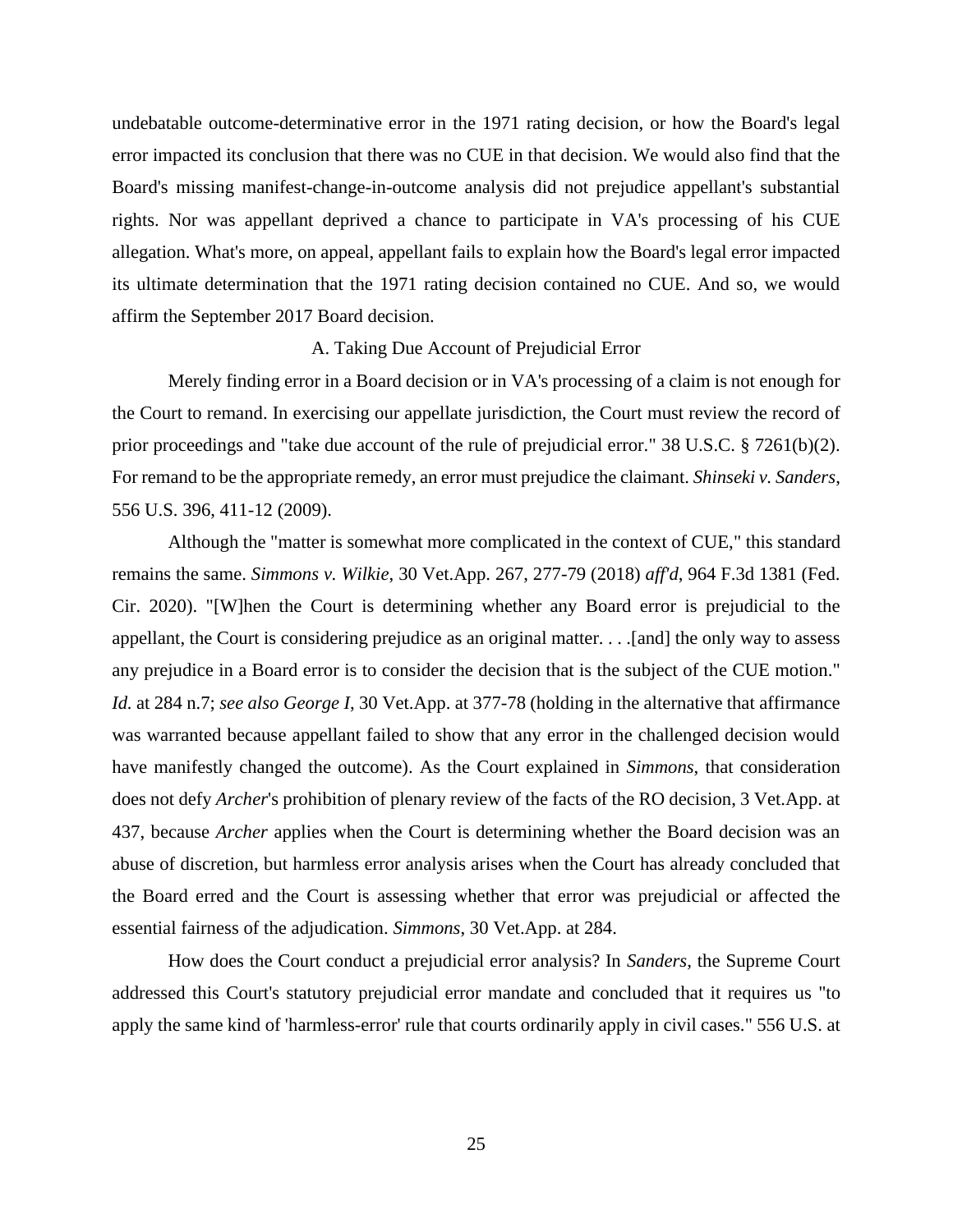406;<sup>20</sup> *see* 38 U.S.C. § 7261(b)(2). The Supreme Court rejected the Federal Circuit's "complex, rigid, and mandatory" harmless-error framework that required this Court to *presume* that a notice error was prejudicial. *Sanders*, 556 U.S. at 407. The Supreme Court reasoned that presumptive prejudice is "inconsistent with the statutory requirement" to take due account of prejudicial error. *Id.* at 414. Rather, the Supreme Court said that this Court should use "case-specific applications of judgment, based on examination of the record" rather than "mandatory presumptions and rigid rules." *Id.* at 407; *see Simmons*, 964 F.3d at 1385 (quoting *Sanders*, 556 U.S. at 407).

And so this Court's harmless error inquiry must be "exceedingly broad." *Simmons,* 30 Vet.App. at 284. Our statutory obligation permits us "to go outside of the facts as found by the Board to determine whether an error was prejudicial by reviewing 'the record of the proceedings before the Secretary and the Board.'" *Mlechick v. Mansfield*, 503 F.3d 1340, 1345 (Fed. Cir. 2007) (quoting *Newhouse v. Nicholson*, 497 F.3d 1298, 1302 (Fed. Cir. 2007)). Indeed, fulfilling that obligation "necessarily requires" us to go beyond the Board's findings. *Wait*, 33 Vet.App. at 18. We must do so because "[t]he Board cannot predict every instance in which it might be found to have committed error" and "cannot be expected to make specific factual findings that might facilitate a prejudicial error analysis." *Vogan v. Shinseki*, 24 Vet.App. 159, 163 (2010). "If the Court's review were restricted to findings made by the Board, the usefulness of Congress's direction that we examine an error for prejudice would be marginalized as a tool for avoidance of remands that entail no realistic prospect of an outcome more favorable to a veteran." *Id.* at 163- 64.

So we conduct a full review of the record to perform our statutory duty to determine whether error is prejudicial or harmless—mindful that the undertaking is an important part of our

 $20$  Criminal cases have a different paradigm, based on the principle that there are "certain basic, constitutional guarantees that should define the framework of any criminal trial" and "some errors should not be deemed harmless beyond a reasonable doubt." *Weaver v. Massachusetts*, 137 S. Ct. 1899, 1907 (2017). Such errors are known as structural errors "and require reversal because they cause fundamental unfairness, either to the defendant in the specific case or by pervasive undermining of the systemic requirements of a fair and open judicial process." *Id.* at 1911. Errors found to be structural have violated defendants' right to conduct their own defense, right to select their own attorney, right to have a reasonable doubt jury instruction, right to an unbiased judge, and right to a public trial, *see id.* at 1908- 10 (collecting cases), as well as their right to insist that their counsel refrain from admitting their guilt. *McCoy v. Louisiana*, 138 S. Ct. 1500, 1505-11 (2018). Even in the criminal justice system, the judicial duty to find the proper balance between the necessity for fair trials and the importance of finality of judgments means that a new trial generally will be granted as a matter of right when a structural error is preserved and raised on direct review, but when the error is raised in a collateral attack such as a claim of ineffective assistance of counsel, "finality concerns are far more pronounced" and may require a showing of prejudice to obtain a new trial. *Weaver*, 137 S. Ct. at 1913 (denying a new trial for defense counsel's failure to object to the closure of the courtroom during jury selection).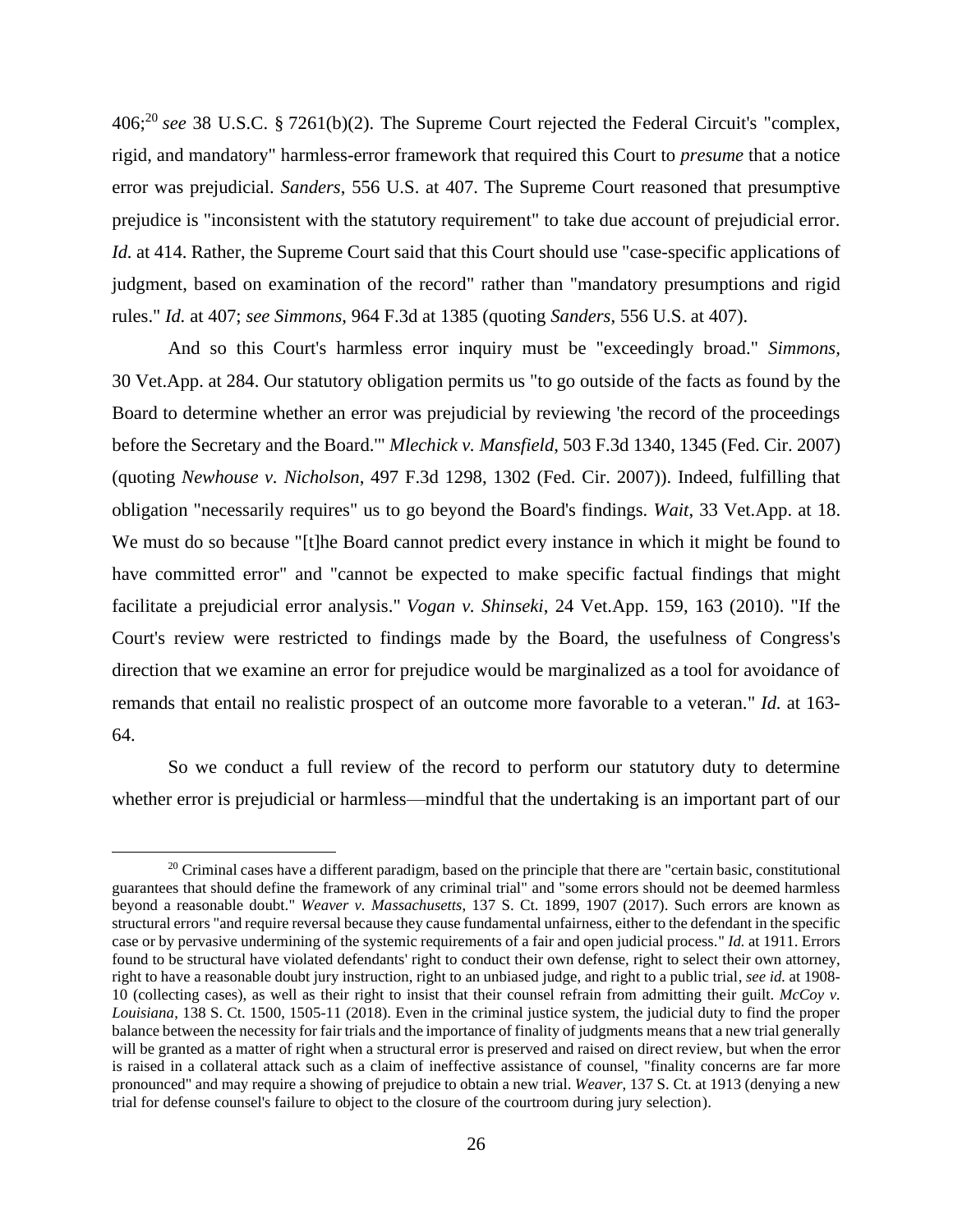jurisdiction. *See Newhouse*, 497 F.3d at 1301-02; *see also Pitts v. Shinseki*, 700 F.3d 1279, 1286 (Fed. Cir. 2012) (concluding that an argument asserting prejudicial error "challenges the [Veterans Court's] application of law to fact and therefore falls outside this court's jurisdiction" (citing 38 U.S.C. § 7292(d)(2))); *Conway v. Principi*, 353 F.3d 1369, 1375 (Fed. Cir. 2004) ("[T]he ultimate conclusion of the effect of the rule of prejudicial error on this case is beyond our jurisdiction."). But the Court remains equally mindful to not exceed its jurisdiction. If the record contains no VA findings to support affirmance, the Court will affirm only when "the entire record makes evident that the Board could not have reached any other decision." *Tadlock v. McDonough*, 5 F.4th 1327, 1337 (Fed. Cir. 2021). And when "additional findings of fact are necessary regarding matters open to debate," it is the Board, and not the Court, which must weigh those facts in the first instance. *Id.*

Against this backdrop, the Court turns to appellant's case. As explained above, the Court holds that the Board erred in its determination that appellant's CUE allegation must be denied as a matter of law. So the Court must determine whether the Board's ultimate conclusion that the challenged 1971 RO decision contained no CUE could have been different had the error not occurred.

In its September 2017 decision, the Board found that the 1971 RO did not commit CUE because VA's ability to award separate ratings for different disabilities of the same knee was a new interpretation of law. R. at 5-6. But the Board addressed none of the CUE elements, specifically whether (1) VA incorrectly applied the rating schedule in existence at the time, (2) any such error was "undebatable" and not merely a disagreement over how VA weighed or evaluated the facts in the final decision, or (3) any error "manifestly changed the outcome" of the final decision. R. at 5- 6. And so the Board made no alternative finding to support an affirmance of its decision.<sup>21</sup>

Appellant asserts that remand is necessary because the Board "never reached the merits" of his CUE motion. Reply Br. at 1. But he provides no reasoning for this requirement in any of his pleadings or at oral argument. The Secretary responds that appellant has an "extra heavy" burden

 $21$  Our judgment-concurring colleagues highlight the absurdity of the Board's approach in adjudicating appellant's CUE allegation. *Post* at 48-49. The full Court would not be here today had the Board merely done the work of assessing whether the facts before the RO in 1971 clearly and unmistakably showed that appellant was entitled to another rating for his right knee disability. But if VA's routine misapplication of its own regulation as written opens a floodgate, then perhaps there was a storm surge with the potential to cause greater harm that required its opening. And, as here, should the gates remain locked, then it is the facts existing in the record at the time of the challenged decision that drive that choice.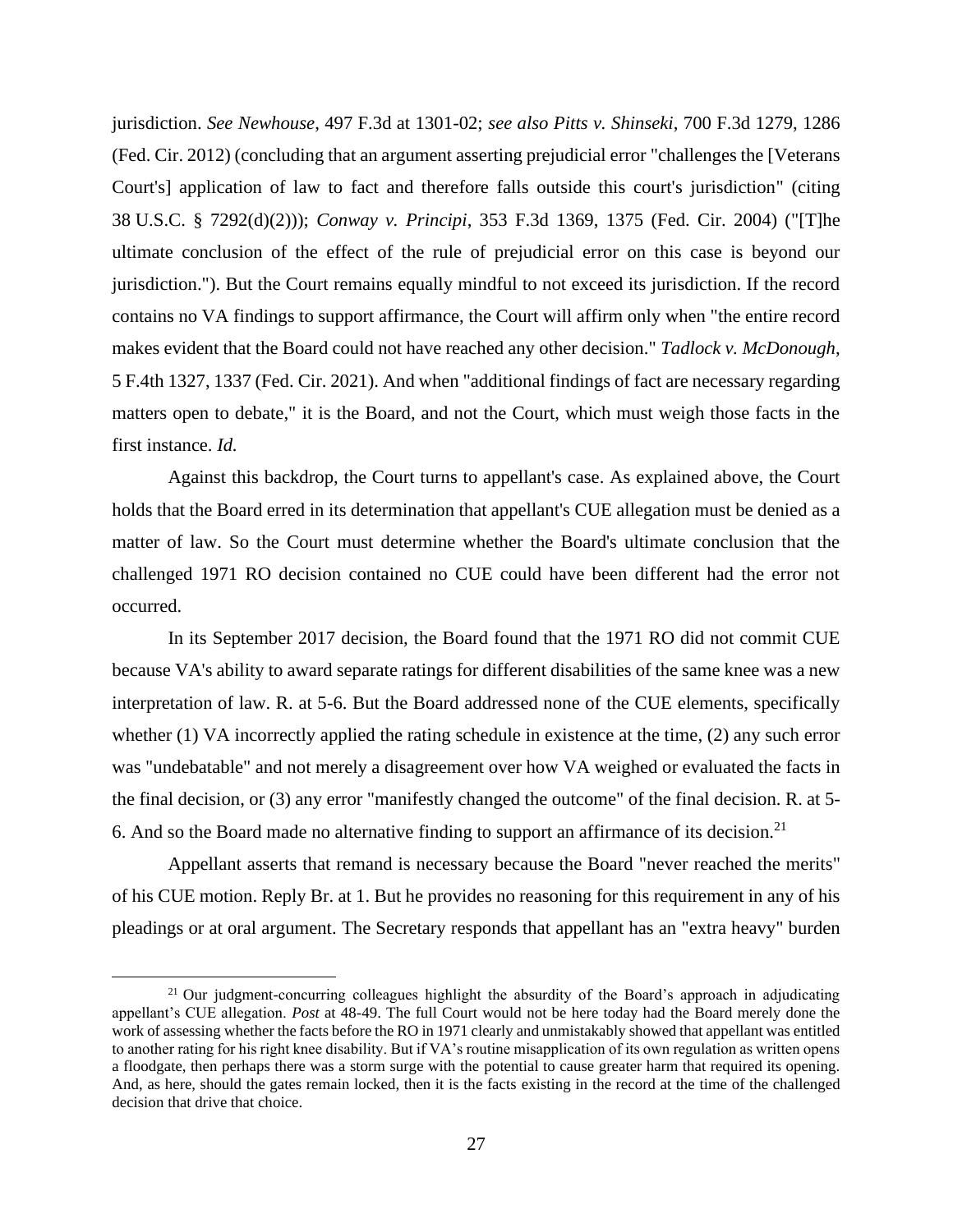of proof to establish CUE and that the Board's ultimate conclusion on CUE in the 1971 rating decision was not prejudicial because appellant "did not meet his burden of proving an outcomedeterminant error." Secretary's Motion at 10.

## B. The Only Possible Outcome

As the terms make evident, deciding whether error is prejudicial or harmless hinges on the effect of the error—whether it harmed the veteran by prejudicing the outcome of the Board's ultimate conclusion. Put simply, for an error in a Board decision to warrant remand, an appellant must persuade the Court that the error could have made a difference in the Board's decision. *See Sanders*, 556 U.S. at 413.

For remand to be appropriate, the Court need not conclude that an outcome *would* be different had VA not committed an error, only that it *could* be. *See Mayfield v. Nicholson*, 19 Vet.App. 103, 115 (2005) (rejecting the Secretary's argument that prejudice requires a showing that "the correction of the error would yield a different result"), *rev'd on other grounds*, 444 F.3d 1328 (Fed. Cir. 2006). As this Court spelled out in *Simmons*:

[P]rejudice is established by demonstrating a disruption of the essential fairness of the adjudication, which can be shown by demonstrating that the error (1) prevented the claimant from effectively participating in the adjudicative process, or (2) affected or could have affected the outcome of the determination.

30 Vet.App. at 279. On the other hand, "a demonstration that an outcome would *not* have been different even if the error had not been committed *would* demonstrate that there was *no* prejudice." *Mayfield*, 19 Vet.App at 115 (emphasis in original). Put another away, the Board could only deny the claim.

For a CUE allegation, this includes showing that there could be a manifest change in the outcome of the prior decision. "A manifest change in the outcome of the adjudication means that, absent the alleged clear and unmistakable error, the benefit sought would have been granted at the outset." *King v. Shinseki*, 26 Vet.App. 433, 441 (2014), *aff'd sub nom. King v. McDonald*, 599 F. App'x 957 (Fed. Cir. 2015).

In a March 2015 motion to revise based on CUE, appellant alleged that, in 1971, he was undebatably entitled to separate ratings for left knee disabilities under DCs 5003 and 5257 for arthritis and instability. R. at 102; *see* R. at 492. For appellant to prevail on his CUE motion before the Board, he must meet the "extra-heavy burden" of showing that it was error for the 1971 RO not to apply the rating criteria in DCs 5003 or 5257 and that the evidence undebatably established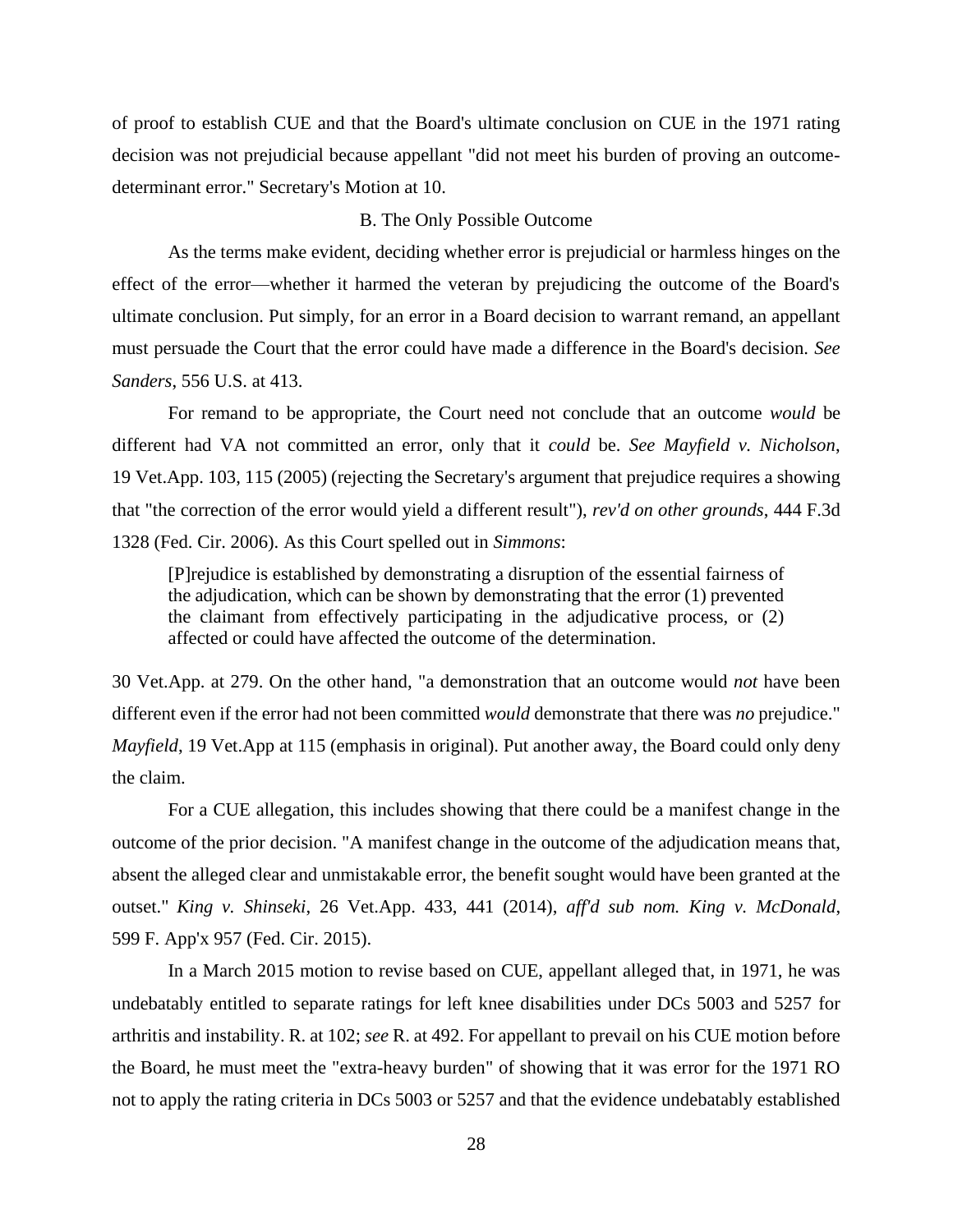the existence of arthritis and knee instability. *See King*, 26 Vet.App. at 441; *Fugo*, 6 Vet.App. at 43. To assess prejudice, the Court must determine whether the Board might find that the record in 1971 compelled the conclusion that VA would have awarded a separate evaluation for a left knee disability. *Berger*, 10 Vet.App. at 169; *see Simmons*, 30 Vet.App. at 285; *George I*, 30 Vet.App. at 377-78.

In 1971, as now, VA had eight DCs for rating knee disabilities. Included were DC 5257 for "recurrent subluxation or lateral instability"; DC 5259 for "cartilage, semilunar, removal of, symptomatic"; and DC 5260 for "limitation of flexion." 38 C.F.R. § 4.71a, DCs 5256-5263 (1971). VA rates degenerative arthritis under DC 5003 and awards a minimal compensable rating for limitation of motion for degenerative arthritis established by x-ray findings. *See Lichtenfels v. Derwinski*, 1 Vet.App. 484, 488 (1991) (holding that, when read together, DC 5003 and 38 C.F.R. § 4.59 entitle a veteran to a minimum 10% rating "where the arthritis is established by x-ray . . . even though there is no actual limitation of motion"). In 1971, VA rated appellant only under DC 5259 for medial meniscectomy, evaluated at 10%. R. at 509.

We would find that, because appellant could not meet his burden to show a manifest change of outcome in the 1971 rating decision, the Board error did not affect its ultimate conclusion. Specifically, the evidence in 1971 does not compel the conclusion that VA clearly and unmistakably erred in not awarding a separate evaluation for left knee arthritis.<sup>22</sup> Appellant points

 $22$  The veteran's initial CUE motion included a statement that "the Rating Specialist did not change the DC from 5259 to 5257 based on instability[, nor] was a separate evaluation considered for the degenerative changes (arthritis) and limitation of motion flexion under DC 5003-5260." R. at 102. By its terms, this statement could be construed as asserting first a failure to assign a rating under DC 5257 for instability rather than his original rating under DC 5259, and then to add a separate other rating under DC 5003-5260. But neither the veteran's initial motion nor his later arguments assert that he should have received separate ratings for his meniscectomy residuals and instability under DCs 5259 and 5257. He has consistently maintained that, along with his initial 10% rating, he is entitled to a second, separate 10% rating for arthritis, and that is how his argument was characterized and addressed in the proceedings below. For example, the September 2015 rating decisions lists DC 5259 and DC 5257 together. R. at 95. The May 2017 SOC displaces DC 5259 with DC 5257 but still characterizes the claim for a separate rating as one for "a separate 10% for limitation of motion for flexion and discomfort secondary to arthritis." R. at 58. The veteran's August 2017 letter echoes that formulation, seeking a substituted "10% evaluation for slight instability under DC 5257 and a separate 10% evaluation for loss of range of motion due to pain/discomfort under DC 5003-5260." R. at 14.

Although the record does not reflect that VA or the Board ever interpreted his argument this way, for the sake of completeness we note that the failure to switch his rating from DC 5259 to DC 5257 alone could not constitute CUE. The veteran did not seek separate ratings under DCs 5259 and 5257, so neither VA nor the Board addressed that issue, but an argument for separate ratings under those diagnostic codes would have likewise been unavailing in this context. Under DC 5257's rating criteria in 1971, VA rated "slight" instability at 10%, "moderate" instability at 20%, and "severe" instability at 30%. 38 C.F.R. § 4.71a, DC 5257 (1971). The initial September 1966 rating decision awarding a 10% disability under DC 5259 for appellant's medial meniscectomy was based on an examination showing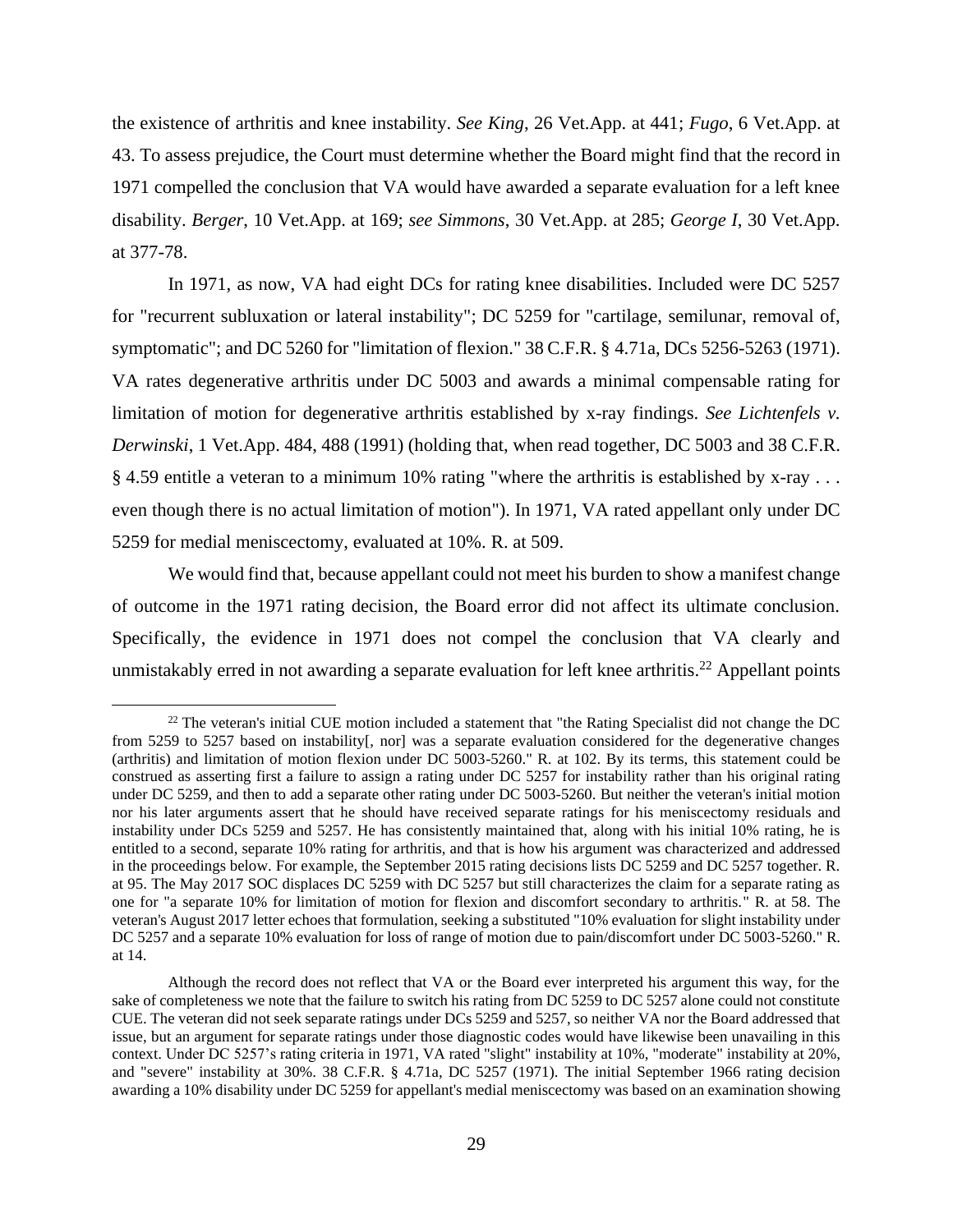to a July 1971 radiographic report that revealed "questionably narrowed" joint space, "slight blunting" of the tibial spines, and "a question of nodular irregularity" as undebatable evidence of arthritis. R. at 102; *see* R. at 493-96. But notation of questionable joint irregularities in an x-ray report is not an arthritis diagnosis. *See Lichtenfels*, 1 Vet.App. at 488; 38 C.F.R. § 4.71a, DC 5003. Nor does appellant explain how the x-ray evidence from 1971 supports an arthritis diagnosis. Thus, absent evidence of arthritis confirmed by x-ray, appellant can't meet his burden of showing that VA would have awarded a 10% rating for arthritis under DC 5003.

Even if the Court, or the Board, may have reached a different conclusion than the 1971 RO and determined that questionable joint irregularities show arthritis warranting a separate 10% rating, that retrospection does not establish CUE. *George I*, 30 Vet.App. at 378; *see King*, 26 Vet.App. at 442 ("[T]here will be times when the Court arrives at a different conclusion when reviewing a motion to revise a prior, final decision than it would have had the matter been reviewed under the standards applicable on direct appeal."). The evidence must be *absolutely clear* that VA erred in not granting a separate rating for arthritis. *Fugo*, 6 Vet.App. at 44. And that simply is not the case. After all, disagreeing with the weighing of evidence does not support CUE. So the Court finds that appellant fails to show that the Board erred when it found that any error in the 1971 rating decision did not manifestly change the outcome. And so despite the Board's error in rejecting appellant's CUE motion as a matter of law, the only possible outcome was the Board's ultimate determination that the 1971 rating decision contained no CUE.

## C. Harm to Appellant's Substantial Rights

In *Sanders*, the Supreme Court identified some case-specific factors a court may consider in assessing prejudice: "an estimation of the likelihood that the result would have been different" but for the error; an awareness of what body "has the authority to reach that result"; and the "error's likely effects on the perceived fairness, integrity, or public reputation of judicial proceedings." *Sanders*, 556 U.S. at 411-12.

<sup>&</sup>quot;weakness and feeling of instability of left knee." R. at 509. Though a rating under DC 5259 does not preclude a separate rating under DC 5257, the anti-pyramiding rule means that a veteran cannot be compensated more than once for the same manifestation of a knee disability or for overlapping symptoms that do not cause more functional impairment. *See Lyles*, 29 Vet.App. at 112-19. Since the 1971 decision continued the 10% rating based on an examination that found no weakness or functional defect but "very slight instability of joint laterally," R. at 490, 495, it cannot be undebatable that separate ratings under DC 5259 and 5257 were warranted. In other words, it is far from clear that the evidence compels the conclusion that VA clearly and unmistakably erred in not awarding a separate rating under DC 5257 in 1971.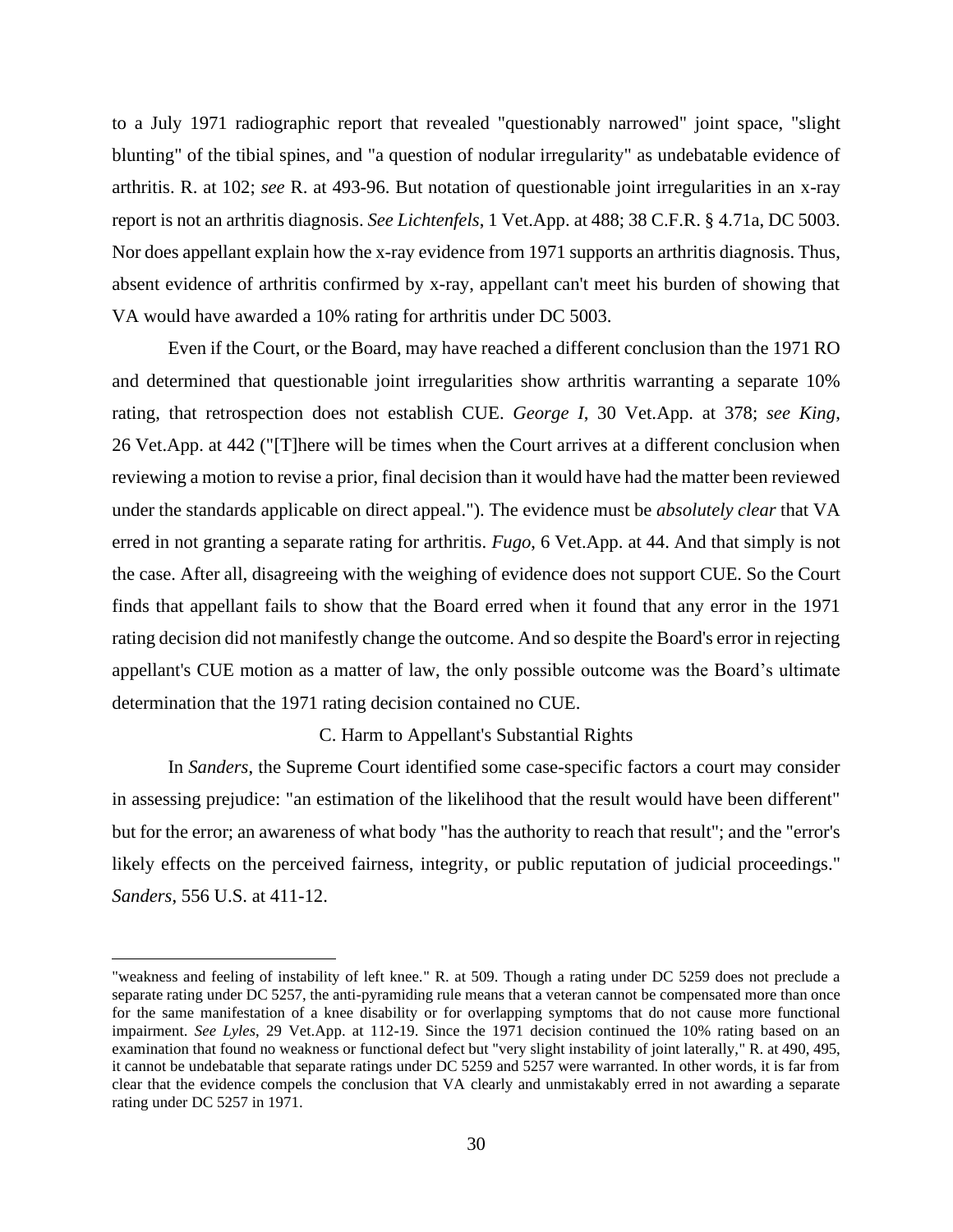The Supreme Court also noted that this Court's special expertise in reviewing VA decisions enables it to make "empirically based, nonbinding generalizations" about errors which have the "natural effect" of prejudicing a claimant's "substantial rights." *Sanders*, 556 U.S. at 411-12; *see Kotteakos v. United States*, 328 U.S. 750, 760 (1946) (reviewing courts may learn over time that the "natural effect [of certain errors] is to prejudice a litigant's substantial rights") (quoting H.R. REP. NO. 913, 65th Cong. (3d Sess. 1919) at 1).

The Supreme Court also recognized that some errors that could be considered harmless in other adjudicatory proceedings may be considered harmful in a veteran's case. *Sanders*, 556 U.S. at 412. This is because of the "special solicitude" Congress has expressed for veterans cases, VA's statutory duty to help veterans develop their claims, and the nonadversarial nature of VA proceedings. *Sanders*, 556 U.S. at 412. The VA claims system requires "notice and an opportunity to be heard at virtually every step." *Thurber v. Brown*, 5 Vet.App. 119, 123 (1993); *Bernard v. Brown*, 4 Vet.App. 384, 392-94 (1993) (holding that statutory and regulatory provisions provide "procedural safeguards" to "ensure a claimant's right to full and fair assistance and adjudication in the VA adjudication process").

Following *Sanders*, this Court identified some procedural errors that had the "natural effect" of harming a claimant's "substantial rights." *Sanders*, 556 U.S. at 412; *see Kotteakos,* 328 U.S. at 759. This is because some procedural errors can have an "unquantifiable" effect on the outcome of a proceeding and thus must be returned to the Board. *See Quinn v. Wilkie*, 31 Vet.App. 284, 292 (2019) ("'Where the effect of an error on the outcome of a proceeding is unquantifiable, however, we will not speculate as to what the outcome might have been had the error not occurred.'" (quoting *Wagner v. United States*, 365 F.3d 1358, 1365 (Fed. Cir. 2004))); *Arneson v. Shinseki*, 24 Vet.App. 379, 389 (2011) (finding prejudice when error "could have altered" the Board's determinations).

Prejudice to a claimant's substantial rights naturally stems from the deprivation of meaningful opportunities to participate in the adjudicative process, which may result from a VA failure to provide notice to a veteran of evidence necessary to substantiate a claim, *see Vazquez-Flores v. Shinseki*, 24 Vet.App. 94, 105-07 (2010), or from denial of the veteran's right to a hearing before the Board, *see Arneson*, 24 Vet.App. at 389. "An error is prejudicial when it 'affects a substantive right that a statutory or regulatory provision was designed to protect' and 'affects the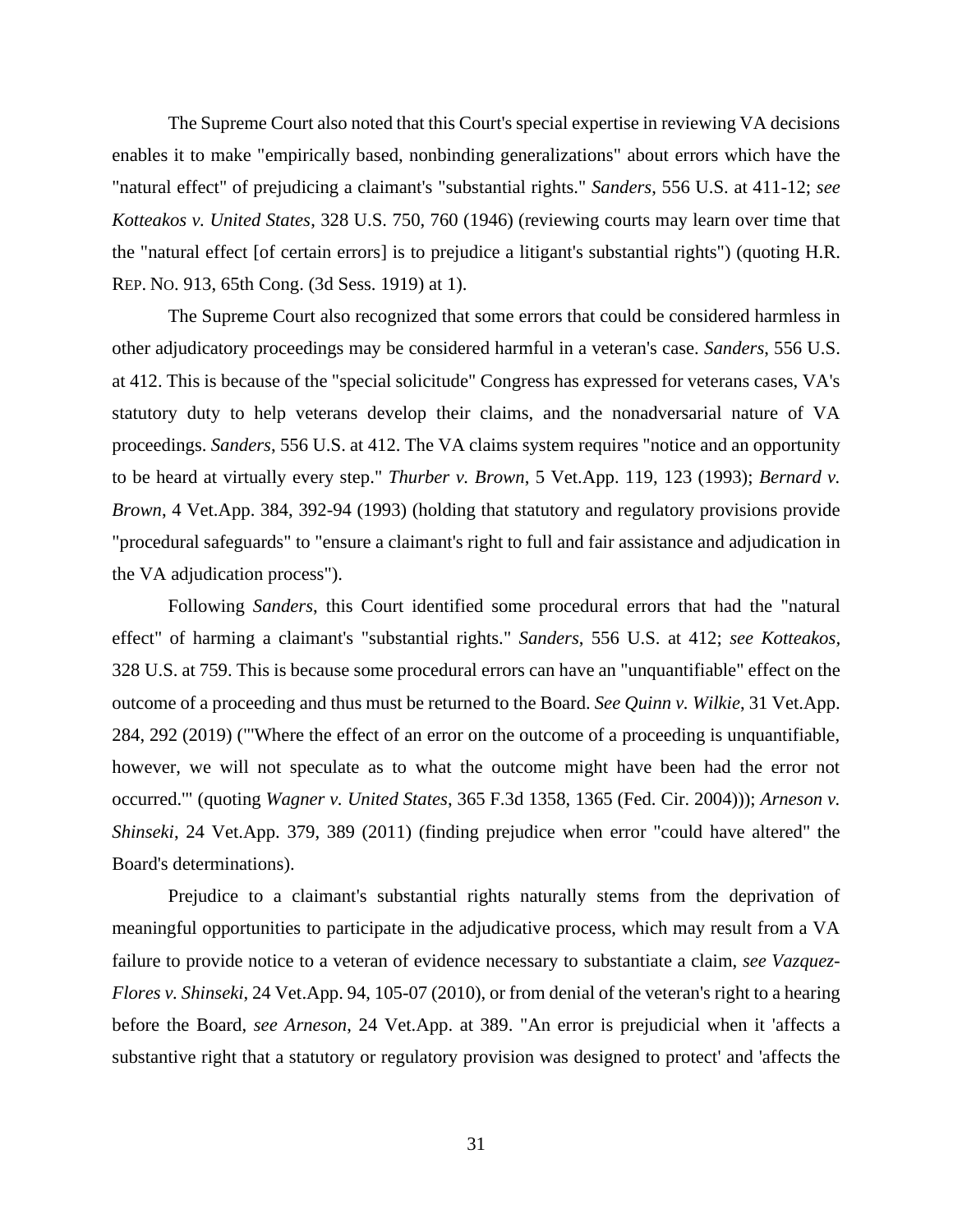essential fairness of the adjudication.'" *Sapp v. Wilkie*, 32 Vet.App. 125, 143 (2019) (quoting *Overton v. Nicholson*, 20 Vet.App. 427, 434-35 (2006)).

We would also find that the Board's error did not have the natural effect of harming appellant's substantial rights or an "unquantifiable" effect on the outcome of the proceeding. *Wagner*, 365 F.3d at 1365. Recall that VA's processing and decision-making on CUE allegations are much different than direct appeals of nonfinal decisions. In the adjudication of a CUE allegation, VA has no duty to assist a claimant with developing a claim. *Cook v. Principi*, 318 F.3d 1334, 1344 (Fed. Cir. 2002) (holding that a breach of the duty to assist cannot form the predicate for a motion for revision of a finally decided claim based on clear and unmistakable error); *see also Szemraj v. Principi*, 357 F.3d 1370, 1376 (Fed. Cir. 2004) ("[T]he failure to assist in developing the evidentiary record cannot constitute CUE."); *King*, 26 Vet.App. at 438 (noting that the breach of the duty to assist creates an "'incomplete rather than an incorrect record'" (quoting *Caffrey v. Brown*, 6 Vet.App. 377, 384 (1994))). Indeed, review for CUE must be based on the record at the time the prior decision was made. *May v. Nicholson*, 19 Vet.App. 310, 313 (2005); 38 C.F.R. § 3.105(a)(iii). There is no factfinding or weighing of evidence—VA and the Court are explicitly prohibited from "reweighing" evidence. *Damrel v. Brown*, 6 Vet.App. 242, 245-46 (1994) (holding that appellant's contention that the RO "misevaluated and misinterpreted evidence available at the time" of the prior decision is not CUE because it merely requires reweighing the evidence).

VA's adjudication of a CUE allegation is limited to determining whether a claimant's specifically pled allegation of error within a final decision was CUE. *See Lang*, 971 F.3d at 1352. Because a CUE allegation is limited to the record as it existed at the time of the final decision and the error as pled before VA, the Court can evaluate a Board decision on a CUE allegation that lacks a manifest-change-of-outcome analysis based on the record before it. Here, the Court has everything required to determine whether appellant was harmed by the Board's ultimate conclusion that the 1971 RO did not commit CUE in its rating decision.

What's more, VA provided appellant a meaningful chance to participate in the processing of his claim at every step and discerns no procedural error. *See Simmons*, 30 Vet.App. at 285. Through his chosen representative, Veterans Advocates Group, LLC, appellant submitted a CUE motion to the RO. R. at 101-02. He then participated in an informal hearing at the RO with his representative present. R. at 32 (noting that VA held an informal hearing with the veteran's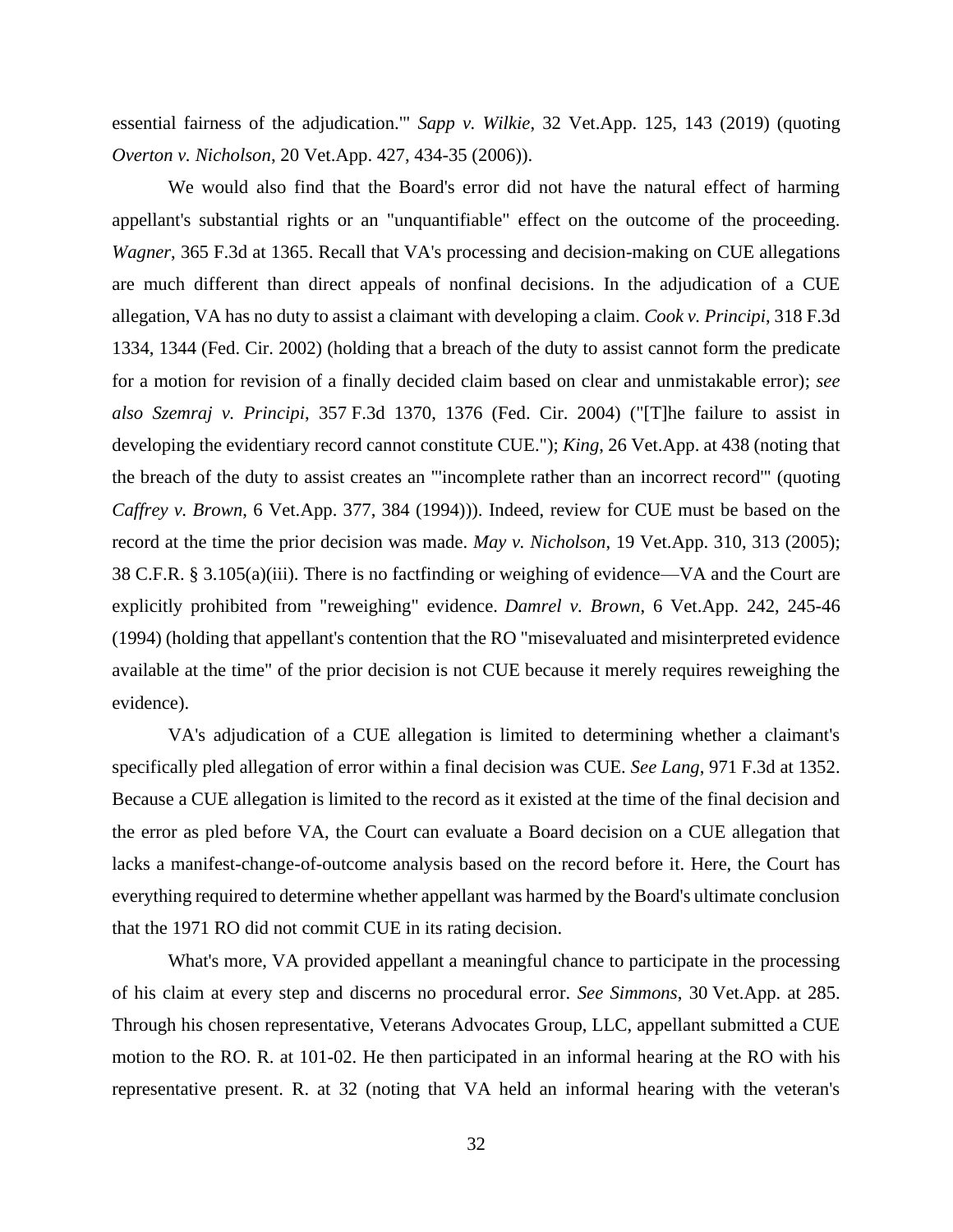attorney). And, on appeal to the Board, appellant presented more argument in support of his CUE allegation. R. at 13-15. At every step of the adjudication process, VA provided appellant with the chance to meet his burden to clearly and unmistakably show that the 1971 rating decision, which was presumed valid, contained an outcome-determinative error.

We also conclude that VA provided appellant with all required notice in the CUE adjudication process. In a rating decision, the RO addressed appellant's allegation that the 1971 RO's "failure to grant a 10% rating for slight instability of the left knee under DC 5257 and a separate 10% rating for limitation of motion for flexion and discomfort secondary to arthritis" was CUE. R. at 94. In an SOC, a decision review officer addressed the same CUE allegation. R. at 32- 58. And the Board addressed appellant's contention that the 1971 "RO committed CUE by not granting separate compensable evaluations for limitation of motion and for instability." R. at 5. At every point in its processing of appellant's CUE allegation, VA addressed appellant's CUE allegation and provided written notice on why it found no CUE in the 1971 rating decision.

Our dissenting colleagues would hold that VA's mischaracterization of appellant's CUE allegation deprived him of the right to a decision on his CUE motion, which disrupted the essential fairness of the process. *Post* at 54. But what happened here is not the kind of situation when the error could somehow shake faith in the adjudication process. *Sanders*, 556 U.S. at 410. VA can, as it did here, reach an incorrect conclusion without preventing a claimant from participating in the proceedings or otherwise upsetting fundamental fairness. An appellant's lack of meaningful opportunity to participate in the processing of his or her claim may cause remandable harm. But an appeal to the Court is the correct recourse for an appellant to resolve harm by an error in VA's adjudication of a claim. And on appeal to the Court, for an adjudication error to warrant remand, an appellant bears the burden of showing how the outcome of a new Board decision on the claim could be different.

And now we address whether the Board's lack of manifest-change-of-outcome analysis in its adjudication of appellant's CUE allegation prejudiced appellant. This was not a procedural error that had the natural effect of harming appellant's "substantial rights" or some "unquantifiable" effect on the outcome. *See Sanders*, 556 U.S. at 412; *Wagner,* 365 F.3d at 1365. As discussed above, the Board erred in its *adjudication* of appellant's CUE allegation. The Board made an erroneous conclusion that appellant's CUE allegation hinged on a new interpretation of law and was thus precluded by law. But adjudication error does not mean procedural error. All the post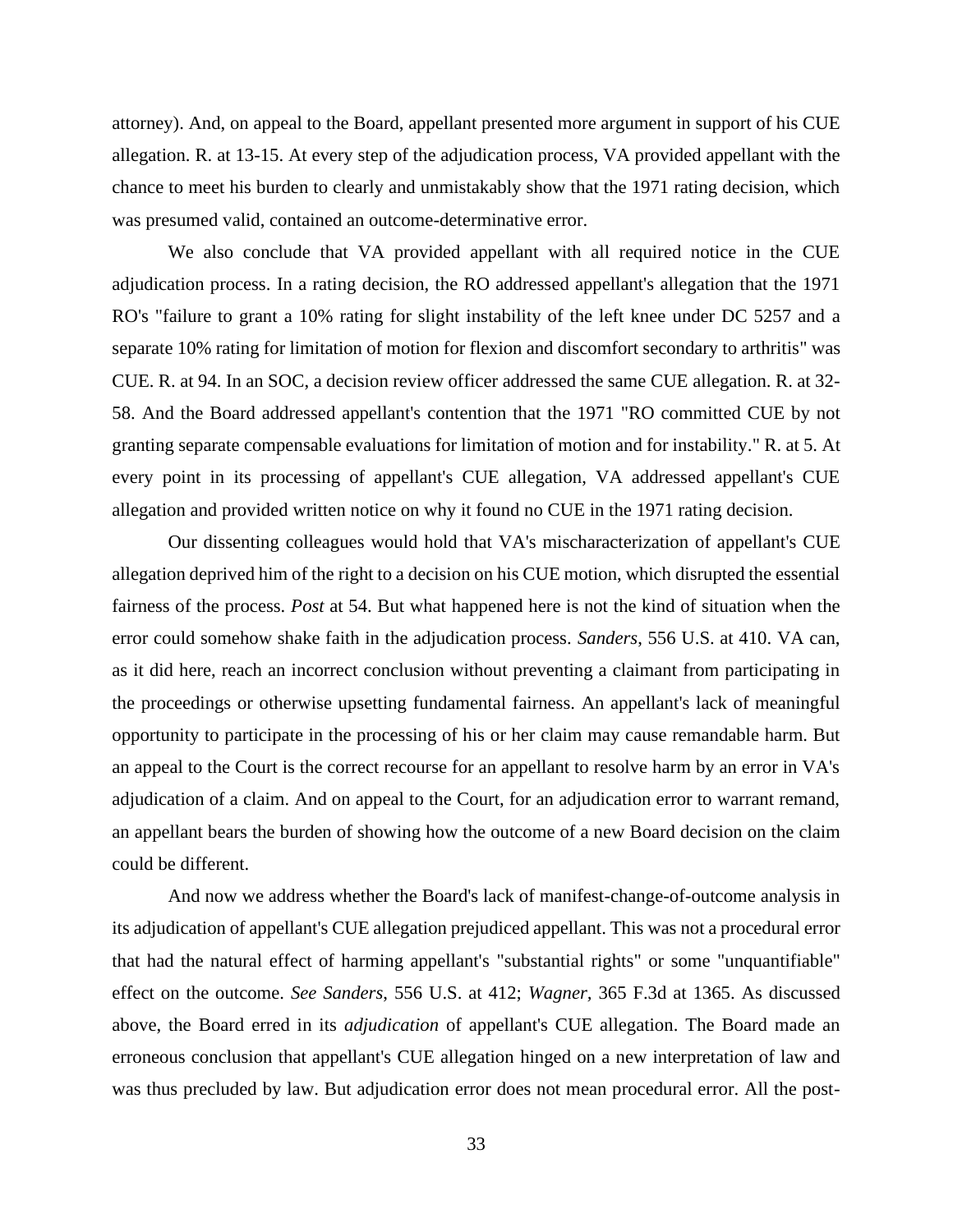*Sanders* cases when the Court found prejudice to a claimant's substantial rights naturally stemmed from VA error that denied the veteran some whole step in the adjudication process. *See Simmons*, 30 Vet.App. at 281-82 (compiling cases). Here, once appellant submitted his argument to the Board, there was no more participation available to him. He had seized every opportunity the process provides.

Here if the Court determined, after a full review of the record, that the Board *could* have found CUE in the 1971 decision, then appellant was prejudiced, and the Court would have to remand. But absent a showing of effect on the Board's ultimate CUE determination, there is no prejudicial error. In this context, the effect of error is assessed (or quantified) by applying set standards to facts and law fixed by the date of the decision being reviewed. In other words, an appeal to our Court and its obligation to provide a broad scope prejudicial error analysis cures any Board error here in not providing a full CUE analysis. *See Mayfield*, 19 Vet.App. at 129 (holding that the Court's review was "not hindered by any reasons-or-bases deficiency in the Board decision, and a remand for a reasons-or-bases error would be of no benefit to [appellant] and would therefore be pointless"); *Soyini v. Derwinski*, 1 Vet.App. 540, 546 (1991) (concluding that where evidence is overwhelmingly against claim, remand for a reasons-or-bases deficiency would be superfluous).

Thus, we discern no prejudicial error in VA's full and fair processing of appellant's CUE allegation and find that appellant had a meaningful chance to participate effectively in the processing of his CUE motion. And so the Board's lack of manifest-change-of-outcome analysis in its adjudication of appellant's CUE allegation did not harm appellant's substantial rights. *See Sanders*, 556 U.S. at 410.

# D. Burden to Show Harm in the Board's Error

Finally, the appellant failed to show how the Board's error affected the outcome of the Board's CUE determination.

Though the Court has an independent duty to assess harm to an appellant based on an error in a Board decision, the appellant has the burden to show that prejudice. *See Sanders*, 556 U.S. at 409 ("[T]he burden of showing that an error is harmful normally falls upon the party attacking the agency's determination."); *Hilkert v. West*, 12 Vet.App. 145, 151 (1999) (en banc) ("An appellant bears the burden of persuasion on appeals to this Court."), *aff'd per curiam*, 232 F.3d 908 (Fed. Cir. 2000) (table). An appellant must show how a claimed error in a Board decision harmed the outcome of her or his claim. *Sanders*, 556 U.S. at 410 ("[T]he party seeking reversal normally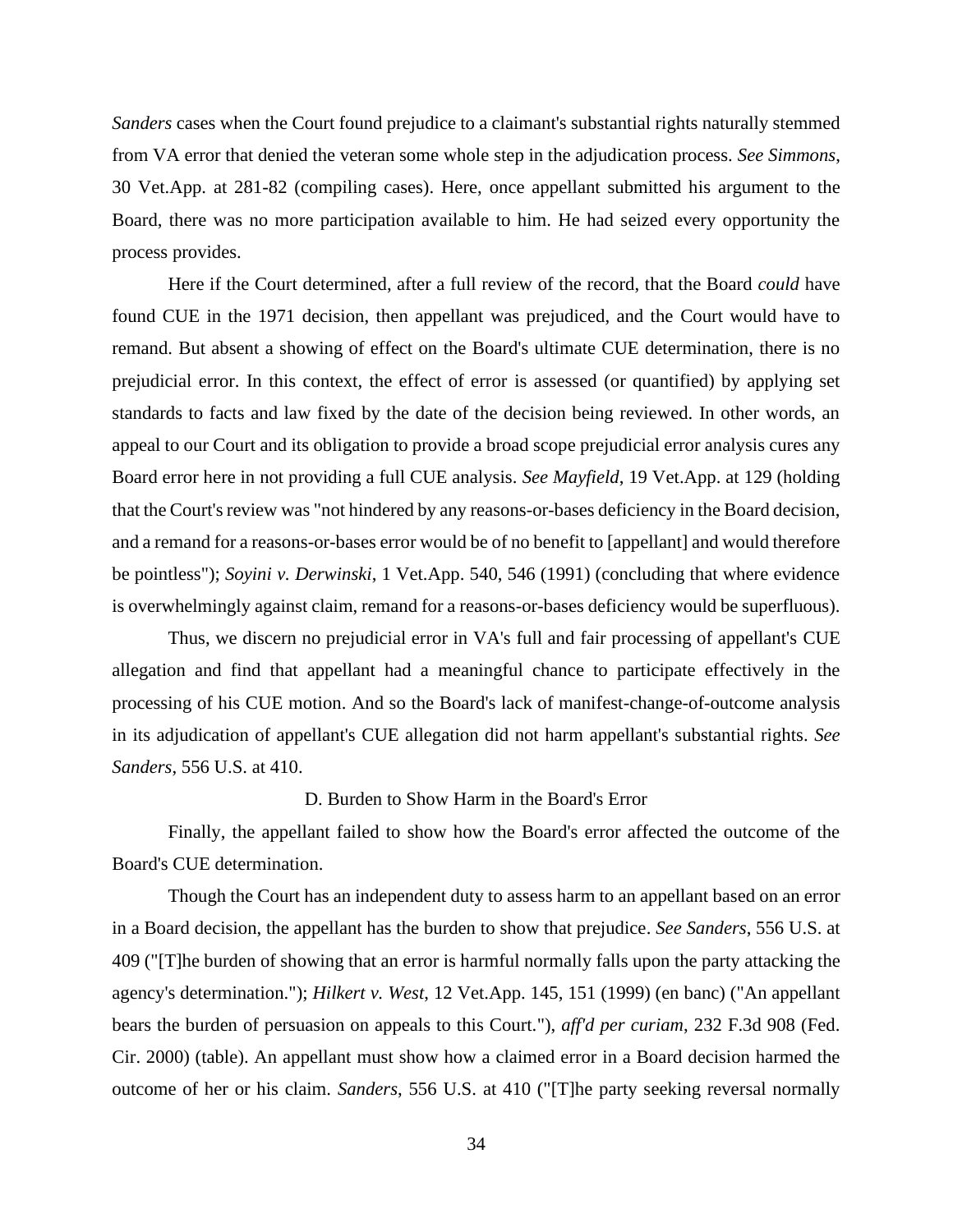must explain why the erroneous ruling caused harm[,] . . . by marshaling the facts and evidence . . . .").

Appellant, through counsel, chose to raise only legal challenges to the Board's decision and made the, presumably strategic, choice not to present any argument on prejudice to this Court. *See Robinson v. Peake*, 21 Vet.App. 545, 554 (2008) (presuming that "an experienced attorney in veteran's law[] says what he means and means what he says"), *aff'd sub nom. Robinson v. Shinseki*, 557 F.3d 1355 (Fed. Cir. 2009). This is despite a Court order for appellant to respond to the Secretary's motion for full-Court consideration that specifically raised a challenge to the threejudge panel's prejudicial error analysis. March 18, 2020, Court order ("[F]ile a response to the Secretary's motion for full-Court consideration."); Secretary's Motion at 7 (alleging that "the Court overlooked relevant evidence and legal authority in its prejudicial error analysis"). Yet appellant declined to articulate to the Court how the Board's error on what could constitute CUE prejudiced his motion to revise the 1971 rating decision. Without more, the Court is left to divine argument for an appellant represented by experienced counsel at this Court. The Court will not fill in the blanks and identify possible prejudice in a Board decision for itself when it is the responsibility of counsel to do so. *See Coker v. Nicholson*, 19 Vet.App. 439, 442 (2006) (per curiam), *vacated on other grounds sub nom. Coker v. Peake*, 310 F. App'x 371 (Fed. Cir. 2008) (per curiam order).

In sum, we find no prejudice in the Board's erroneous finding that appellant's CUE allegation was precluded by law. As appellant failed to show harm in the Board's legal error, the Court should affirm the September 2017 Board decision. *See Sanders*, 556 U.S. at 411-14; *see also King*, 26 Vet.App. at 441; *Fugo*, 6 Vet.App. at 43-44.

#### **VI. CONCLUSION**

Although a majority of the Court agrees that the Board erred, a different majority concludes that the proper remedy in this case is to nevertheless affirm the Board decision. However, the Court is divided as to the reasons for affirmance. Accordingly, the Court VACATES the Court's September 27, 2019, panel decision and AFFIRMS the September 18, 2017, Board decision finding no CUE in the July 1971 rating decision.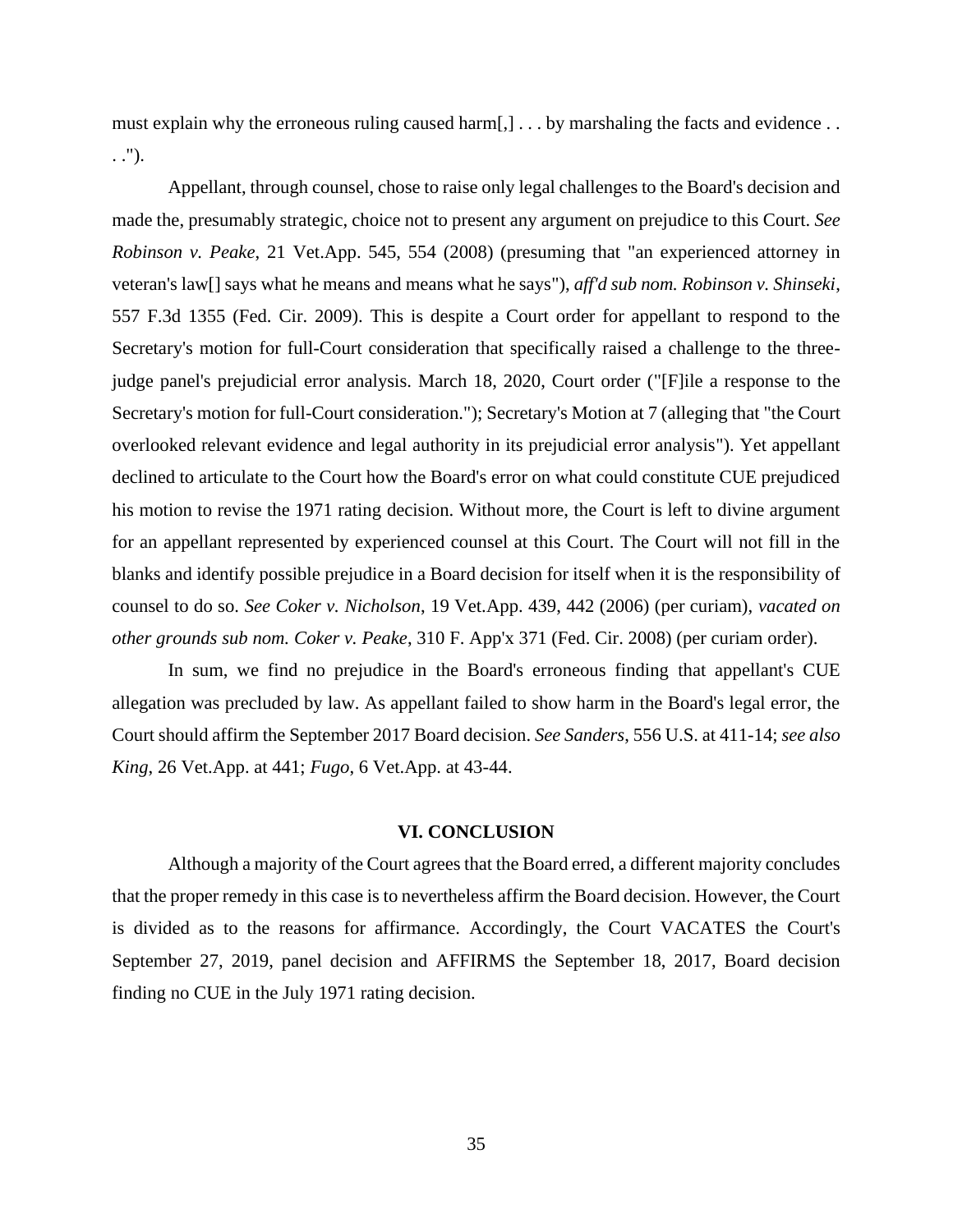TOTH, *Judge*, concurring: I agree that 38 C.F.R. § 20.1403(e) doesn't apply here because there has been no actual change in interpretation for Mr. Perciavalle to apply retroactively. So, the Board's rejection of his CUE motion on that basis was erroneous. I also agree that such error was harmless, as I don't see a way for Mr. Perciavalle to prevail on his CUE motion under the reasoning spelled out in *George v. McDonough*, 991 F.3d 1227 (Fed. Cir. 2021), and *Steele v. McDonough*, 856 F. App'x 878 (Fed. Cir. 2021).

(Before proceeding, it's necessary to address the proverbial elephant in the room: the peculiar circumstance presented by *Steele*, a nonprecedential opinion in which the Federal Circuit weighed in on this pending case and previewed both its ruling and reasoning were the matter to reach that court. Although not exactly the law of the case, *Steele* appears much the same as if we had certified the legal question to the Federal Circuit rather than hearing the matter en banc. Suffice it to say, a sneak preview of a potential appellate decision is an odd thing for a lower court to factor into its decisionmaking.)

That said, I read *George* and *Steele* as forming a one-two punch prohibiting CUE motions wherever the alleged legal error or disputable question of law was resolved by a court decision or official Agency publication (such as a General Counsel precedential decision) issued after the decision the veteran seeks to collaterally attack became final. Stated differently, *George* and *Steele* require that, in CUE motions claiming legal error, the error be undebatable at the time of the disputed decision; otherwise, the error can only be proven via the retroactive application of a later court ruling or Agency publication. And because retroactive application is forbidden, only legal errors known at the time of the underlying decision can support a collateral challenge for CUE.

This reading explains the rejection of counsel's argument in *George* that later court decisions may be relied on in the CUE context because they merely state what the law has always meant. 991 F.3d at 1236. *Steele* offers a succinct repudiation of this argument, concluding that, "whether an interpretation is a first interpretation or a change in existing interpretation, it cannot serve as the basis for CUE." 856 F. App'x at 881. This prohibition against an *initial* legal interpretation forming the basis of a CUE motion recognizes that the only way to prove CUE in such situations would be via retroactive application of a later authoritative pronouncement to a finally decided VA decision, which is not permitted. *Id.*

But instead of reading § 20.1403(e) to cover cases where there is no clear change in the interpretation of the law (e.g., from interpretation A to interpretation B), I read *George* and *Steele*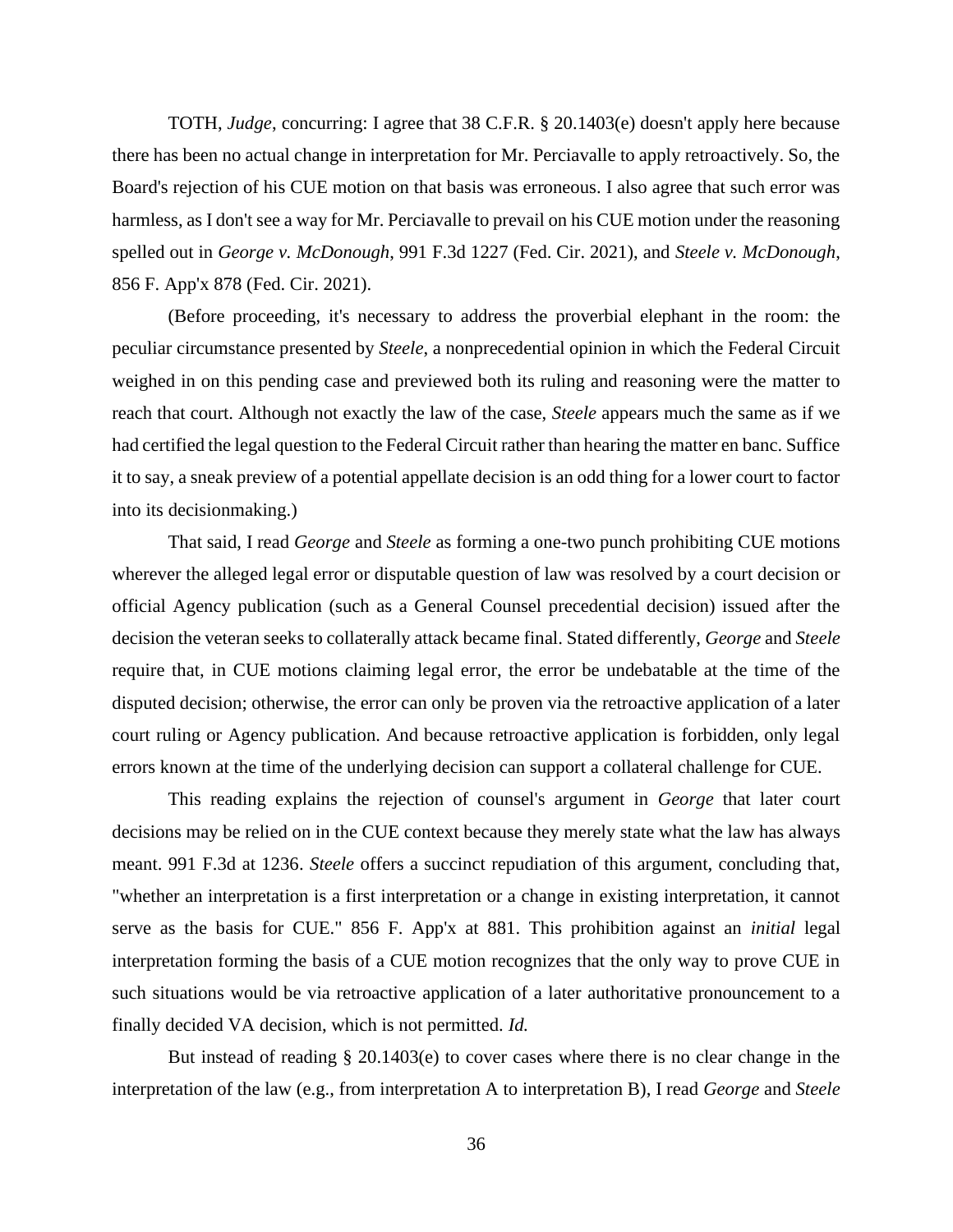as effecting the broader point that an alleged legal error cannot satisfy the second CUE element that the error is "undebatable"—where it has yet to be identified as erroneous by a court decision or VA publication. *See Russell v. Principi*, 3 Vet.App. 310, 313-14 (1992) (en banc) ("The words 'clear and unmistakable error' are self-defining. They are errors that are undebatable, so that it can be said that reasonable minds could only conclude that the original decision was fatally flawed at the time it was made.").

Under this reading, it's irrelevant whether or not an interpretation presents a change from any predecessor; what matters is whether the claimed legal error was known at the time of the disputed underlying decision. And if nothing else, shifting the focus from retroactivity to what constitutes an undebatable error will relieve adjudicators from having to engage in abstruse speculations about whether a court decision interpreting a statute amounts to a change in law or whether it merely elucidates what the law has always meant, or whether one can, in fact, demonstrate legal error without consideration of the later decision where the error was identified.

As the author of the original panel opinion in this case, I still believe that the Board erred in characterizing Mr. Perciavalle's CUE motion as resting on a change in interpretation. However, *George* and *Steele* have since made clear that CUE is not available on the theory that Mr. Perciavalle presents, and so any Board error here must be harmless. For these reasons, I concur in the Court's decision.

ALLEN, *Judge*, with whom MEREDITH and FALVEY, *Judges*, join, concurring in the judgment: Although we concur in the Court's judgment that the Board's decision should be affirmed, we write separately because our path to affirmance bears no resemblance to that of the opinion co-authored by Judges Laurer and Jaquith. In short, we conclude that affirmance is warranted because the Board did not commit error. The opinion of the Court (in particular Part IV) concludes that the Board legally erred when it denied appellant's motion to revise a July 1971 rating decision based on CUE. However, the opinion determines that affirmance is nevertheless appropriate because the Board's error was harmless. As we will explain, we disagree with the Court's determination that the Board erred. It did not. Because we believe the Board reached the correct result as a matter of law, we cannot join anything more than the judgment of affirmance. Because we would affirm on the ground that the Board did not err, we do not reach the question whether any supposed error was harmless. For ease of reference, in the balance of this opinion we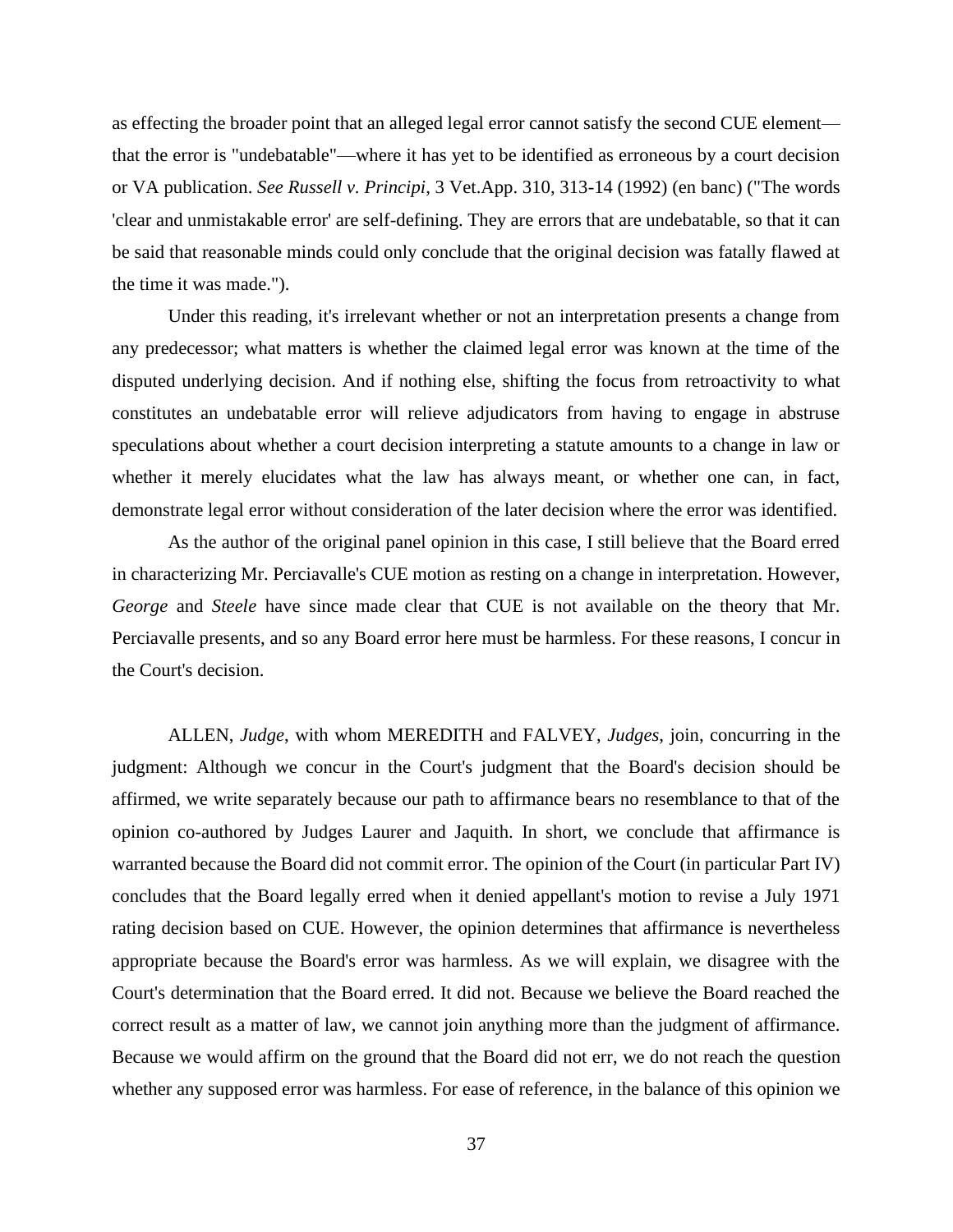will refer to the portion of the Court's opinion dealing with what it determines to be the Board's legal error as the "majority" because it represents the views of six Judges.<sup>23</sup>

The majority holds that "separate ratings for different knee disabilities were permissible in 1971, and the Board erred in suggesting otherwise."<sup>24</sup> Further, the majority holds that "[t]he Board also erred in characterizing 'a later interpretation of an existing regulation' as 'the only basis on which the Veteran asserts CUE,' and erred in concluding that the veteran's CUE assertion 'must be denied as a matter of law."<sup>25</sup> To get there, the majority reasons that, first, the Board mischaracterized appellant's CUE theory.<sup>26</sup> According to the majority, appellant's CUE motion<sup>27</sup> "does not depend on the retroactive application of *Esteban* or the OGC opinion"; rather, his CUE motion depends on the allegation that "VA's interpretation of the plain meaning of the law at the time of the rating decision was clearly and unmistakably erroneous."<sup>28</sup>

Next, the majority reasons that neither the 1997 precedential VA GC opinion nor *Esteban v. Brown* was a change in the interpretation of the rating-schedule and anti-pyramiding regulations. The 1997 precedential VA GC opinion formally stated that a claimant could receive separate ratings for knee arthritis and instability under their respective diagnostic codes and that those separate ratings do not constitute pyramiding.<sup>29</sup> According to the majority, the VA GC opinion did not constitute a change in interpretation because no interpretation preexisted the VA GC opinion and the opinion was based on the regulations' plain terms.<sup>30</sup> Nor was a change rendered by *Esteban v. Brown*, in which this Court held in 1994 that "distinct and separate symptom[at]ology arising from the same injury should be rated separately."<sup>31</sup> The majority reasons that *Esteban* "cannot be deemed a change in interpretation" because "*Esteban* neither proposed an interpretation of a

<sup>28</sup> *Ante* at 20 (citing *Berger v. Brown*, 10 Vet.App. 166, 170 (1997)).

<sup>29</sup> *Id.* at 10-11, 16-17.

<sup>&</sup>lt;sup>23</sup> Chief Judge Bartley and Judges Pietsch, Greenberg, Toth, Laurer, and Jaquith agree on Parts I through IV of the Court's opinion concerning the purported Board error.

<sup>24</sup> *Ante* at 23.

<sup>25</sup> *Id.* (quoting R. at 6).

<sup>26</sup> *Id.* at 10.

<sup>27</sup> "[A]n assertion of [CUE] is a motion or a request, rather than a claim." *Hillyard v. Shinseki*, 24 Vet.App. 343, 355 (2011) (emphasis omitted), *aff'd*, 695 F.3d 1257 (Fed. Cir. 2012).

<sup>30</sup> *Id.* at 16.

<sup>31</sup> *Id.* at 9, 17-20 (citing 6 Vet.App. 259, 261-62 (1994)).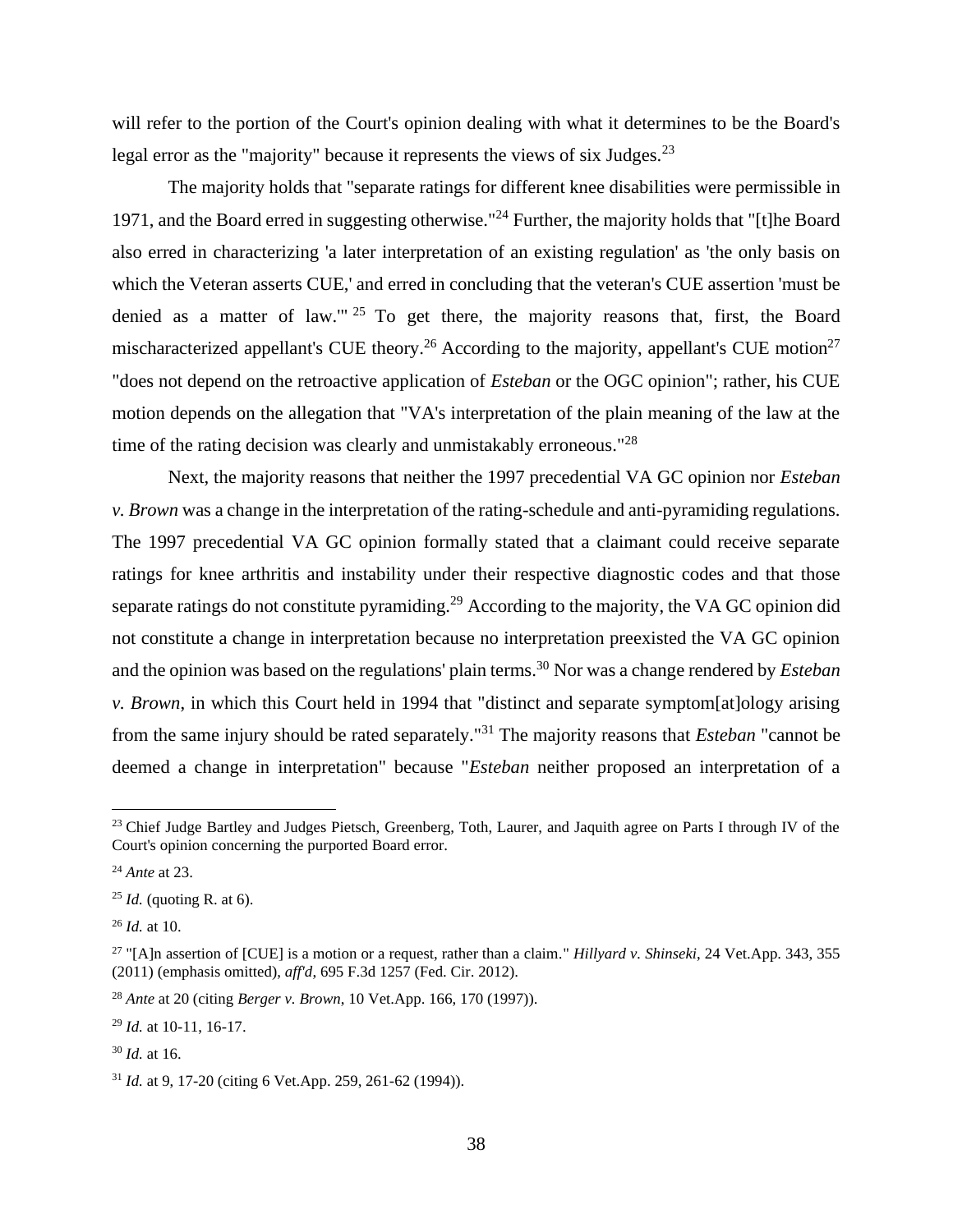regulation nor cited any existing interpretation; it merely applied the express provisions of §§ 4.14 and 4.25 to the facts presented."<sup>32</sup> In other words, according to the majority, *Esteban* merely stated what the law has always meant.

### A. Characterization of Appellant's CUE Theory

We believe the majority is wrong no matter how one views this appeal. All else (for the majority) flows from the majority's conclusion that the Board mischaracterized appellant's CUE theory, so that is where we will begin. The only way that the majority can conclude that the Board mischaracterized appellant's CUE theory is by glossing over appellant's assertion before the Board that *Esteban* merely "clarified" what the law has always been, and, "[t]herefore, there is no bar to the *retroactive* effect of *Esteban*," citing a Federal Circuit decision regarding retroactivity.<sup>33</sup> We cannot fault the Board for taking cues from appellant's use of legal terms of art.<sup>34</sup> The Board did not mischaracterize appellant's CUE theory in form or, as we explain next, in substance.

Though the characterization of the CUE motion matters greatly to the majority, it matters not at all to us. Even if we ignore appellant's explicit references to retroactivity, we would hold that the Board did not err for two reasons: (1) Appellant failed to state what we'll call a *Berger* CUE motion; and (2) the Board correctly recognized and denied as a matter of law appellant's CUE theory as, if anything, retroactivity.

In *Berger*, this Court reiterated that "the regulation that establishes CUE . . . preclud[es] new interpretations of the law from being the basis of revising decisions."<sup>35</sup> And the Court took the occasion "to specifically hold that opinions from this Court that formulate new interpretations of the law subsequent to an RO decision [that is the subject of a CUE challenge] cannot be the basis of a valid CUE [motion]."<sup>36</sup> But the Court concluded by articulating

one theory upon which CUE could be based: If the RO's interpretation of the plain meaning of the law was clearly and unmistakably erroneous . . . , then there may be a basis for a CUE motion. On the other hand, if it was a plausible interpretation, in

<sup>32</sup> *Id.* at 17-20.

<sup>33</sup> R. at 13-14 (emphasis added) (citing *Princess Cruises, Inc. v. United States*, 397 F.3d 1358 (Fed. Cir. 2005)).

<sup>34</sup> *See* R. at 5-6 ("The Veteran argues that *Esteban* and the General Counsel opinion clarified existing regulations as opposed to changing them and so their interpretation should have retroactive effect.").

<sup>35</sup> *Berger*, 10 Vet.App. at 170 (citing 38 C.F.R. § 3.105 (1996)).

<sup>36</sup> *Id.*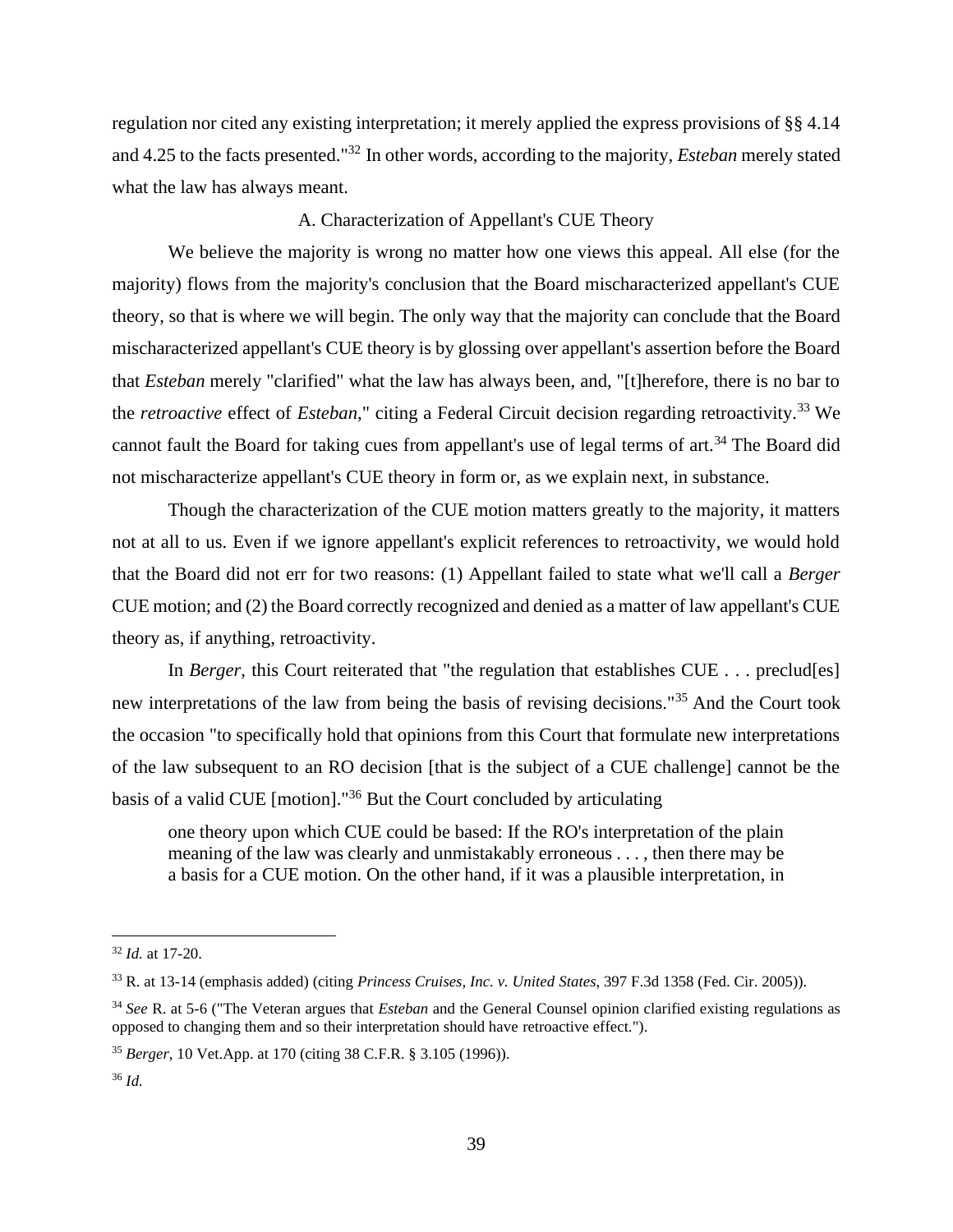the context of the body of law that existed [at the time of the decision allegedly containing CUE], then there is no basis for such a claim.<sup>[37]</sup>

This cognizable, incorrect-application CUE theory is what we call, for short, a *Berger* CUE motion and what the majority says appellant alleged before the Board.<sup>38</sup>

But appellant did not assert a *Berger* CUE motion—or at least the Board did not err in failing to recognize such a request. Before the Board, contrary to the majority's holding, appellant failed to state a *Berger* CUE motion because he failed to make any semblance of an allegation about how, in the context of the body of law that existed in 1971, the 1971 RO could not have plausibly interpreted the rating schedule and anti-pyramiding regulations in his case to preclude the separate ratings appellant sought.<sup>39</sup> CUE will cease to be a specific and rare kind of error if we hold claimants to such a lesser pleading standard and require VA not only to adjudicate on the merits undeveloped theories but to supply in its entirety the missing legal argument.<sup>40</sup>

To state and consider a *Berger* CUE motion—without corrupting the inquiry into direct or plenary review, which is not a proper CUE inquiry—a claimant and the Board must pretend that they exist in the time the decision allegedly containing CUE was rendered, without the benefit of any later law or interpretation.<sup>41</sup> That is the context in which a claimant must allege how, and the Board must decide whether, the Agency decisionmaker made a clear and unmistakable error.<sup>42</sup> To reason in such a mindset is difficult, to be sure; it is all too easy to draw on later, "clarify[ing]"<sup>43</sup> law or interpretations. But to stay faithful to the nature of CUE, one must fight the urge. And it is certainly not impossible. In fact, trial judges do something similar all the time, when they hold

<sup>37</sup> *Id.*

<sup>38</sup> *See ante* at 20 (citing *Berger*, 10 Vet.App. at 170) (holding that "a motion alleging that VA's interpretation of the plain meaning of the law at the time of the rating decision was clearly and unmistakably erroneous states a valid CUE [motion].").

<sup>39</sup> *Berger*, 10 Vet.App. at 170.

<sup>40</sup> *Acciola v. Peake*, 22 Vet.App. 320, 328 (2008) (holding that merely citing a general entitlement statute or regulation is insufficient to allege a specific CUE theory and explaining that to accept such broad pleadings would create a "pleading gimmick" placing undue burden on the Secretary to invent CUE theories to adjudicate).

<sup>41</sup> *See Berger*, 10 Vet.App. at 170.

<sup>42</sup> *See id.*

<sup>43</sup> R. at 13-14.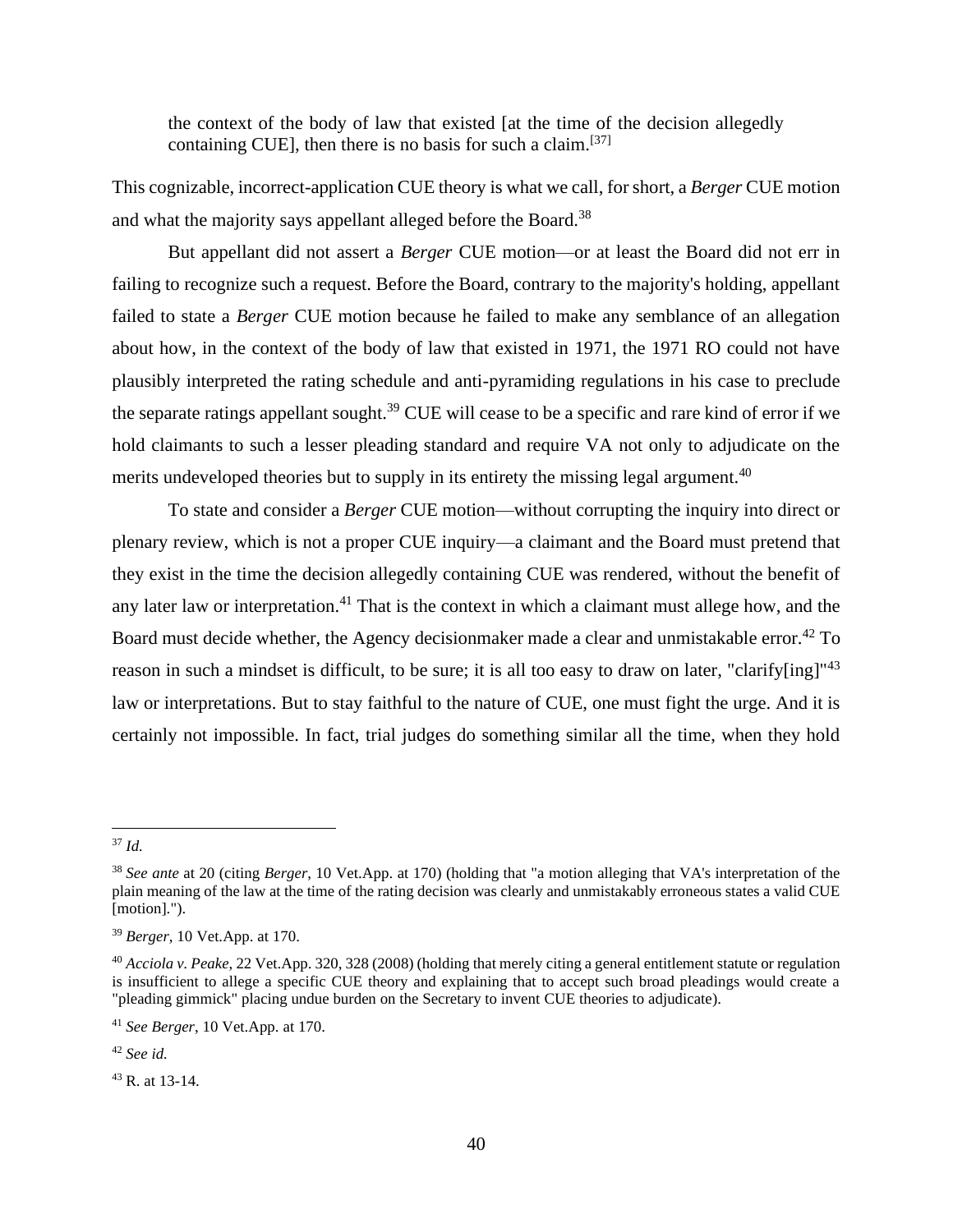bench trials. In bench trials, judges hear objections, exclude evidence, and must make decisions based on admissible evidence only, pretending they never heard or saw the inadmissible evidence.

Relatedly, and also under *Berger*, it is simply not enough to state, as the majority does and appellant did in a conclusory way before the Board, that in 1971 the regulations "permitted" separate ratings.<sup>44</sup> Rather, at the bare minimum, appellant must have somehow alleged that, in the context of the body of law that existed in 1971, the 1971 RO's interpretation and application of controlling law were *implausible* given the circumstances of his case.<sup>45</sup> Specifically, here, that a purported, implicit interpretation and application of the rating schedule and anti-pyramiding regulations, under which the 1971 RO failed to award separate ratings, was *implausible*. Even if he did not speak in terms of plausibility, he could have adequately pled the *Berger* CUE motion in substance in one of two ways.

One way was to attempt to analyze the regulations' plain language to show how the RO's interpretation was clearly and unmistakably wrong.<sup>46</sup> But appellant did not do that. He did not explain how in 1971 the regulations' plain language was not "susceptible of differing interpretations depending, as is true in most cases, on the facts that [were] to be applied to the law";<sup>47</sup> or, in other words, how in 1971, "reasonable minds could [not have] differ[ed] concerning the 'correct' interpretation" or reconciliation of the rating schedule and the anti-pyramiding regulations. <sup>48</sup> Instead he was nothing but conclusory in saying that he should have received separate ratings.<sup>49</sup> And the majority's analysis does him no favors; the majority's attempt to analyze the regulations' plain language on appellant's behalf involves legion citations to post-1971 law and interpretations.<sup>50</sup> Such citations could certainly provide context in terms of determining what the

<sup>47</sup> *Id.*

<sup>48</sup> *Id.*

<sup>49</sup> *See* R. at 13-14, 101-02.

<sup>44</sup> *Ante* at 23; R. at 13.

<sup>45</sup> *See Berger*, 10 Vet.App. at 170; *cf. Bell Atl. Corp. v. Twombly*, 550 U.S. 544, 555 (2007) (holding that a plaintiff's obligation to provide the grounds of his entitlement to relief "requires more than labels and conclusions, and a formulaic recitation of the elements of a cause of action will not do"). *Twombly* is an apt comparison because, ultimately, Federal complaint pleading standards are all about notice, *see Twombly*, 550 U.S. at 555, and the majority's entire position depends on the assumption that the Board had adequate notice that appellant was alleging a *Berger* CUE motion, not retroactive application of *Esteban* or the VA GC opinion, and thus should have addressed that claim.

<sup>46</sup> *See Berger*, 10 Vet.App. at 170.

<sup>50</sup> *See ante* at 8-9 (citing cases from 1993, 2006, 2011, and 2017 to explain how to reconcile the regulations as of 1971), 20-21 (citing *Saunders v. Wilkie*, 886 F.3d 1356, 1363 (Fed. Cir. 2018) (explaining the definitions of and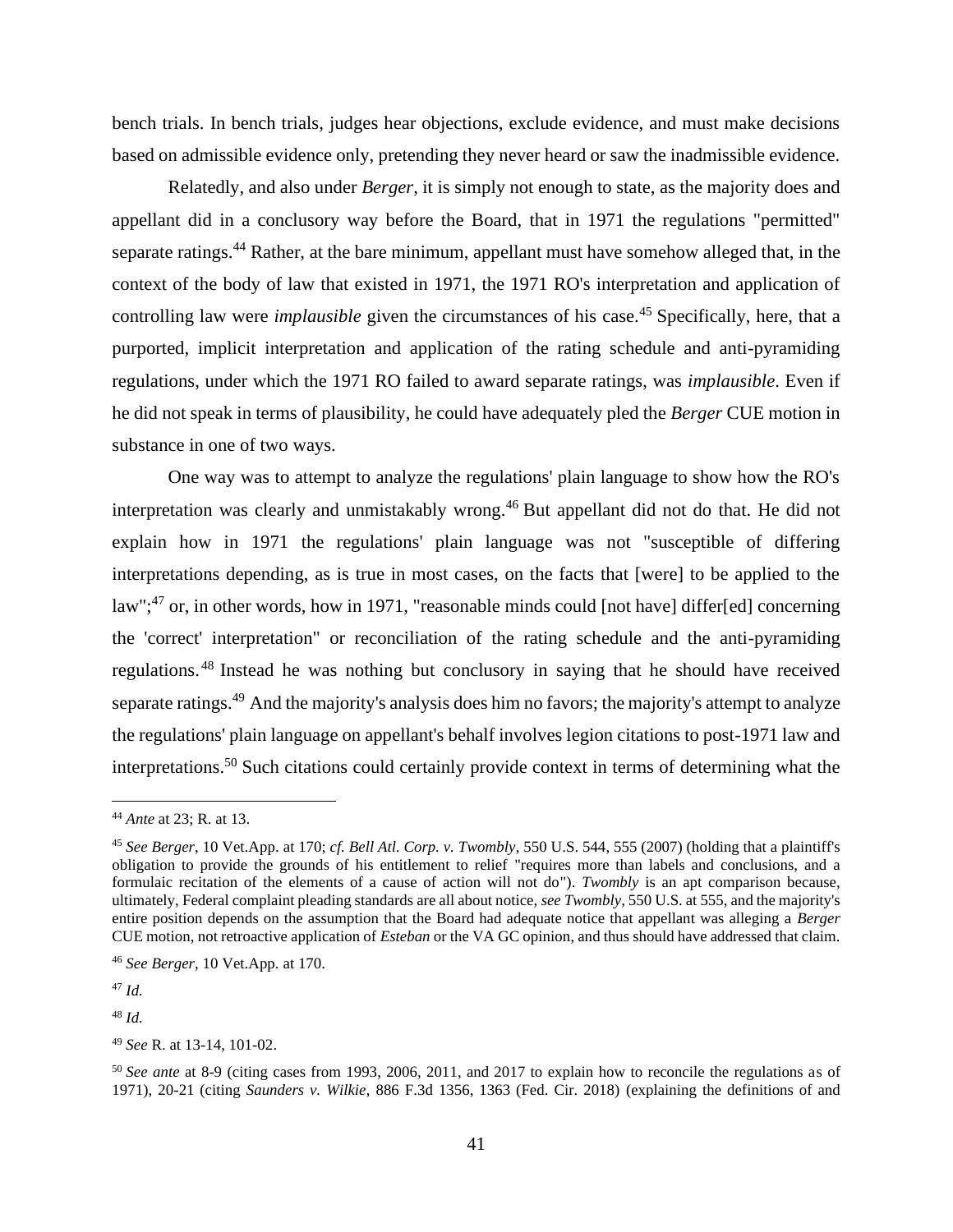law was at an earlier time. But the majority appears to use them here to show what the law actually was in 1971.

Alternatively, to state a *Berger* CUE motion in substance, appellant could have produced a contemporaneous interpretation that reconciled the regulations in his favor. But he did not do that either. The Board found that "[appellant] has not provided any evidence that, in July 1971, VA interpreted the rating schedule to allow for separate ratings for limitation of motion and instability of the same knee."<sup>51</sup>

Because appellant did not evoke *Berger* in form or in substance before the Board—he did not cite *Berger*, use terms of art evocative of *Berger*'s standard, analyze the regulations' plain language, or produce a contemporaneous interpretation—as a matter of law, appellant did not allege a *Berger* CUE motion. And the majority went too far in holding that he did.<sup>52</sup> Therefore, the Board did not err in failing to recognize a *Berger* CUE motion—because there wasn't one.

Mind you, our position is not that appellant must have used magic words to state a *Berger* CUE motion. But this Court cannot hold the Board to the impossible standard of recognizing a CUE allegation that was not properly pled in form or in substance. To the extent appellant intended to allege a *Berger* CUE motion, his request was sorely underdeveloped to the point of being unrecognizable. No amount of more sympathetic reading or development would have changed that.<sup>53</sup> Neither the Board nor this Court is required to create esoteric legal arguments for claimants.

relationships among regulatory terms by relying at times on noncontemporaneous authorities)).

<sup>&</sup>lt;sup>51</sup> R. at 5. The closest anyone comes to making such a showing is the majority citation to a U.S. Court of Claims case from 1964 that concerns actions of the Secretary of the Air Force and the Air Force Board for the Correction of Military Records. *See ante* at 9-10 (citing *Wolf v. United States*, 168 Ct. Cl. 24, 31 (1964)). To the extent this decision is relevant at all—and recall appellant did not cite it—it does not appear the majority argues that this Court of Claims decision established the operative rule VA followed at the time of the 1971 decision. And, in any event, as we discuss below, it does not appear that *Wolf*'s 1964 interpretation of rating intestine symptoms was VA's interpretation of rating knee symptoms before 1997. *See infra* note 55.

<sup>52</sup> *See ante* at 20.

<sup>53</sup> *See Acciola*, 22 Vet.App. at 326 (holding that though "a sympathetic reading of a CUE motion requires the Secretary to fill in omissions and gaps that an unsophisticated claimant may leave in describing his . . . specific dispute of error with the underlying decision," a sympathetic reading does not require "the Secretary to imagine ways in which the original decision might be defective"); *see also Andrews v. Nicholson*, 421 F.3d 1278, 1282-83 (Fed. Cir. 2005) ("Although CUE [motions] must be pled with specificity, 38 C.F.R. § 20.1404(b) (2004), *Roberson* [*v. Principi*] requires the RO and the Board to 'fully and sympathetically' develop a veteran's pro se CUE motion 'to its optimum before deciding it on the merits.' *Roberson*, 251 F.3d [1378, 1384 (Fed. Cir. 2001)]. Quite simply, the VA's duty to sympathetically read a veteran's pro se CUE motion to discern all potential claims is antecedent to a determination of whether a CUE claim has been pled with specificity.").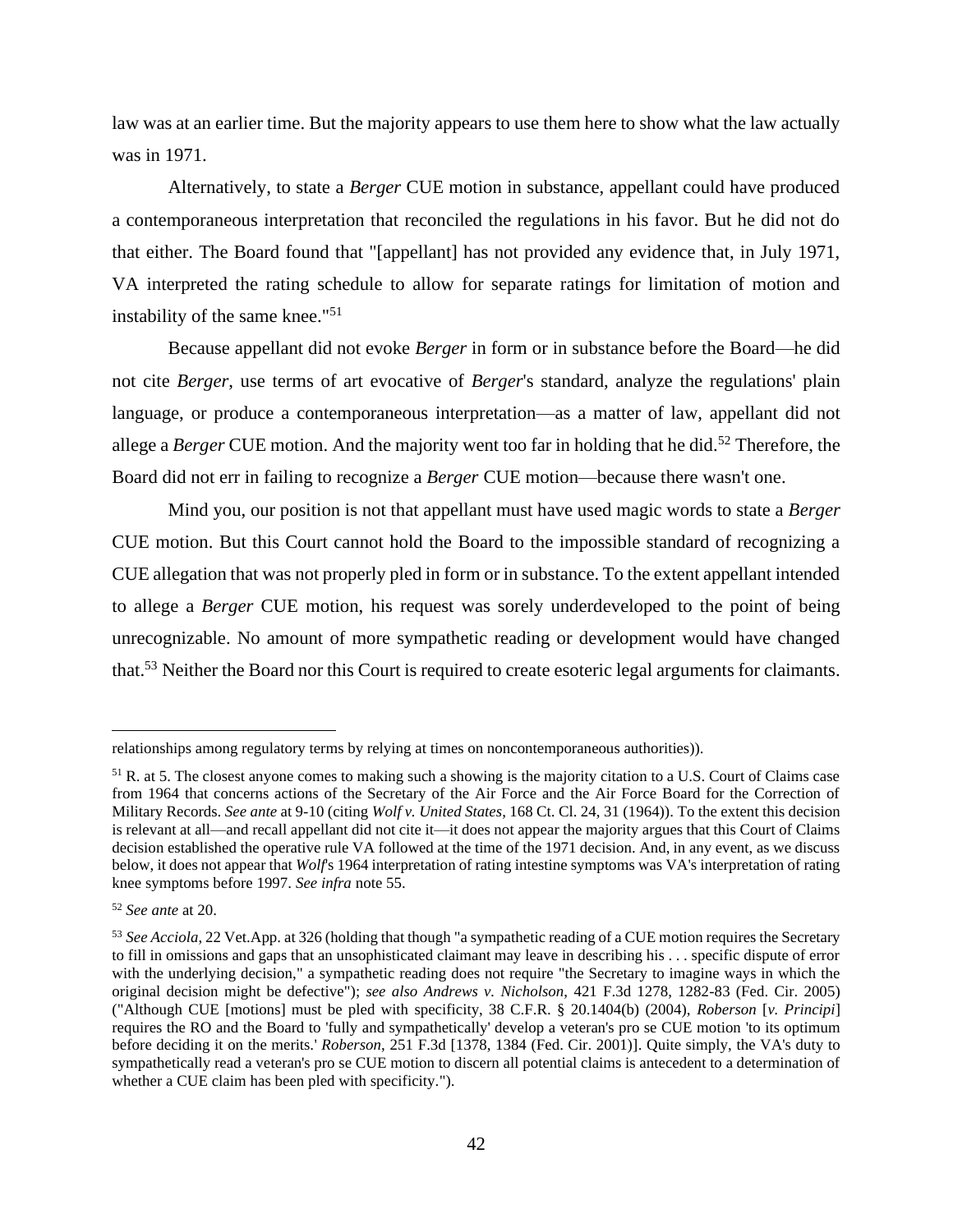Nor is it prudent to do so. Unlike compensation claims, which can be readjudicated or reconsidered,<sup>54</sup> the preclusive effect of res judicata bars relitigation of previously adjudicated CUE allegations.<sup>55</sup> For this reason, a VA regulation requires that non-specific allegations of CUE be dismissed without prejudice.<sup>56</sup> By creating, reviewing, and affirming as to appellant's non-existent *Berger* CUE motion, this opinion may "preclude<sup>[]</sup> VA from hearing any related future argument, because there is now a final denial of this portion of his CUE motion by the Court."<sup>57</sup>

# B. Retroactivity

Which brings us to our second reason (really, the other side of the coin) why, even if we ignore appellant's explicit references to retroactivity, the Board did not err in denying the motion as a matter of law: In substance, "the only basis on which the Veteran asserts CUE" is retroactivity masquerading as a *Berger* CUE motion, to put it generously.<sup>58</sup> Retroactivity by any other name is still retroactivity.<sup>59</sup>

Appellant's CUE motion was retroactivity in all but name because, as the Board said,  $60$  the request depended on the retroactive application of a "later-in-time"<sup>61</sup> interpretation, as evidenced by either *Esteban* or the VA GC opinion. And that is not a cognizable CUE theory. *Esteban* and

<sup>57</sup> *Lamb v. Peake*, 22 Vet.App. 227, 238 (2008) (Schoelen, J., concurring in part and dissenting in part).

 $58$  R. at 5-6.

 $60$  R. at 5-6.

<sup>54</sup> *See* 38 C.F.R. § 3.156 (2021).

<sup>55</sup> *See Link v. West*, 12 Vet.App. 39, 44 (1998) ("Under the principle of res judicata, '[o]nce there is a final decision on the issue of [CUE] . . . that particular [request for revision on the basis of CUE] may not be raised again.'" (quoting *Russell v. Principi*, 3 Vet.App. 310, 315 (1992) (en banc))).

<sup>56</sup> 38 C.F.R. § 20.1404(b) (2021) (providing that the Board must dismiss without prejudice when a CUE motion lacks the requisite pleading specificity); *see Canady v. Nicholson*, 20 Vet.App. 393, 400 (2006) (noting that a request for revision that fails to comply with the pleading requirements "'shall be dismissed without prejudice to refiling'" (quoting 38 C.F.R. § 20.1404(b))). We recognize that 38 C.F.R. § 3.105(a)(1)(vii)(B) is the governing regulation in this matter because the Board is reviewing appellant's assertion of CUE in an RO decision. We cite § 20.1404(b) to provide more general context concerning CUE motions and the requirement that CUE be alleged with specificity. *See* 38 C.F.R. § 3.105(a)(1)(vii)(B) (2021) (requiring specific allegations of CUE); 38 C.F.R. § 20.1404(b) (same). The difference between these regulations is immaterial for purposes of the resolution before the Court.

<sup>&</sup>lt;sup>59</sup> "What's in a name? that which we call a rose [b]y any other name would smell as sweet[.]" WILLIAM SHAKESPEARE, ROMEO AND JULIET act II, sc. II, l. 43-44, *accessible at* http://shakespeare.mit.edu/romeo\_juliet/romeo\_juliet.2.2.html (last accessed June 8, 2021).

<sup>61</sup> *George v. McDonough*, 991 F.3d 1227, 1234 (Fed. Cir. 2021) ("*Jordan*[ *v. Nicholson*, 401 F.3d 1296 (Fed. Cir. 2005)], in view of [*Disabled American Veterans v. Gober*, 234 F.3d 682 (Fed. Cir. 2000)], squarely forecloses Appellants' argument that *Wagner*[ *v. Principi*, 370 F.3d 1089 (Fed. Cir. 2004),]'s later-in-time interpretation of [38 U.S.C.] § 1111 can serve as the basis for CUE."), *petition for cert. filed*, No. 21-234 (U.S. Aug. 13, 2021).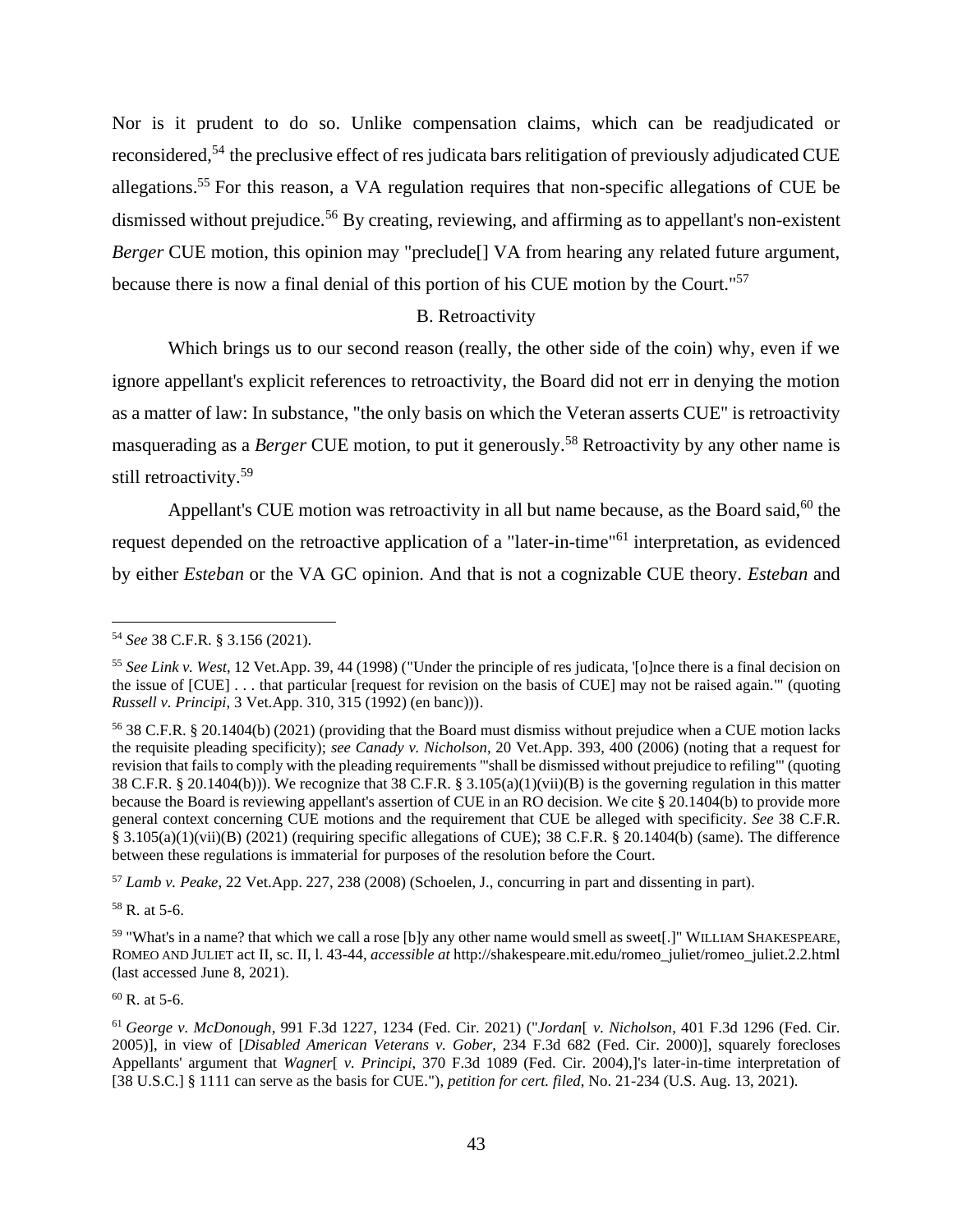the VA GC opinion are changes in the law, novel interpretations of the law, or authoritative statements—no matter which way one views them, they cannot be applied retroactively to establish CUE.<sup>62</sup> Therefore, and as we'll explain further, based on the Federal Circuit's decisions in *George v. McDonough*, *Steele v. McDonough*, and *Jordan v. Nicholson*, as well as this Court's decisions in *Lamb v. Peake* and *Berger v. Brown*, we would hold that the Board's denial of appellant's CUE motion as a matter of law under 38 C.F.R.  $\S 20.1403(e)^{63}$  was not "arbitrary, capricious, an abuse of discretion, or otherwise not in accordance with law."<sup>64</sup>

"[CUE] does not include the otherwise correct application of a statute or regulation where, subsequent to the Board decision challenged, there has been a change in the interpretation of the statute or regulation."<sup>65</sup> "CUE must be analyzed based on the law as it was *understood at the time* of the original decision and cannot arise from a subsequent change in the law or interpretation thereof to attack a final VA decision."<sup>66</sup>

Those CUE principles complement each other, and the Federal Circuit's recent decisions in *George* and *Steele* instruct us on how they come to bear on this appeal. In *George*, the Federal Circuit affirmed a decision of this Court "[b]ecause *Jordan v. Nicholson* and *Disabled American Veterans v. Gober* [(*DAV*)] establish that a legal-based CUE requires a misapplication of the law as it was understood at that time, and cannot arise from a subsequent change in interpretation of law by the agency or judiciary."<sup>67</sup> That holding depended on the Federal Circuit's rejection of the claimant's attempt to circumvent the bar on retroactivity by relying on a later judicial interpretation that, according to the claimant and the dissenting judge from this Court, merely provided an "authoritative statement" of what a law has "always meant."<sup>68</sup>

Less than a month later, in an unpublished decision, *Steele*, the Federal Circuit again rejected a claimant's argument that was nearly identical to the one made in *George*—and, this time,

<sup>62</sup> *See George*, 991 F.3d 1227; *Jordan*, 401 F.3d 1296; *Steele v. McDonough*, 856 F. App'x 878 (Fed. Cir. 2021); *Lamb*, 22 Vet.App. 227; *Berger*, 10 Vet.App. at 170.

 $63$  R. at 5-6.

<sup>64</sup> 38 U.S.C. § 7261(a)(3)(A).

<sup>65</sup> 38 C.F.R. § 20.1403(e) (2021).

<sup>66</sup> *George*, 991 F.3d at 1234 (emphasis in original); *see Lamb*, 22 Vet.App. at 234-35.

<sup>67</sup> 991 F.3d at 1229.

<sup>68</sup> *Id.* at 1231-32, 1234, 1236.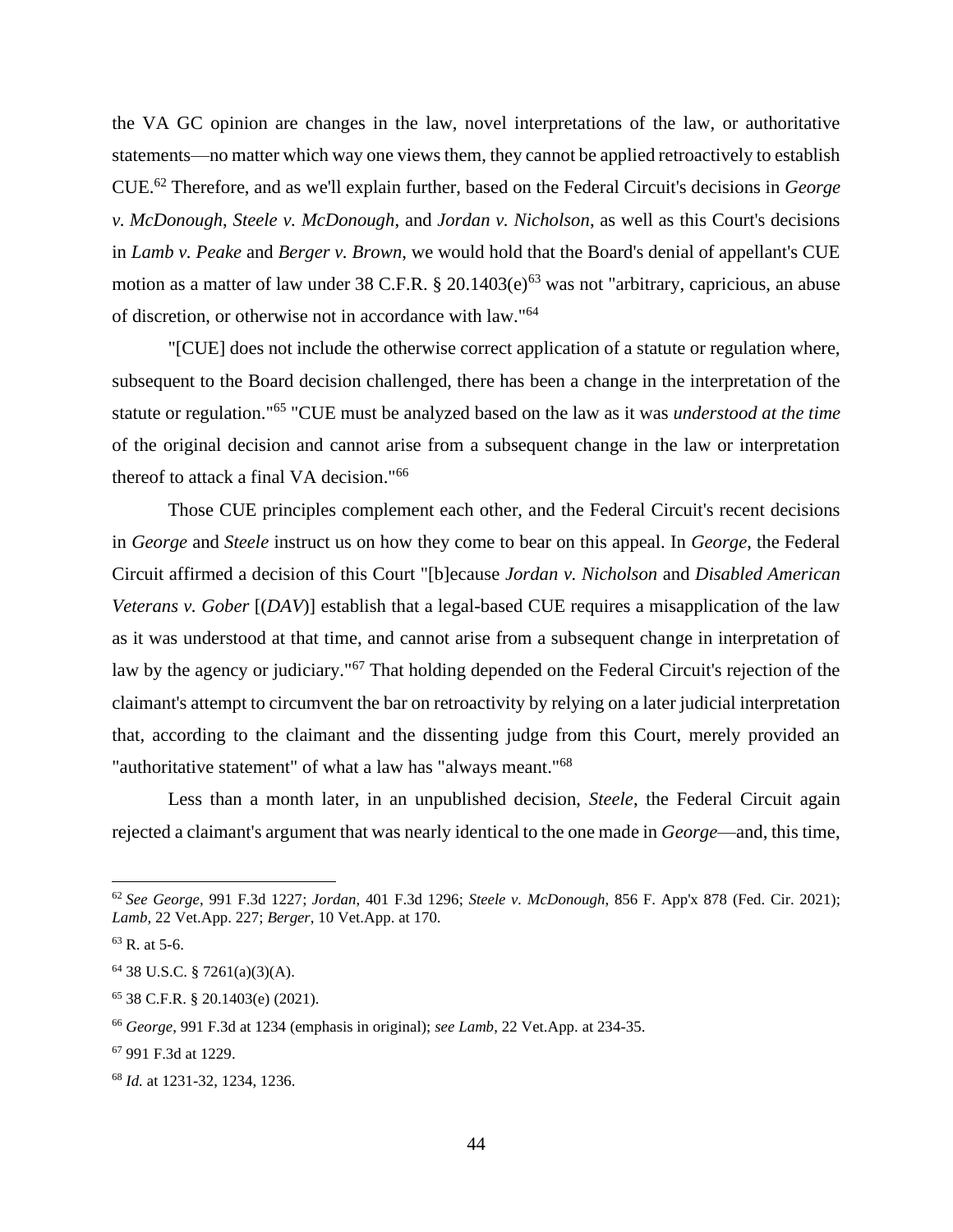that was explicitly reliant on the reasoning in this Court's panel decision in *Perciavalle v. Wilkie*, 32 Vet.App. 59, 65 (2019), that "a changed interpretation cannot be the 'first commentary' on a regulation or statute as there exists no precursor interpretation that the latter modifies, alters, or replaces."<sup>69</sup> The Federal Circuit's reasoning was short and sweet:

We recently clarified in *George v. McDonough* that whether an interpretation is a first interpretation or a change in existing interpretation, it cannot serve as a basis for CUE. 991 F.3d 1227, 1235 (Fed. Cir. 2021) ("That *Wagner* was the first judicial interpretation of § 111[1] by this court does not lead to a contrary result."). We expressly noted in *George* that our precedent does not support the view that a new judicial pronouncement can retroactively apply to final decisions of the VA. *Id.* at 1236-37. Consequently, we need not decide whether *Saunders* was an authoritative statement or a change in interpretation because neither can form the basis for  $CUE.$ <sup>[70]</sup>

Labels aside, we see no daylight between the substance of the losing arguments in *George* and *Steele* and the substance of the argument that appellant and the majority make in this case. If there is a difference, it is a product of wordsmithing. Essentially, appellant and the majority want to have their cake and eat it too: They make pronouncements about what the law meant in 1971 that derive from *Esteban* and the VA GC opinion, but they refuse to credit *Esteban* or the VA GC opinion for what now seems self-evident to them thanks to *Esteban* and the VA GC opinion. Never mind that the 1971 RO did not have the benefit of *Esteban*'s or the VA GC opinion's interpretation when it made its decision. Such reasoning flies in the face of the retroactivity principles that the Federal Circuit reiterated in *George* and *Steele*, as well as the exact reasoning that the Federal

856 F. App'x at 881.

<sup>70</sup> *Id.*

<sup>69</sup> The *Steele* court further provided:

On appeal, Mr. Steele argues that the RO decision was CUE because it was not based on the law that applied at the time the decision was reached. Specifically, Mr. Steele contends that our holding in *Saunders* [*v. Wilkie*, 886 F.3d 1356 (Fed. Cir. 2018),] has retroactive application because it is not a statutory interpretation, but rather an authoritative statement of the law as it existed when the RO rendered its decision. According to Mr. Steele, unlike a statutory interpretation that provides a new understanding or meaning to the law, an authoritative statement has retroactive-like effect because it explains the meaning of the law existing before any subsequent interpretations. In support, Mr. Steele cites [this Court's] decision in *Perciavalle v. Wilkie*, 32 Vet. App. 59 (2019), arguing that the decision distinguishes between an authoritative statement and a subsequent statutory interpretation. Appellant [Brief at] 7; *see also Perciavalle*, 32 Vet. App. at 65 ("[A] changed interpretation cannot be the 'first commentary' on a regulation or statute as there exists no precursor interpretation that the latter modifies, alters, or replaces[.]"). Mr. Steele therefore contends that the RO's failure to apply *Saunders* resulted in a misapplication of the statute or regulation then in effect. We disagree.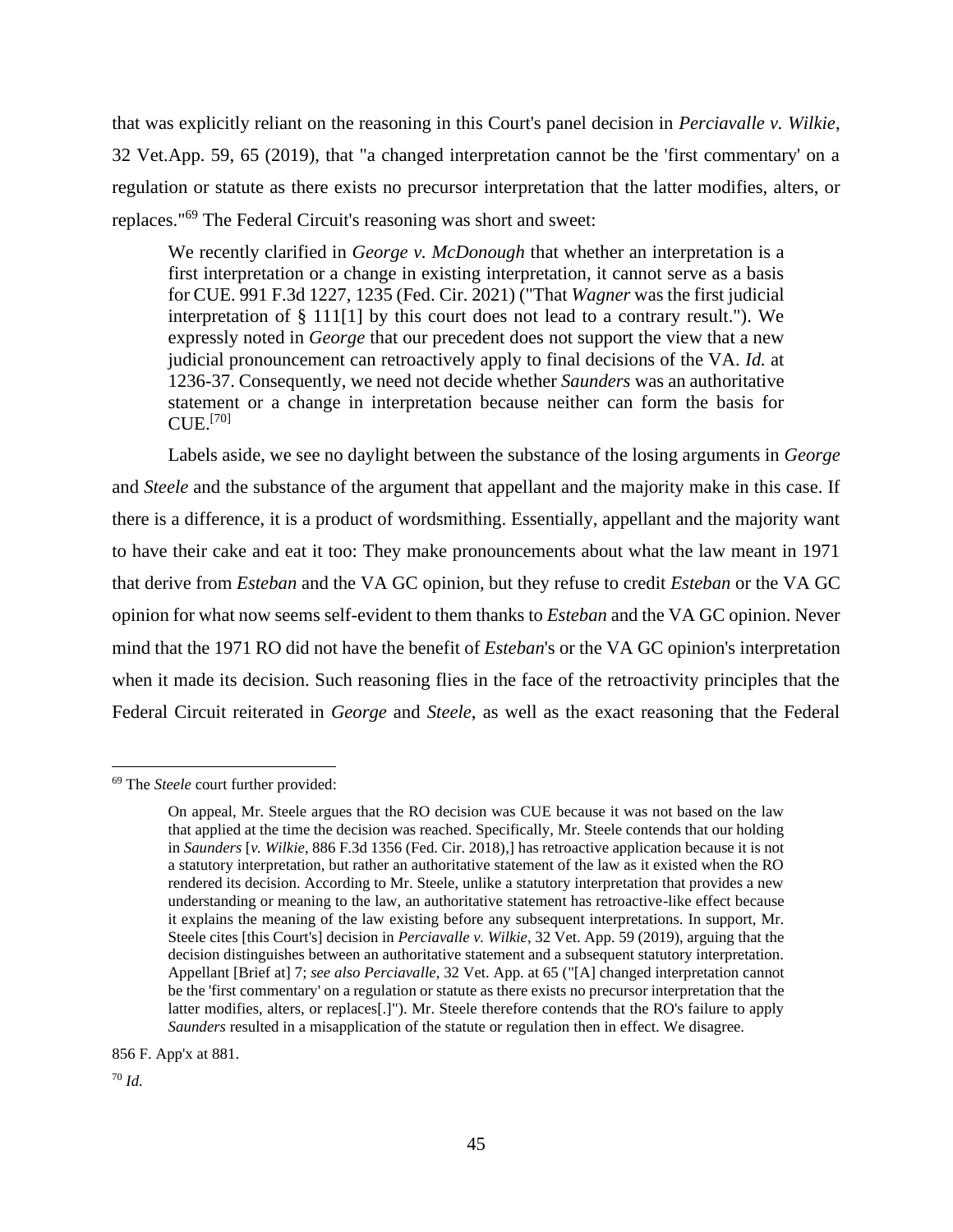Circuit used to reject the *George* and *Steele* claimants' arguments. It does not matter how one characterizes the interpretation that appellant and the majority derive from *Esteban* or the VA GC opinion—that interpretation cannot form the basis of a CUE motion.

# C. Changed or Novel Interpretation

But supposing we misunderstand the impact of *George* and *Steele*'s one-two punch, we would still hold that *Esteban* or the VA GC opinion constituted a change in interpretation under *Jordan* or a recent or novel interpretation under *Lamb*. And neither can support a CUE motion.

Let's begin with the change in the law *Esteban* wrought. Here, as in *Jordan*, "the interpretation of [38 C.F.R. § 4.14] has indeed changed, but because the [1971 rating] decision was final, Mr. [Perciavalle] has no recourse for appeal through a CUE [motion]; 38 C.F.R. § 20.1403(e) clearly proscribes Mr. [Perciavalle]'s claim."<sup>71</sup> In *Jordan*, the Federal Circuit held that § 20.1403(e) applied because a change in the interpretation of a statute had occurred.<sup>72</sup> There a "regulation . . . provide[d] the first commentary on [the statute], and was therefore the initial interpretation."<sup>73</sup> The change in interpretation occurred when VA's General Counsel issued an opinion "stating that [the regulation] . . . conflicted with the language of [the statute]."<sup>74</sup> In other words, through the regulation, "VA [had] interpreted [the statute] contrary to its facially apparent meaning." <sup>75</sup> Even so, the Federal Circuit held that a facially incorrect interpretation of the governing legal standard is still an interpretation for purposes of  $\S 20.1403(e).$ <sup>76</sup>

Here too, though our frame of reference is a regulation, not a statute as in *Jordan*, we can point to evidence of an initial interpretation: VA was denying separate ratings for different conditions seemingly related to the same injury or body part because it understood § 4.14 to preclude additional ratings as pyramiding.<sup>77</sup> That informal interpretation of § 4.14 does not cease

- <sup>72</sup> *Id.* at 1298.
- <sup>73</sup> *Id.*
- <sup>74</sup> *Id.*

<sup>71</sup> 401 F.3d at 1299.

<sup>75</sup> *Id.* at 1297.

<sup>76</sup> *Id.* at 1298.

<sup>77</sup> *E.g.*, *Fanning v. Brown*, 4 Vet.App. 225, 228, 230-31 (1993) (recognizing that "[t]he [Board] properly raised the issue of pyramiding" under § 4.14 when it denied separate ratings for a tender scar and the residuals of a right inguinal hernia, but remanding the case for an explanation of reasons or bases); *Sweeney v. West*, 16 Vet.App. 403 (table), 1999 WL 184869, at  $*2$  (denying an Equal Access to Justice Act (EAJA) application when "the Court [could not] find that the Secretary's position at the administrative level was not substantially justified" because the VA General Counsel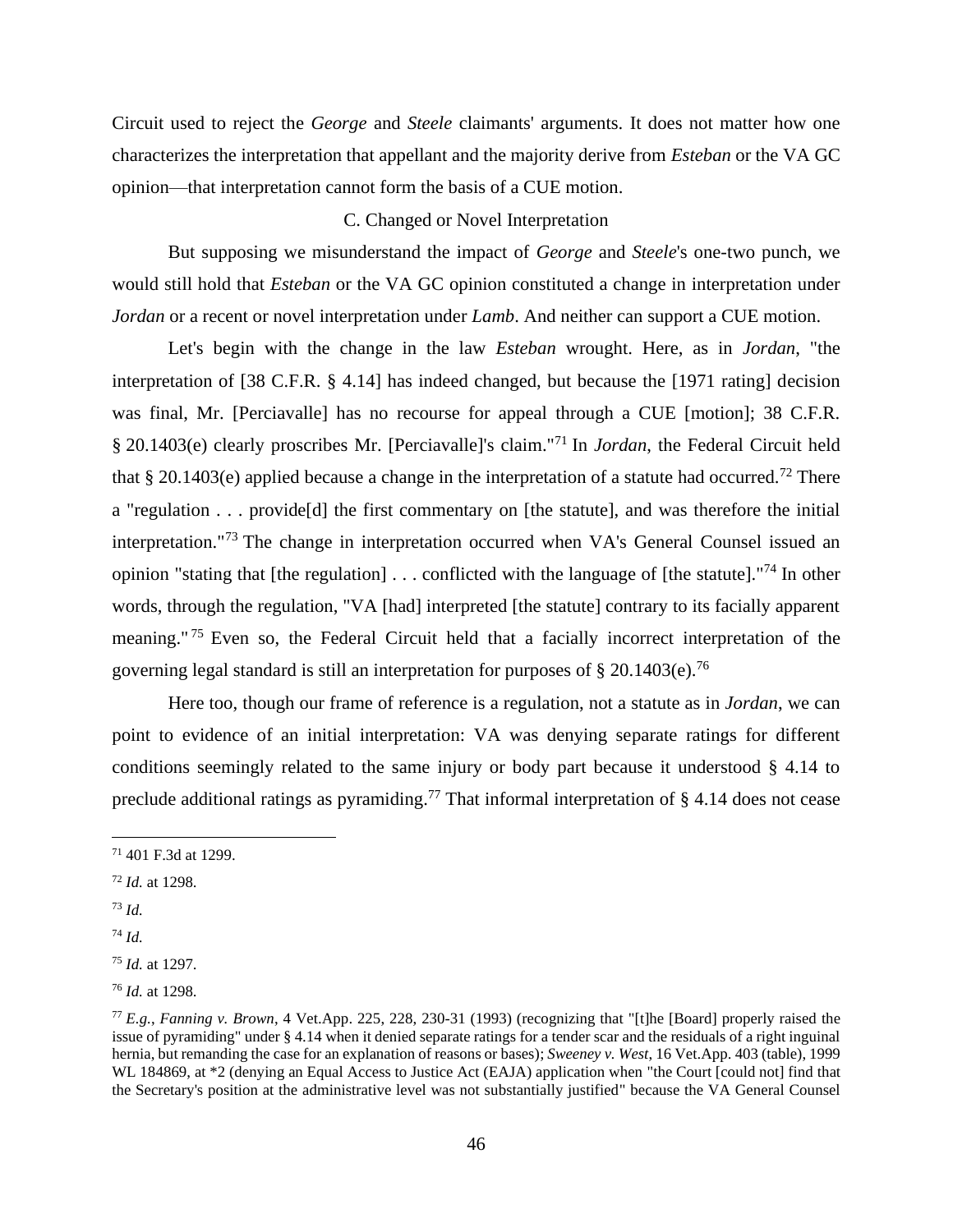to be the initial one just because, appellant would say, in those cases "VA interpreted [§ 4.14] contrary to its facially apparent meaning."<sup>78</sup> A change in the Agency's interpretation of § 4.14 (focusing on the injury or disability) occurred in 1994 when this Court in *Esteban* held that § 4.14 permitted separate ratings when "*none* of the symptomatology for any one of [the] conditions [at issue] is *duplicative* of or *overlapping* with the symptomatology of the other . . . conditions."<sup>79</sup> VA lacked the benefit of that interpretation before *Esteban*. So, under § 20.1403(e) and as in *Jordan*, appellant cannot request CUE as a matter of law because the RO's 1971 denial of appellant's claim was otherwise correct under § 4.14 as VA seemingly initially understood and interpreted it and seems incorrect *only* based on a later and different interpretation of § 4.14.<sup>80</sup>

The majority avoids this logic largely because it assumes that only a "formal" interpretation counts for purposes of § 20.1403(e).<sup>81</sup> But nothing in § 20.1403(e) says so, and we would not read

<sup>80</sup> We do not maintain that one could never establish CUE based on the plain language of a regulation or statute even if a later judicial decision (or other authoritative source) adopted a given meaning of the regulation or statute based on its plain language. *See Berger*, 10 Vet.App. at 170. For example, one might show that the overwhelming Agency practice at the time of the decision in which CUE is alleged was in accord with the plain language. In other words, one could show that an individual adjudicator in a particular veteran's case did not follow what the Agency generally understood the regulation or statute at issue to mean at the time, even though there was no judicial or authoritative Agency position on the matter. However, that is not the case here.

<sup>81</sup> *See, e.g.*, *ante* at 17 ("Before analyzing the question presented—whether the rating schedule authorized separate ratings for arthritis and instability of the knee—the VA GC opinion readily acknowledged that this was the first agency interpretation, noting that: 'We know of no formal position taken by the Veterans Benefits Administration on this issue.' VA Gen. Coun. Prec. 23-97. This point is dispositive: there can be no 'change' in interpretation absent an existing interpretation from which a later interpretation deviates.").

Precedent Opinion 23-97 "change in regulatory interpretation *after* the [Board] decision on appeal was the sole reason for the remand"); *Sanders v. Principi*, 3 Vet.App. 334, 336-37 (1992) (mem. dec.) (affirming the Board's application of § 4.14 to rate multiple same-knee conditions under a single DC).

<sup>78</sup> *Jordan*, 401 F.3d at 1297-98.

<sup>79</sup> 6 Vet.App. at 261-62 (emphasis in original), *superseding Esteban v. Brown*, 1993 U.S. Vet. App. LEXIS 545, at \*1 (Oct. 5, 1993) (affirming the Board's finding that "the applicable regulations do not allow a veteran to obtain an increased rating by aggregating ratings for separate symptoms which collectively constitute one injury; therefore, appellant may not receive separate ratings for each of his symptoms").

Both appellant and the majority put a lot of weight on the VA GC 23-97 opinion's statement that the General Counsel "kn[e]w of no formal position taken by the Veterans Benefits Administration on [the] issue" "whether symptomatology [sic] for a rating under DC 5257 is duplicative or overlap[]ping with the symptomatology for a rating under DC 5010 and 5003." VA Gen. Coun. Prec. 23-97, at 1 (July 1, 1997) [hereinafter G.C. Prec. 23-97]. They understand that statement to mean that the General Counsel knew of no formal, initial interpretation of § 4.14. Appellant's Br. at 4; *ante* at 21. But theirs is not the only possible reading; one could alternatively read G.C. Prec. 23-97 to say that the General Counsel knew of no formal position taken on how *Esteban*'s interpretation of § 4.14 applied to DCs 5257, 5010, and 5003. This reading is possible because G.C. Prec. 23-97 cites *McAdory v. Brown* as the case directing the Board to consider the issue. G.C. Prec. 23-97, at 1. And *McAdory* cited *Esteban* in its statement of the issue to be addressed on remand. No. 96-1172, 1997 WL 288699, at \*2 (Vet. App. May 2, 1997). So then, G.C. Prec. 23-97 does not necessarily do the work that appellant and the majority would have it do.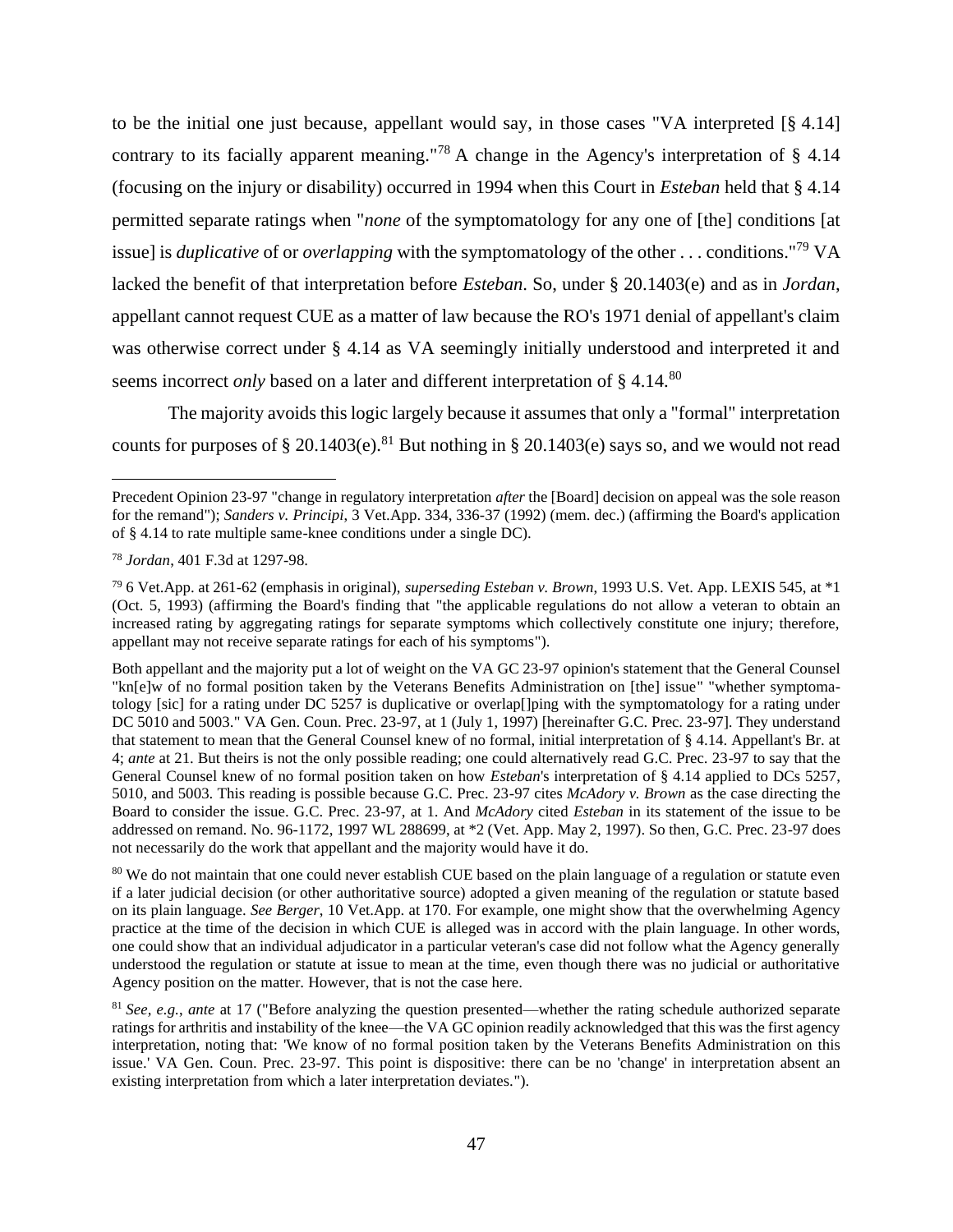such a requirement into the regulation. In addition to the interpretive principle that courts should not add terms to a law, <sup>82</sup> it doesn't make sense that merely because there is no "formal" interpretation there is no interpretation at all. And, in light of memorandum decisions we reviewed,<sup>83</sup> along with the VA GC opinion and the outcome in appellant's case, it appears that VA generally did not rate such conditions separately before the mid-to-late 1990s. Given the limited evidence on the matter, though, VA adjudicators may have applied the regulation inconsistently. Either way, *Esteban* or the VA GC opinion was a change by establishing a consistent Agency position.

We would reach the same conclusion, that the Board did not err, even if we assumed that the majority was correct that there must have been a formal Agency position for there to have been a "change" in the law. The reason is our decision in *Lamb*, on which the Board relied.<sup>84</sup> In *Lamb* we held in part, based on *Jordan* and § 20.1403(e), that "a recent or novel interpretation of law cannot be used to support a CUE motion, because any interpretation would not change what the law was understood to mean at the time of the original decision."<sup>85</sup> (*Lamb*'s holding is nothing revolutionary; it is a corollary of the well-established principle that "CUE must be analyzed based on the law as it was *understood at the time* of the original decision"<sup>86</sup>) In other words, under *Lamb*, appellant cannot support his CUE motion with his purportedly own present-day "interpretation" of the law that supports his entitlement to separate ratings—whether derived from *Esteban* or the VA General Counsel opinion or the regulations' plain language—because if there was no preexisting interpretation, these are all recent or novel interpretations under *Lamb*. <sup>87</sup> And without those borrowed interpretations, appellant is left empty-handed. As we've already noted, and as the Board

<sup>82</sup> *See Hardt v. Reliance Standard Life Ins. Co.*, 560 U.S. 242, 252 (2010) (declining to read into a statute an express limitation that Congress did not include in the statute's plain language and holding that the Court of Appeals' decision to add one "more closely resembles 'invent[ing] a statute rather than interpret[ing] one'" (quoting *Pasquantino v. United States*, 544 U.S. 349, 359 (2005)).

<sup>83</sup> *See supra* note 55.

 $84$  R. at 6.

<sup>85</sup> *Lamb*, 22 Vet.App. at 235; *see Berger*, 10 Vet.App. at 170.

<sup>86</sup> *George*, 991 F.3d at 1234 (emphasis in original); *see Lamb*, 22 Vet.App. at 234-35.

<sup>87</sup> In *Berger*, this Court similarly held that *Gregory v. Brown*'s new, later-in-time interpretation of the law at issue was legally irrelevant to the Court's consideration of the incorrect-application CUE motion because *Gregory* postdated the challenged RO interpretation, even though "[t]here was no exegesis or citation of authority for [*Gregory*'s] interpretation," suggesting that this Court did not entertain a subsequent interpretation even if it purported to be based on a law's plain language and meaning. 10 Vet.App. at 170 (citing *Gregory*, 5 Vet.App. 108, 112 (1993)).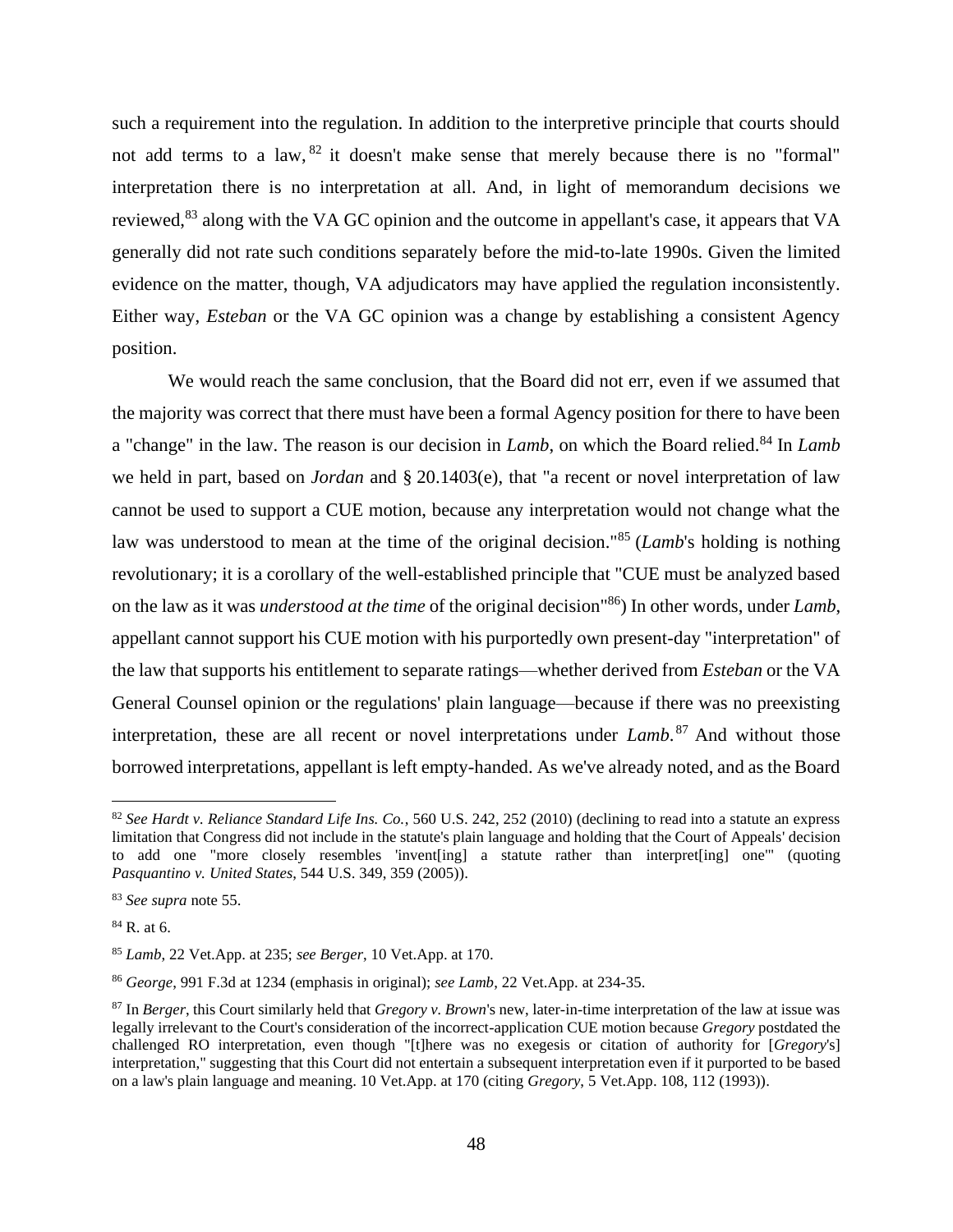noted, appellant points to no contemporaneous interpretation to show that in 1971 VA—or anyone else for that matter—understood the law to entitle him to separate ratings for arthritis and instability of the same knee.<sup>88</sup> That was his burden to bear and he failed to carry it. All in all, the Board correctly applied *Lamb* and § 20.1403(e).<sup>89</sup>

And so, even after a thorough review of the law and record, even after oral argument, even after reading the majority opinion, we still fail to see how appellant's CUE theory is any different from a request for "a retroactive remedy for [a] final judgment<sup>[1]</sup>. <sup>"90</sup> If appellant can proceed with his incorrect-application CUE theory without showing that in 1971 the law was understood to entitle him to separate ratings, the only remaining standard of comparison is the law as it is understood today. And to apply a present-day standard to a decades-old final decision is antithetical to CUE and the distinction between direct and collateral review. So, we cannot fault the Board for using the term "retroactive" in reference to appellant's theory. And, let's not forget: Before the Board, appellant argued that *Esteban* merely "clarified" what the law has always been and, "[t]herefore, there is no bar to the retroactive effect of *Esteban*," citing a Federal Circuit decision regarding retroactivity.<sup>91</sup> But no matter—call it retroactivity or not, the bottom line is that neither appellant's CUE theory nor the Court's holding of legal error "accord[s] sufficient respect to a final judgment." $92$ 

# D. Board's Reasoning

One last note: some food for thought for the Board. There are times when a case requires a complex analysis. As much as decisionmakers might like, we can't avoid wrestling with esoteric legal reasoning on occasion. But there are equally times when a case is straightforward as it appears at first blush. We think this is one of those cases. But the Board missed the simple approach, and that in many respects led to today's en banc decision.

<sup>88</sup> R. at 5.

<sup>89</sup> R. at 5-6. The majority does not purport to overrule *Lamb*, so we take it that it still states what the law is.

<sup>90</sup> *Jordan*, 401 F.3d at 1299.

<sup>91</sup> R. at 14 (citing *Princess Cruises, Inc.*, 397 F.3d 1358).

<sup>92</sup> *Jordan*, 401 F.3d at 1299.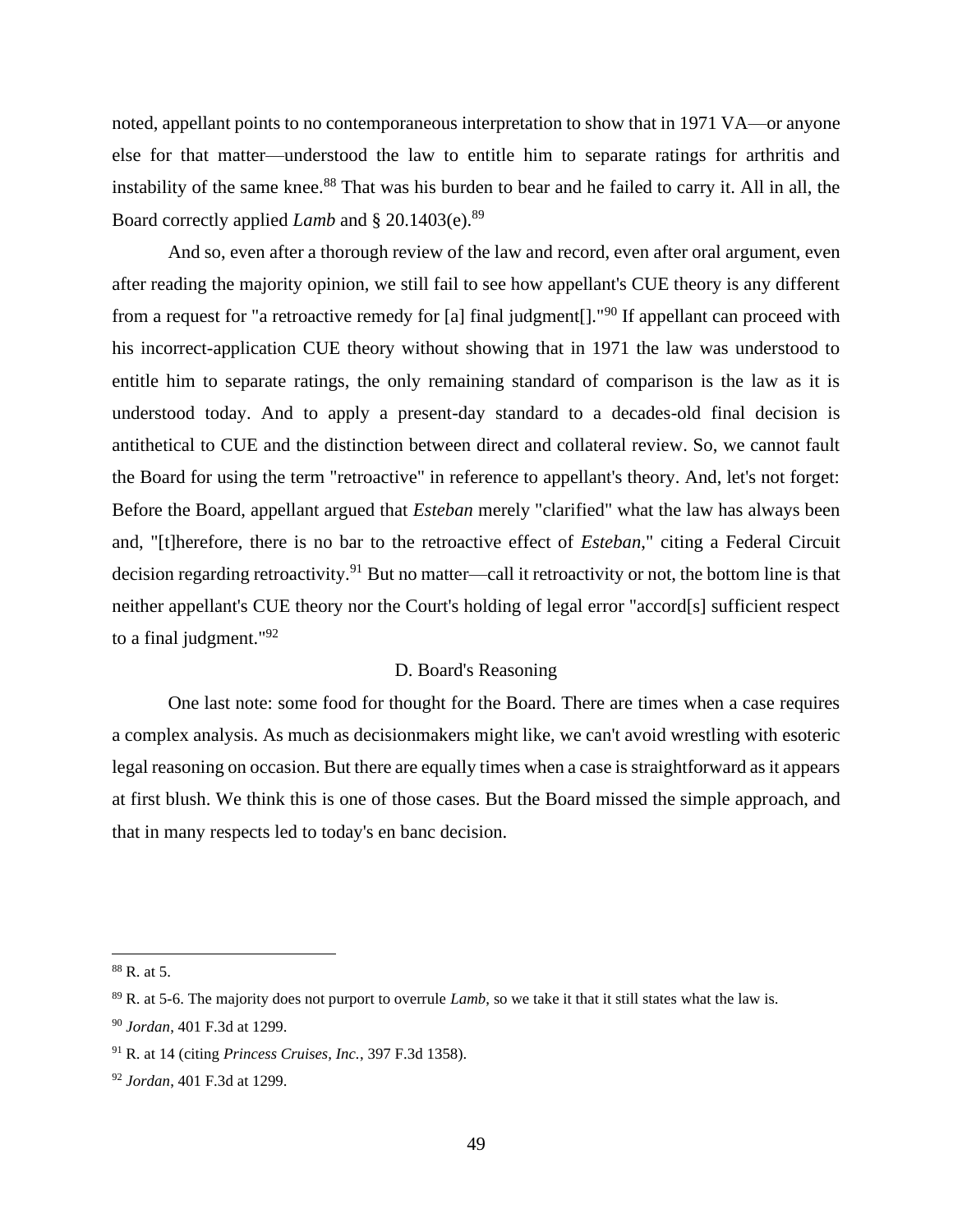In its decision on appeal, the Board relied on esoteric legal reasoning to deny appellant's CUE motion as a matter of law.<sup>93</sup> That reasoning led to an extensive legal debate in this Court, which yielded a holding that opens the floodgates to what we believe to be an entirely new class of CUE motions.

And for what? Appellant cannot show that in 1971 his own record undebatably *raised* an issue of separate ratings—that in 1971 he had two conditions that could have been rated separately.<sup>94</sup> The 1971 rating decision says nothing about the rating schedule or separate ratings or pyramiding. What it does say is, "The *evidence* does not warrant any change in the previous determination. Your left knee condition remains 10% disabling and you will continue to receive compensation for this disability."<sup>95</sup>

We cannot see how anyone could claim, let alone find clearly and unmistakably, that the 1971 RO incorrectly applied the law extant at the time based on such a sparse explanation. As we see it, appellant's CUE motion at its heart was nothing more than a dispute over how the 1971 RO weighed the evidence, which cannot be CUE.<sup>96</sup> Had the Board said that or assumed, without deciding, that appellant's CUE theory was legally tenable and concluded (or reasoned in the alternative) that appellant simply failed to show a clear and unmistakable error because the facts weren't there, this en banc Court would have had no occasion to announce the legal rule it does today.<sup>97</sup>

We are not criticizing the Board's decision for the sake of criticizing. Rather, we are highlighting a dynamic that could go overlooked, one that could recur: The majority may have opened the CUE floodgates, but the Board unnecessarily and avoidably unlocked them.

With all that said, we believe the Board did not err and we would affirm the decision on appeal on that basis. So, we concur only in the judgment of affirmance.

 $93$  R. at 6.

<sup>94</sup> *Ante* at 28-29.

 $95$  R. at 490 (emphasis added).

<sup>96</sup> *Berger*, 10 Vet.App. at 169 ("To the extent that the attack on a final decision is based on a disagreement with how the adjudicator weighed the facts, then it cannot constitute CUE.").

<sup>&</sup>lt;sup>97</sup> Judges Lauer and Jaquith recognize this fundamental point, but consider it only as a reason to find any error in the Board's decision harmless. But we see the issue as more fundamental, going to the merits of the CUE assertion in the first place.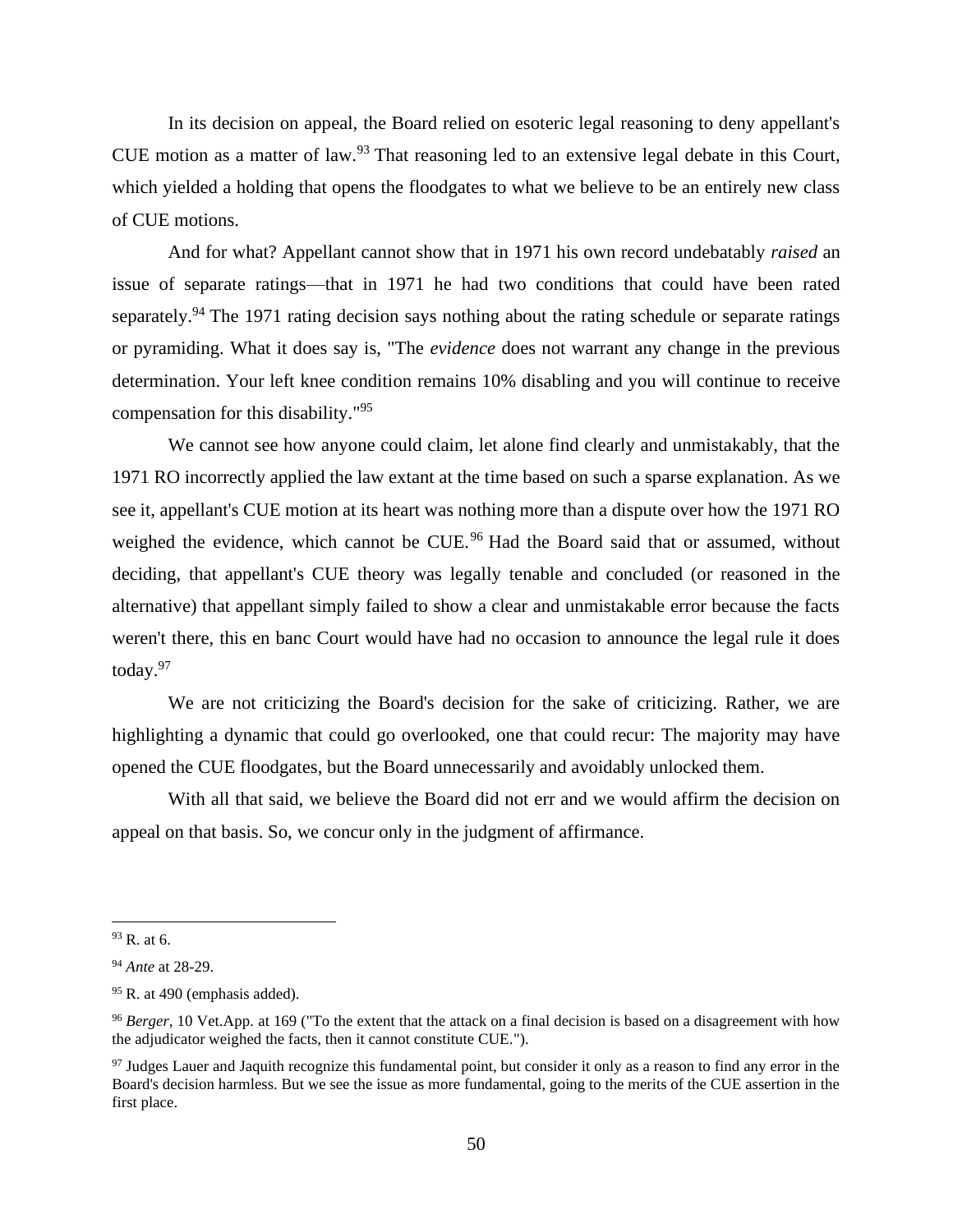BARTLEY, *Chief Judge*, with whom PIETSCH and GREENBERG, *Judges*, join, dissenting in the judgment: I agree with Part IV of the decision, explaining that the Board erred in denying Mr. Perciavalle's CUE motion as not legally valid. I disagree with Part V however, and write separately to explain why the Board error prejudiced the veteran and why this matter should be returned for the Board to conduct a proper CUE adjudication that addresses the specific CUE motion filed in March 2015—without erroneously characterizing it as a request for retroactive application of new law.

The veteran's non-attorney representative argued in the March 2015 CUE motion that the July 1971 RO decision contained CUE in failing to revise Mr. Perciavalle's 10% disability evaluation under DC 5259, contemplating symptomatic removal of semilunar cartilage, to a 10% evaluation under DC 5257 for lateral knee instability. R. at 101-02. Mr. Perciavalle based this argument on the fact that the RO in 1971 noted that he experienced knee instability due to an inservice meniscectomy but failed to compensate him for it. *Id*. The non-attorney representative also argued that the July 1971 decision erred in failing to award Mr. Perciavalle a separate 10% evaluation under DC 5003-5260 for degenerative changes (arthritis) and limitation of flexion, citing 38 C.F.R.  $\S$  4.40, 4.45, 4.59, and 4.71a.<sup>98</sup> *Id*. He argued that an x-ray report dated July 8, 1971, which was before the RO prior to the 1971 decision, "clearly" showed degenerative changes in the veteran's left knee. R. at 102; *see* R. at 492. The veteran has not as of this date received a decision responsive to this two-pronged CUE motion.

In the September 2015 rating decision and May 2017 SOC, the RO found no CUE because it determined that a 1997 VA GC precedent opinion<sup>99</sup> concerning assignment of separate evaluations for instability and limitation of motion was not in effect in 1971. R. at 94, 58. Those adjudications did not engage the veteran's arguments that at the time of the 1971 RO decision it was CUE under DC 5257 to fail to award a 10% evaluation for instability and also that it was CUE under DC 5003-5260 to fail to award a separate 10% evaluation for degenerative changes and limitation of flexion pursuant to §§ 4.40, 4.45, 4.59, and 4.71a. Instead of adjudicating the CUE motion based on the regulations and DCs cited by Mr. Perciavalle, which were in effect in 1971,

<sup>98</sup> Sections 4.40, 4.45, and 4.59 have not changed since 1971. Nor have the operative knee DCs.

<sup>99</sup> In the September 2015 decision, the RO mistakenly characterized this authority as a VA Office of Inspector General decision. R. at 94.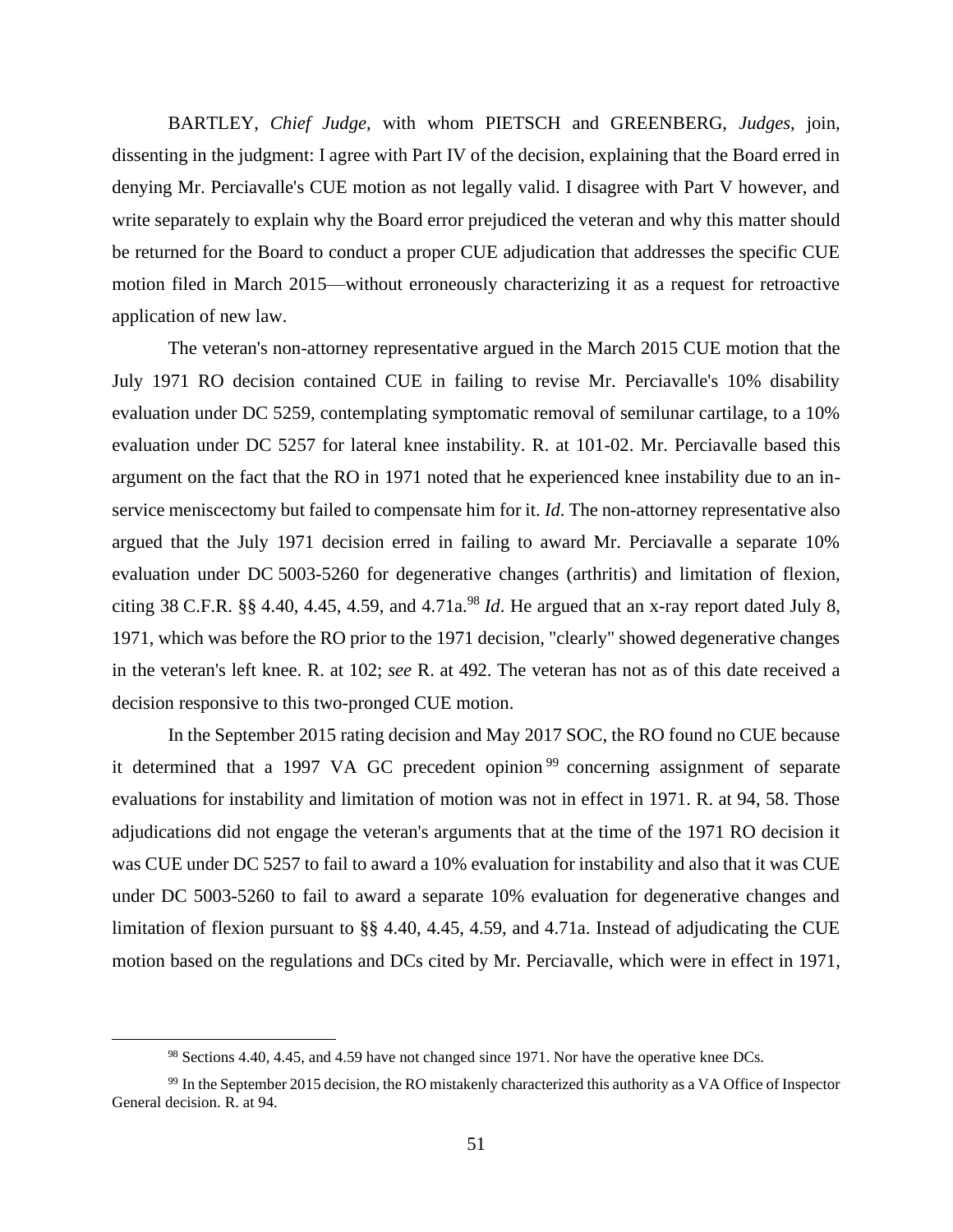VA looked ahead 26 years to the issuance of the 1997 VA GC precedent opinion and made its decision to deny CUE on that basis.

Before the Board, the veteran's lay representative again argued as follows:

We contend that the law has always permitted that a separate evaluation can be applied for DC 5257 based on instability and a separate evaluation can be applied for loss of range of motion under DC 5003-5260 or due to pain/functional loss under 38 CFR §§ 4.40 [and] 4.59. All regulations that applied to this claim have not materially changed since 1971.

R. at 13-14. He argued that "corrective action should be taken . . . to correctly apply the law that was in existence at the time of the July 12, 1971, rating decision." R*.* at 14.

The September 2017 Board decision under consideration continued to misrepresent Mr. Perciavalle's CUE argument, stating that "the Veteran contends that a more recent interpretation of VA regulations should have retroactive effect." R. at 5. This is incorrect. The veteran in his CUE motion filed with the RO did not argue retroactive effect, R. at 101-02, nor did he make that argument in his NOD, R. at 76-77, or his Substantive Appeal, R. at 25. And in his informal brief to the Board, the veteran argued that, had the law in existence in 1971 been correctly applied, he would have received separate 10% evaluations. R. at 13. Nevertheless, the Board erroneously concluded that "[b]ecause a later interpretation of an existing regulation cannot constitute CUE[,] *and that is the only basis on which the Veteran asserts CUE,* the Veteran's motion must be denied as a matter of law." R. at 6 (emphasis added).

Some of my colleagues assert that the Board cannot be faulted for characterizing Mr. Perciavalle's argument as based on retroactivity. *Ante* at 39. They contend that no mischaracterization occurred because the veteran mentioned retroactivity in his informal brief to the Board. But Mr. Perciavalle's single reference to retroactivity, in his informal Board brief, was preceded by this sentence: "We are not arguing the 1997 General Counsel opinion or any VA rules after the 1971 rating decision." R. at 13 (emphasis removed). Thus, Mr. Perciavalle's lone reference to retroactivity occurred when he attempted to counter the RO's rationale for denying the CUE motion.

And more important, even were we to consider this single reference to retroactivity as a CUE allegation, caselaw clearly prevented the Board from considering it. No retroactivity argument was presented to the RO and, since each theory of CUE is a separate and distinct matter, a veteran is not allowed to make a "new" CUE argument at the Board when challenging an RO decision. *Andre v. Principi*, 301 F.3d 1354, 1361 (Fed. Cir. 2002); *Jarrell v. Nicholson*,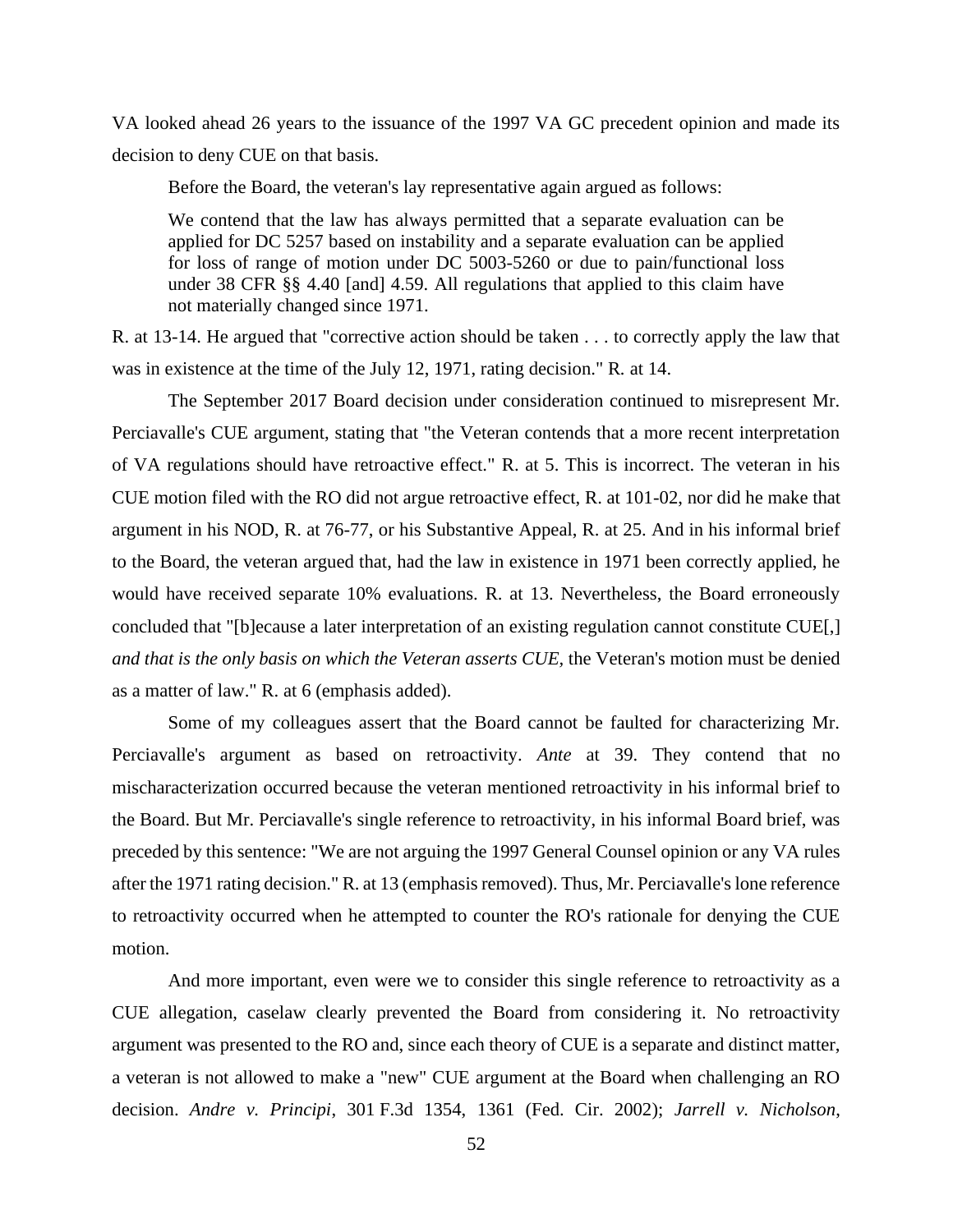20 Vet.App. 326, 332 (2006) (en banc). Because Mr. Perciavalle's CUE motion, NOD, and VA Form 9 made absolutely no mention of retroactivity or argument concerning it, the Board erred in characterizing his CUE motion as based on retroactivity. Although a CUE movant may flesh out or recharacterize the argument, *see Jordan v. Principi*, 17 Vet.App. 261, 271 (2003), *aff'd sub nom. Jordan v. Nicholson*, 401 F.3d 1296 (Fed. Cir. 2005), the Board is not entitled to recharacterize a veteran's CUE arguments to suit their own needs and shoehorn his arguments into a theory that is legally nonviable. This Court should not sanction such Board action.

Some of my colleagues contend that regardless of the specific CUE arguments Mr. Perciavalle raised, his CUE motion was based on retroactivity in all but name. *Ante* at 43-46. They accuse the veteran of failing to explain why the regulations were susceptible only of a single interpretation, failing to explain why reasonable minds could not differ as to their correct interpretation, and failing to proffer a contemporaneous interpretation that reconciled the regulations in his favor. *Ante* at 41-42. But requiring a veteran who filed his CUE motion without assistance of counsel to include this degree of detail and minute specificity is antithetical to VA's duty to sympathetically read pro se pleadings, including CUE motions. *See Andrews v. Nicholson*, 421 F.3d 1278, 1282-83 (citing *Roberson v. Principi*, 251 F.3d 1378, 1384 (Fed. Cir. 2001); *Szemraj v. Principi*, 357 F.3d 1370, 1373 (Fed. Cir. 2004)).

In addition, whatever my colleagues believe about the sufficiency of Mr. Perciavalle's pro se CUE motion, the Board didn't dismiss the motion as insufficiently pled. Instead, the Board, in contravention of its duty to "'fully and sympathetically' develop a veteran's pro se CUE motion 'to its optimum before deciding it on the merits,'" *id*. at 1282-83 (quoting *Roberson*, 251 F.3d at 1384), recharacterized the CUE motion as predicated on a legally nonviable basis and then denied the motion as a matter of law. Even if the lone reference to retroactivity created ambiguity as to the specific theory of CUE raised, the Board does not comport with "VA's duty to sympathetically read a veteran's pro se CUE motion to discern all potential claims," *id*. at 1283, when they resolve any ambiguity that exists in a manner unfavorable to the veteran, and in a manner that precludes its adjudication on the merits.

Moreover, my colleagues' view is particularly dangerous and runs counter to the wellestablished CUE rule that, once a veteran alleges a specific CUE, VA will address only that CUE argument. In *Acciola v. Peake*, we warned that reading a CUE motion expansively prejudices a veteran because it could result in a broad res judicata effect that would hinder a further attempt at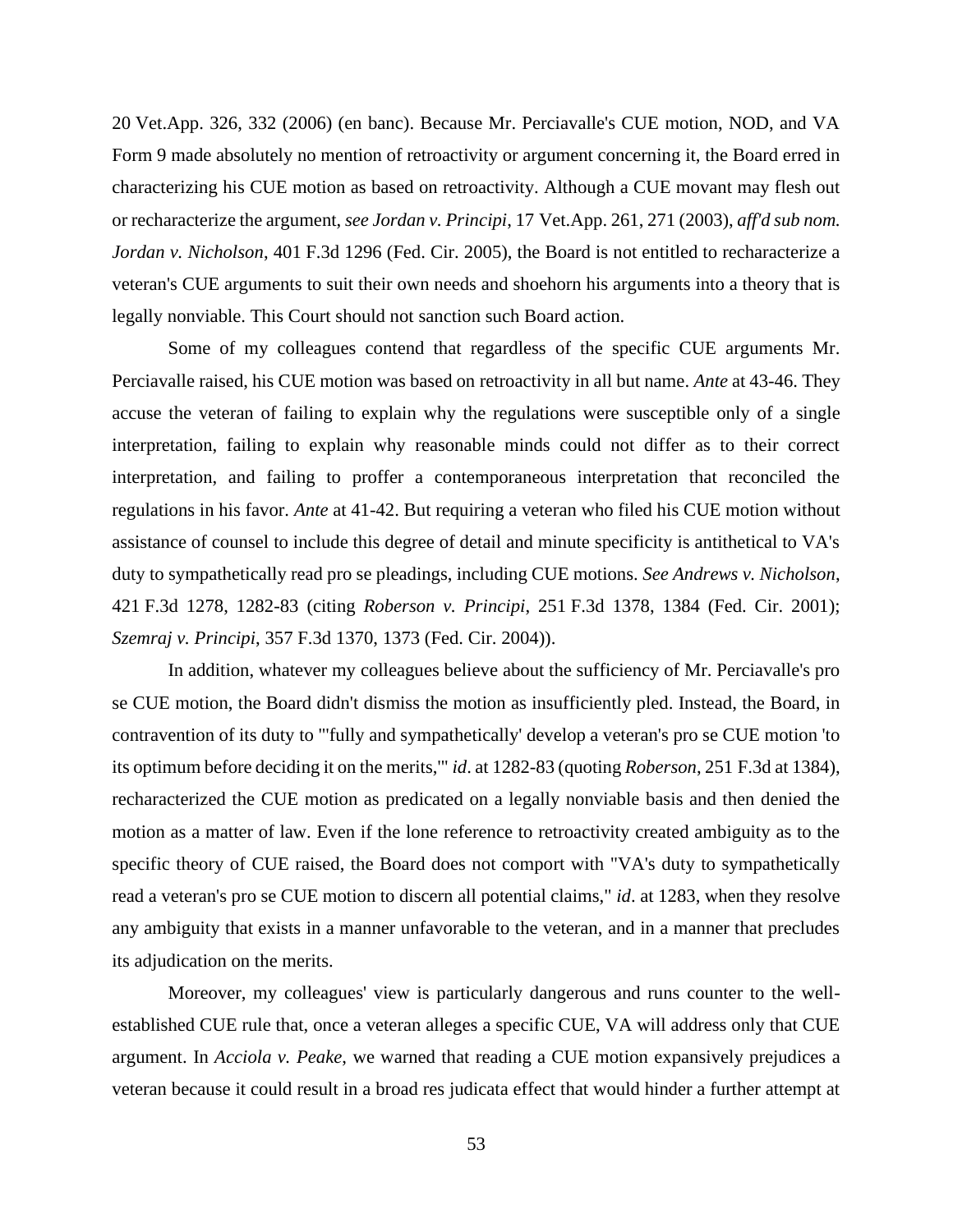revising a purportedly erroneous decision. 22 Vet.App. 320, 326 (2008). It is incomprehensible that VA would require sufficient specificity in a CUE motion and in fairness to the veteran be confined to deciding solely the specific CUE argument raised, only to have the RO and the Board recharacterize the veteran's CUE argument to suit itself. There are untold risks ahead if VA is permitted to proceed in this manner. These risks include that a veteran's CUE contention will fail to be heard and adjudicated, as occurred in Mr. Perciavalle's case.

Given the above circumstances, any conclusion that Board error did not harm Mr. Perciavalle cannot stand. Part IV of the decision concludes that the Board erred by misstating and failing to sympathetically construe the veteran's motion, resulting in the Board failing to adjudicate the substance of the CUE motion. Despite this conclusion, my colleagues conclude in Part V that it is acceptable for this Court to undertake a merits analysis of the CUE motion in the first instance, under the guise of determining whether the Board error was harmless. But because the Board failed to adjudicate the CUE motion the veteran advanced, it is improper for us to proceed to address the merits of his motion, even under a harmless error analysis. "'The rule of harmless error cannot be invoked to allow the [Court] to decide a matter that is assigned by statute to the [VA] for the initial determination.'" *Tadlock v. McDonough*, 5 F.4th 1327, 1337 (Fed. Cir. 2021) (quoting *Winters v. Gober*, 219 F.3d 1375, 1380 (Fed. Cir. 2000)). "[N]or can the rule be invoked to support an affirmance that 'may [] have required it to make improper de novo findings of fact.'" *Id*. (quoting same). Yet in Part V my colleagues undertake the initial CUE analysis that is reserved to VA and do so despite acknowledging that the Board did not make factual findings to support an affirmance. *Ante* at 27.

Aside from it being improper for the Court to address the substance of Mr. Perciavalle's CUE motion in the first instance under the pretense of a harmless error analysis, *see Tadlock*, 5 F.4th at 1337, there is a separate reason that my colleagues' harmless error analysis fails. In *Simmons v. Wilkie*, this Court recognized that VA errors that affect essential fairness automatically prejudice veterans and claimants. These are errors that deprive veterans of a meaningful opportunity to participate and be heard in the adjudication process. 30 Vet.App. 267, 281-82 (2018), *aff'd*, 964 F.3d 1381 (Fed. Cir. 2020). *Simmons* provided examples of these types of errors, including VA's failure to provide notice of evidence necessary to substantiate a claim, *see Vazquez-Flores v. Shinseki*, 24 Vet.App. 94, 105-07 (2010), and VA's failure to provide a required hearing, *see Arneson v. Shinseki*, 24 Vet.App. 379, 388-89 (2011). We determined that these types of errors